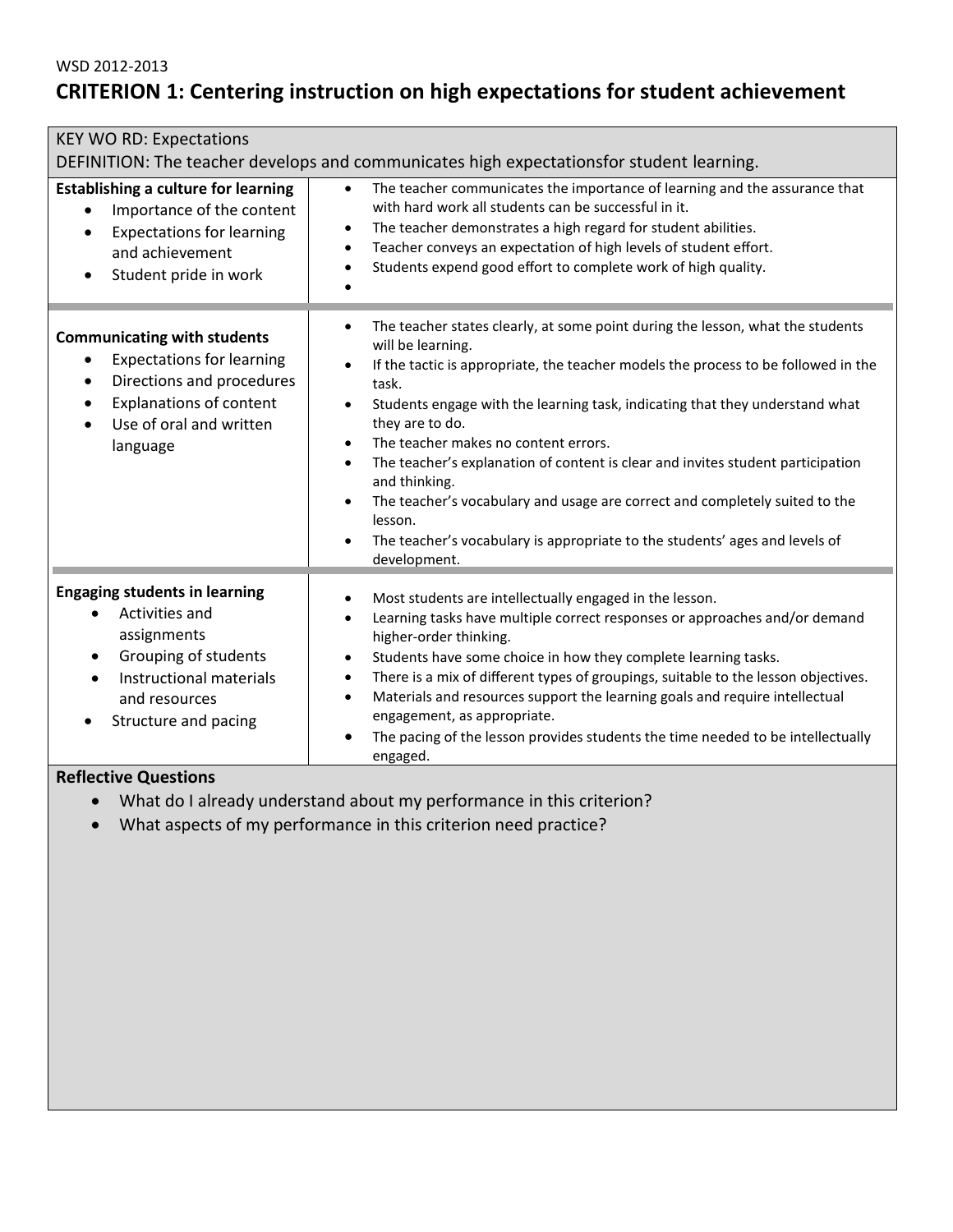Professional practice at the Distinguished level is that of a master professional whose practices operate at a qualitatively different level from those of other professional peers. Teaching practice at this level shows evidence of learning that is:

- Student directed, where students assume responsibility for their learning by making substantial contributions throughout the instructional process
- Ongoing reflective teaching is demonstrated throughout the highest level of expertise
- Committed to all students' learning
- Challenging professional growth
- Collaborative leadership

Attributes of a Distinguished Teacher: In addition to the characteristics of "proficient":

| <b>Establishing a culture for learning</b><br>Importance of the content<br><b>Expectations for learning</b><br>and achievement<br>Student pride in work                                   | • The teacher communicates a genuine passion for the subject.<br>• Students indicate that they are not satisfied unless they have complete understanding.<br>• Student questions and comments indicate a desire to understand the content rather<br>than, for example, simply learn a procedure for get-ting the correct answer.<br>• Students recognize the efforts of their classmates.<br>• Students take initiative in improving the quality of their work.                                                                                                             |
|-------------------------------------------------------------------------------------------------------------------------------------------------------------------------------------------|-----------------------------------------------------------------------------------------------------------------------------------------------------------------------------------------------------------------------------------------------------------------------------------------------------------------------------------------------------------------------------------------------------------------------------------------------------------------------------------------------------------------------------------------------------------------------------|
| <b>Communicating with students</b><br><b>Expectations for learning</b><br>Directions and procedures<br>$\bullet$<br><b>Explanations of content</b><br>Use of oral and written<br>language | The teacher points out possible areas for mis- understanding.<br>$\bullet$<br>Teacher explains content clearly and imaginatively, using metaphors and<br>$\bullet$<br>analogies to bring content to life.<br>All students seem to understand the presentation.<br>$\bullet$<br>The teacher invites students to explain the content to the class or to classmates.<br>$\bullet$<br>Teacher uses rich language, offering brief vocabulary lessons where appropriate.<br>$\bullet$                                                                                             |
| <b>Engaging students in learning</b><br>Activities and<br>assignments<br>Grouping of students<br>$\bullet$<br>Instructional materials<br>and resources<br>Structure and pacing            | Virtually all students are highly engaged in the lesson.<br>$\bullet$<br>Students take initiative to modify a learning task to make it more meaningful or<br>relevant to their needs<br>Students suggest modifications to the grouping patterns used.<br>$\bullet$<br>Students have extensive choice in how they complete tasks.<br>$\bullet$<br>Students suggest modifications or additions to the materials being used.<br>$\bullet$<br>Students have an opportunity for both reflection and closure after the lesson to<br>$\bullet$<br>consolidate their understanding. |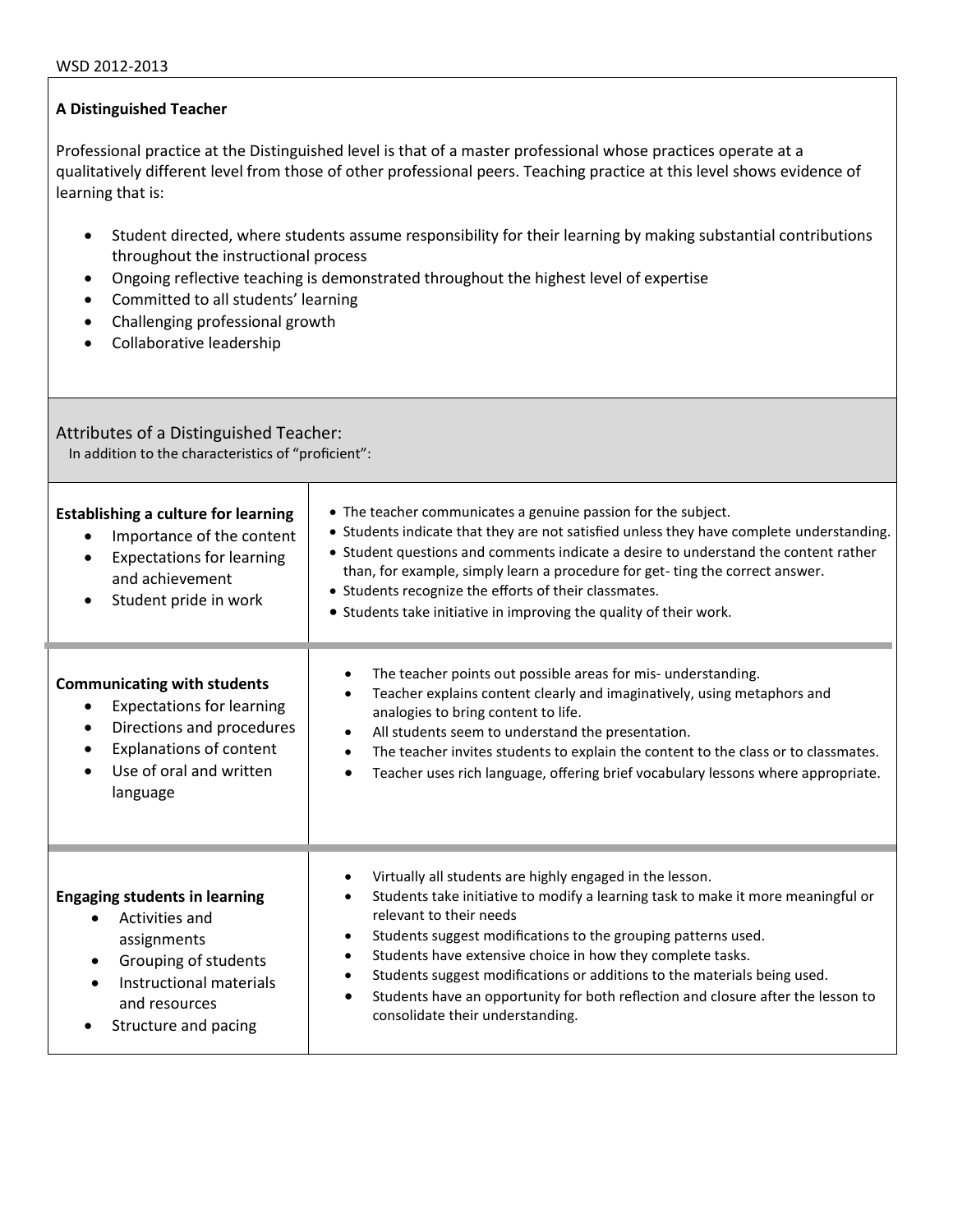| WSD 2012-2013                                                                                                           |                                                                                                                                                                                                            |                                                                                                                                                                                                                                                                    |                                                                                                                                                                           |
|-------------------------------------------------------------------------------------------------------------------------|------------------------------------------------------------------------------------------------------------------------------------------------------------------------------------------------------------|--------------------------------------------------------------------------------------------------------------------------------------------------------------------------------------------------------------------------------------------------------------------|---------------------------------------------------------------------------------------------------------------------------------------------------------------------------|
| <b>EXPECTATION</b>                                                                                                      | <b>GUIDING QUESTION</b>                                                                                                                                                                                    | <b>POSSIBLE ACTION STEPS</b>                                                                                                                                                                                                                                       | <b>POSSIBLE RESOURCES</b>                                                                                                                                                 |
| Teacher plans for high<br>cognitive demand.<br>(The teacher communicates<br>high expectations for<br>student learning.) | How do you and students use<br>data to determine students'<br>learning needs?                                                                                                                              | Utilize data banks/sources to plan<br>lessons.<br>Brainstorm with a colleague what other<br>data sources would help you meet the<br>needsof all students.                                                                                                          | <b>Student Assessment Data</b><br>from your building and<br>school district                                                                                               |
|                                                                                                                         | How do you design lessons/<br>assignments for higher order<br>thinking?                                                                                                                                    | Design a lesson with a colleague paying<br>attention to the student thinking required.<br>Use references (e.g. Bloom's/Costa's) to<br>planquestions to ask.                                                                                                        | How to Assess Higher-<br>Order Thinking Skills in<br>Your Classroom by Susan<br><b>Brookhart</b>                                                                          |
|                                                                                                                         | How do you ask questions<br>that prompt and challenge all<br>students to think?<br>How do you teach students<br>to understand a variety of<br>thinking strategies and apply<br>them in diverse situations? | Brainstorm and try multiple ways for<br>students to respond to questions (i.e. with<br>apartner, small group, whole group,<br>verbally, in writing, etc.)<br>Have students use Blooms'/Costa's<br>taxonomies to identify what level of<br>thinking they are using. | Thinking Routines: Visible<br>Thinking from Harvard<br>Project Zero, available at:<br>http://pzweb.harvard.<br>edu/vt/VisibleThinking<br>html_files/VisibleThinking1.html |
|                                                                                                                         |                                                                                                                                                                                                            | Have students discuss and/or demonstrate<br>multiple ways to problem solve.                                                                                                                                                                                        |                                                                                                                                                                           |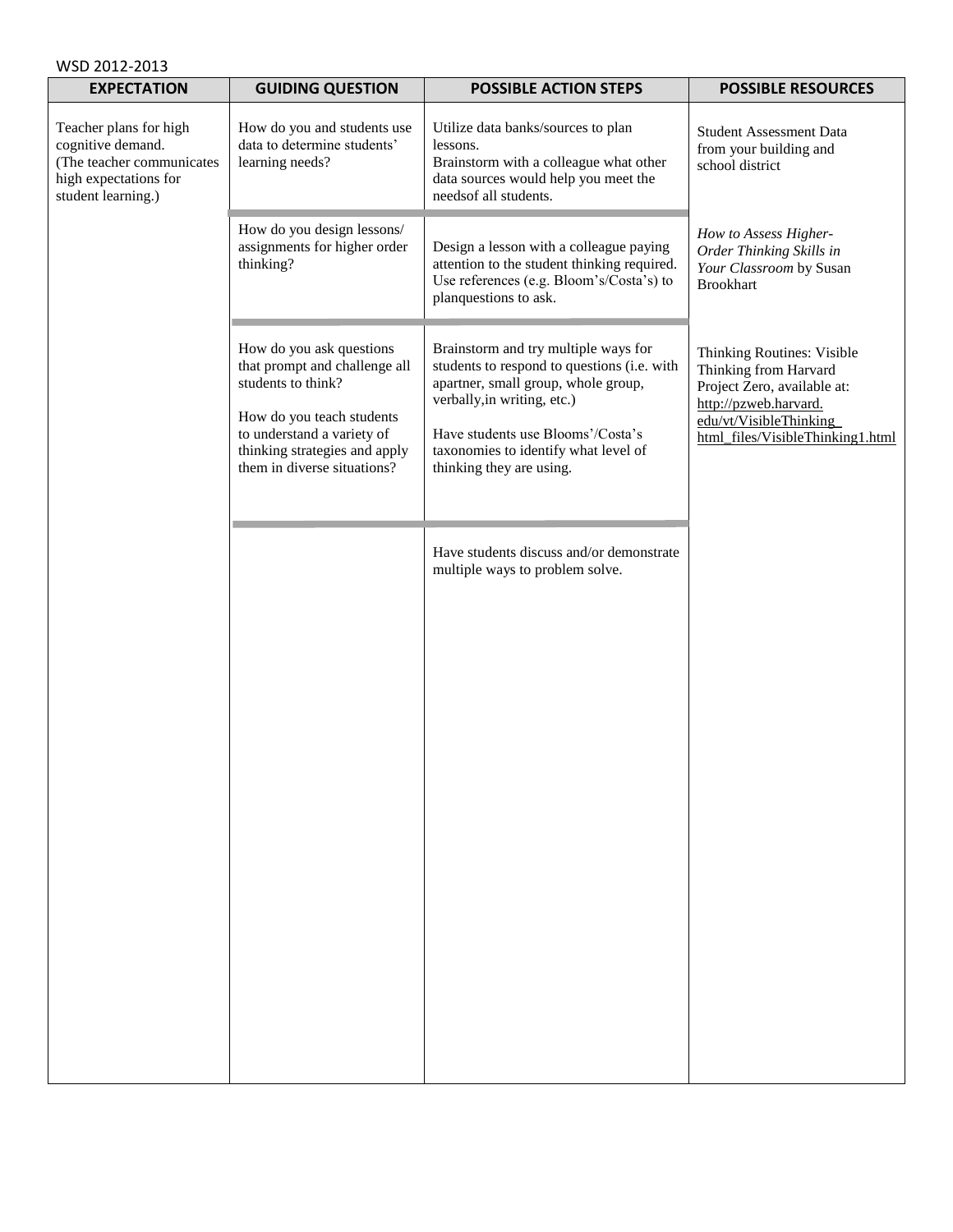| WSD 2012-2013                                                                                                                                                      |                                                                                                                                        |                                                                                                                                                                                                                                                                                                                                                                                                                                                                                                                                                                                                                                                                                                                                                                                                                                                                                                                                                             |                                                                                                                                                                                                                                                                                                                                                 |
|--------------------------------------------------------------------------------------------------------------------------------------------------------------------|----------------------------------------------------------------------------------------------------------------------------------------|-------------------------------------------------------------------------------------------------------------------------------------------------------------------------------------------------------------------------------------------------------------------------------------------------------------------------------------------------------------------------------------------------------------------------------------------------------------------------------------------------------------------------------------------------------------------------------------------------------------------------------------------------------------------------------------------------------------------------------------------------------------------------------------------------------------------------------------------------------------------------------------------------------------------------------------------------------------|-------------------------------------------------------------------------------------------------------------------------------------------------------------------------------------------------------------------------------------------------------------------------------------------------------------------------------------------------|
| <b>EXPECTATION</b>                                                                                                                                                 | <b>GUIDING QUESTION</b>                                                                                                                | <b>POSSIBLE ACTION STEPS</b>                                                                                                                                                                                                                                                                                                                                                                                                                                                                                                                                                                                                                                                                                                                                                                                                                                                                                                                                | <b>POSSIBLE RESOURCES</b>                                                                                                                                                                                                                                                                                                                       |
| The teacher supports<br>students' ownership of<br>learning: setting goals,<br>monitoring progress,<br>self-reflecting, i.e. askingfor<br>support when neededand/or | How do you assist students<br>insetting challenging<br>learninggoals based on<br>standards?<br>How are you and your                    | Students have a means (in learning log,<br>charts, etc.) to track and reflect on<br>progresstowards goals.<br>Students reflect on previous<br>formativeassessment work and data to                                                                                                                                                                                                                                                                                                                                                                                                                                                                                                                                                                                                                                                                                                                                                                          | How to Give Effective<br><b>Feedback to Your Students</b><br>by Susan Brookhart<br><b>Better Learning Through</b><br>Structured Teaching by                                                                                                                                                                                                     |
| adjusting processwhen<br>needed.                                                                                                                                   | students assessing<br>progresstoward challenging<br>learning<br>goals?                                                                 | dialogue aboutnext steps (state data,<br>MAPS data, previouswork) might be<br>possible.                                                                                                                                                                                                                                                                                                                                                                                                                                                                                                                                                                                                                                                                                                                                                                                                                                                                     | Douglas Fisher and Nancy<br>Frey                                                                                                                                                                                                                                                                                                                |
|                                                                                                                                                                    | How do you assist students in<br>breaking learning goals<br>intomanageable steps?                                                      | Teacher provides a menu of choices<br>forstudent improvement on goals;<br>studentsselect a goal that fits best with<br>where they are.                                                                                                                                                                                                                                                                                                                                                                                                                                                                                                                                                                                                                                                                                                                                                                                                                      | Framework materials,<br>references, books and<br>rubrics from the<br>districtadoptedinstructional<br>framework                                                                                                                                                                                                                                  |
|                                                                                                                                                                    | How do you encourage<br>students to be active<br>decisionmakers in their own<br>learning(i.e. asking for help or<br>adjusting process) | Unpack the knowledge and skills<br>embeddedin the learning goal.<br>Have a discussion /draw a picture of<br>what will it look like when we have learned<br>it.<br>Ask a colleague or mentor or<br>administratorto take data on frequency of<br>teacher talk vs<br>student talk; teacher-initiated questions vs<br>student initiated questions.<br>Collect data on the categories of<br>studenttalk happening when the focus of<br>learninghas shifted to the students.<br>Pass out sentence stems for students to<br>useto ask questions of the teacher and of<br>eachother.<br>Role-play or fishbowl for students whatit<br>looks like to ask different types<br>ofquestions.<br>Role-play or fishbowl for students<br>oneffective group processes.<br>Establish roles for students in<br>groups.<br>Students have multiple<br>ways of participating<br>(oral, written, pairs, dyads, groups)<br>andhave choice andguidance about<br>what method they use. | Developing Responsible<br>and Autonomous Learners:<br>A Key to Motivating<br>Students. Available at:<br>http://www.apa.org/<br>education/k12/learners.<br>aspx<br>"Giving Students Ownership<br>of Learning" Education<br>Leadership. November 2008<br>  Volume 66   Number 3,<br>Pages 32-37.<br>Releasing Responsibility by<br>Douglas Fisher |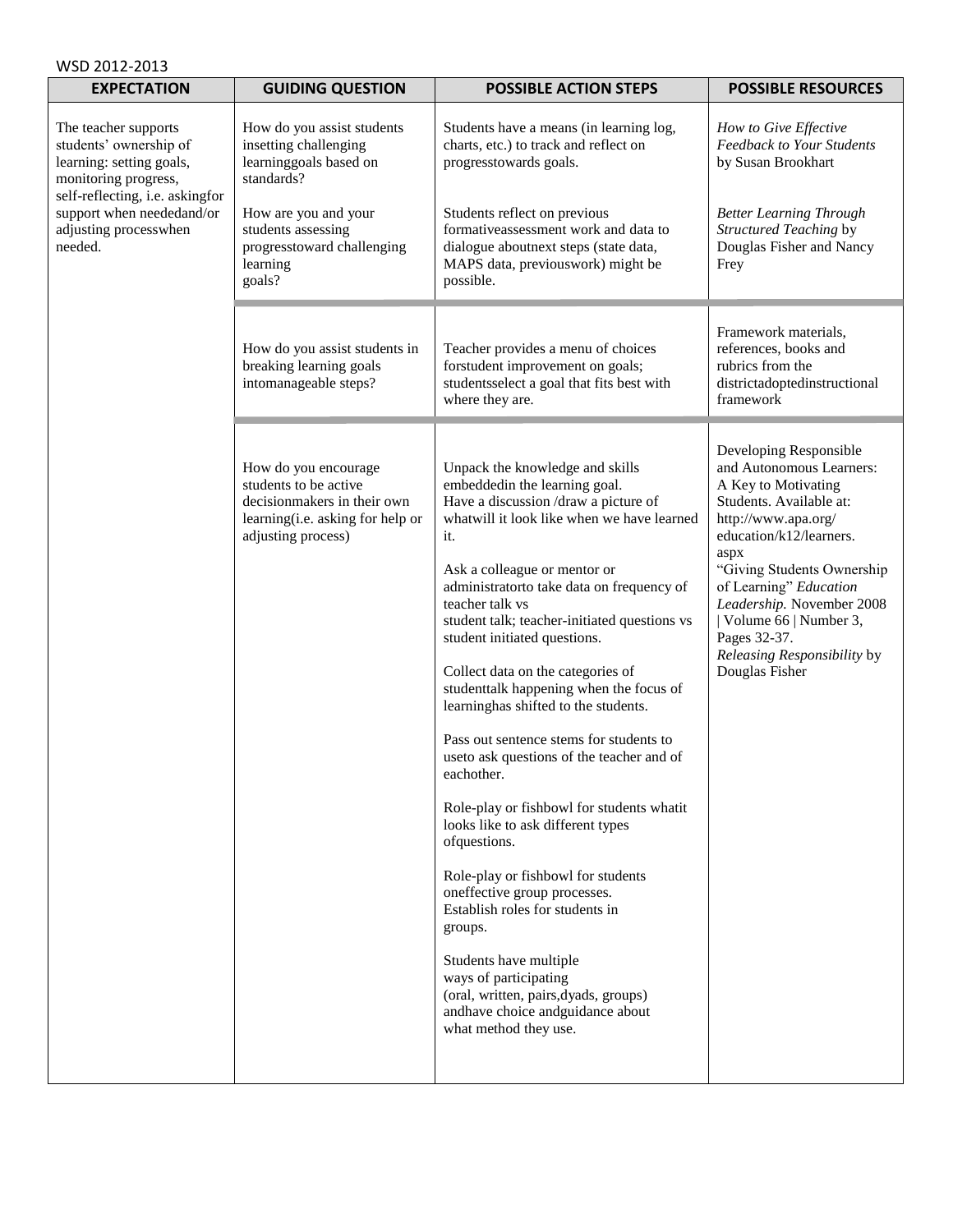What did I read I might want to try?

What impact do I expect it to have on student learning?

When am I going to try it?

How will it look different from what I've done before?

What support do I need to make this happen?

#### **Further resources recommended for this Criterion:**

#### **Books:**

*Checking for Understanding: Formative Assessment Techniques for Your Classroom* by Fisher and Frey *Classroom Instruction that Works, second edition* by Dean et al; reference the chapter on setting objectives and providing feedback *How to Assess Higher-Order Thinking Skills in Your Classroom* by Susan Brookhart. *How People Learn: Mind, Brain, Experience and School* by M. Suzanne Donovan, John D. Bransford, and James W. Pellegrino, editors. *Intellectual Character* by Ron Ritchhart *The Differentiated Classroom* by Carol Ann Tomlinson *Teach Like a Champion* by Doug Lemov ; "No Opt Out" or "Stretch It" strategies *Understanding by Design* by Wiggins and McTighe

# **Articles & Other Resources:**

Bloom's/Costa's taxonomies http://www.dusd.net/staff/jaquimby/Mr.\_Quimby\_-\_GMS/Higher\_Order\_Thinking.html "Diversity and Motivation: Culturally Responsive Teaching" by Wlodkowski and Ginsberg. Educational Leadership, November 2008. Philosophical Chairs, Socratic Seminar (other discussion formats) Teacher Development Group – (for math teachers)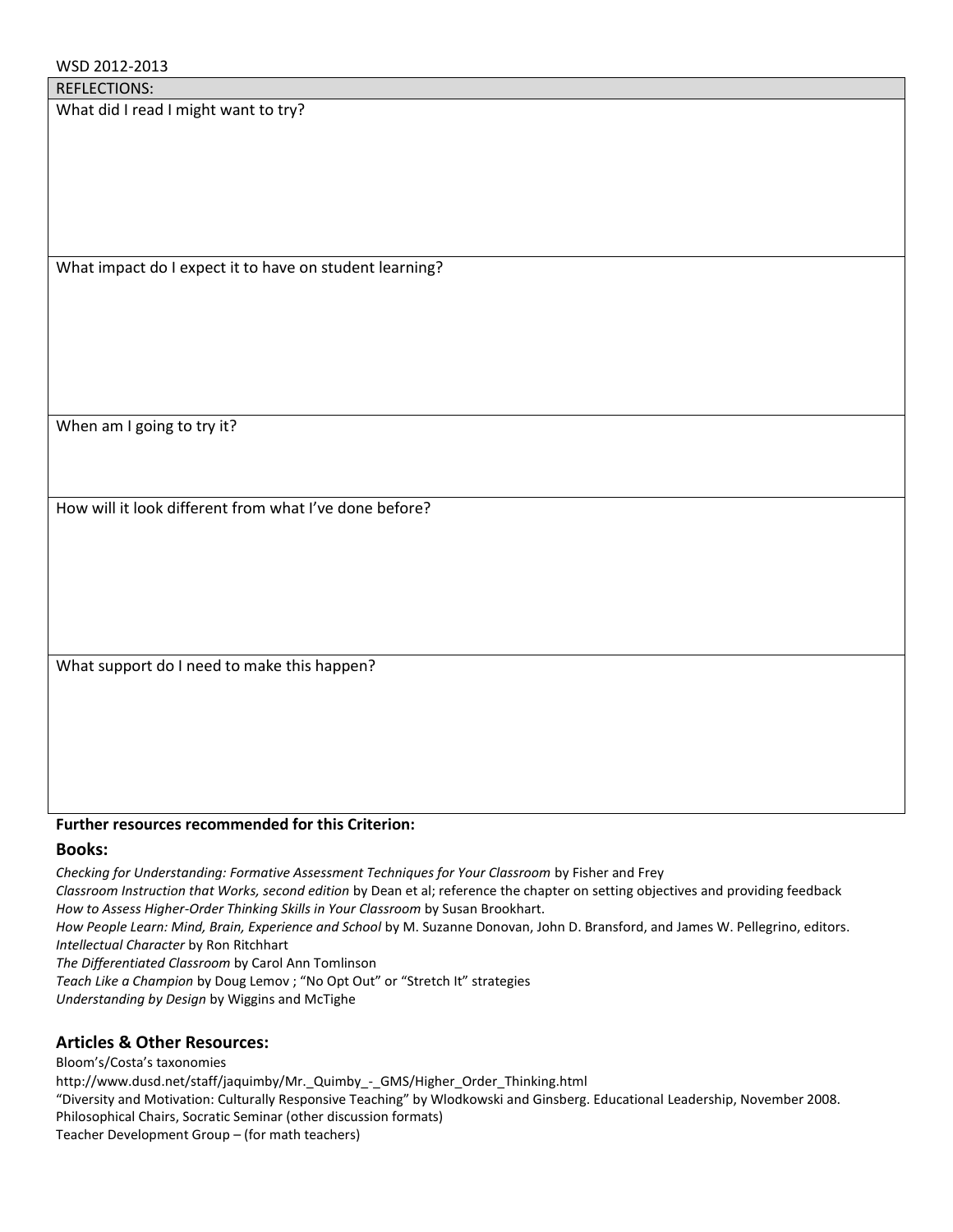# **CRITERION 2: Demonstrating effective teaching practices**

| <b>KEYWORD: Instruction</b><br>DEFINITION: The teacher uses researched based instructional practices to meet the needs of all students                                                                                                                   |                                                                                                                                                                                                                                                                                                                                                                                                                                                                                    |  |  |  |
|----------------------------------------------------------------------------------------------------------------------------------------------------------------------------------------------------------------------------------------------------------|------------------------------------------------------------------------------------------------------------------------------------------------------------------------------------------------------------------------------------------------------------------------------------------------------------------------------------------------------------------------------------------------------------------------------------------------------------------------------------|--|--|--|
| Using questioning and discussion<br>techniques<br>Questions elicit thoughtful<br>response<br>Sufficient time for student<br>$\bullet$<br>thought and answer<br>Student participation in<br>discussion                                                    | • Teacher uses open-ended questions, inviting students to think and/or offer multiple<br>possible answers.<br>• The teacher makes effective use of wait time.<br>• The teacher effectively builds on student responses to questions.<br>• Discussions enable students to talk to one another without ongoing mediation by the<br>teacher.<br>• The teacher calls on most students, even those who don't initially volunteer.<br>• Many students actively engage in the discussion. |  |  |  |
| <b>Reflecting on teaching</b><br>Reflection accurately<br>assesses the lesson's<br>effectiveness<br>The degree to which<br>$\bullet$<br>outcomes were met<br>Cite evidence to support<br>٠<br>judgment<br>Specific suggestions for<br>lesson improvement | • The teacher accurately assesses the effectiveness of instructional activities used.<br>• The teacher identifies specific ways in which a lesson might be improved.                                                                                                                                                                                                                                                                                                               |  |  |  |

- What do I already understand about my performance in this criterion?
- What aspects of my performance in this criterion need practice?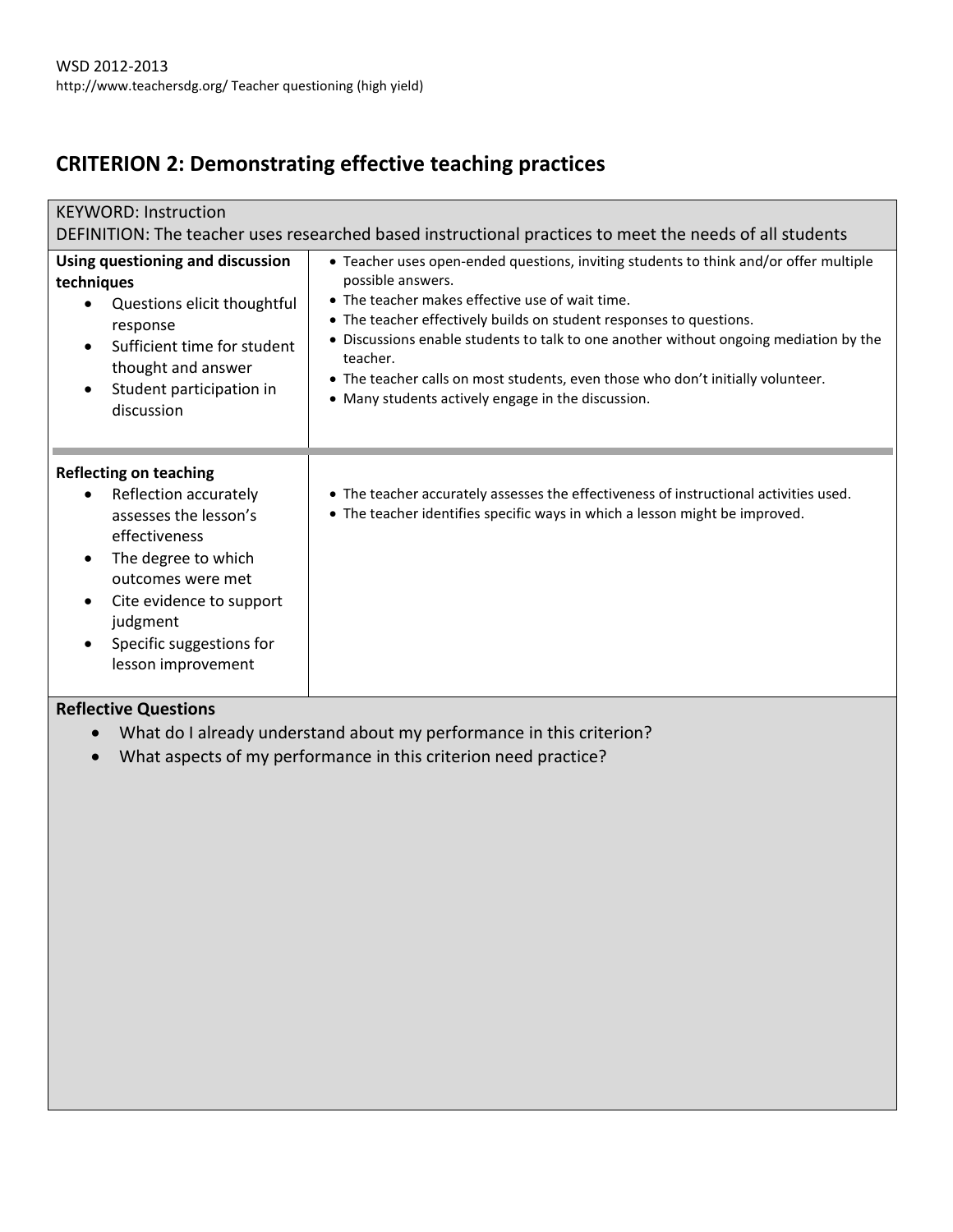Professional practice at the Distinguished level is that of a master professional whose practices operate at a qualitatively different level from those of other professional peers. Teaching practice at this level shows evidence of learning that is:

- Student directed, where students assume responsibility for their learning by making substantial contributions throughout the instructional process
- Ongoing reflective teaching is demonstrated throughout the highest level of expertise
- Committed to all students' learning
- Challenging professional growth
- Collaborative leadership

Attributes of a Distinguished Teacher: In addition to the characteristics of "proficient":

| Using questioning and discussion<br>techniques<br>Questions elicit thoughtful<br>$\bullet$<br>response<br>Sufficient time for student<br>$\bullet$<br>thought and answer<br>Student participation in<br>$\bullet$<br>discussion                                                    | Students extend the discussion, enriching it.<br>Students invite comments from their classmates during a discussion.                                                                             |
|------------------------------------------------------------------------------------------------------------------------------------------------------------------------------------------------------------------------------------------------------------------------------------|--------------------------------------------------------------------------------------------------------------------------------------------------------------------------------------------------|
| <b>Reflecting on teaching</b><br>Reflection accurately<br>$\bullet$<br>assesses the lesson's<br>effectiveness<br>The degree to which<br>$\bullet$<br>outcomes were met<br>Cite evidence to support<br>$\bullet$<br>judgment<br>Specific suggestions for<br>٠<br>lesson improvement | Teacher's assessment of the lesson is thoughtful and includes specific<br>indicators of effectiveness.<br>Teacher's suggestions for improvement draw on an extensive<br>$\bullet$<br>repertoire. |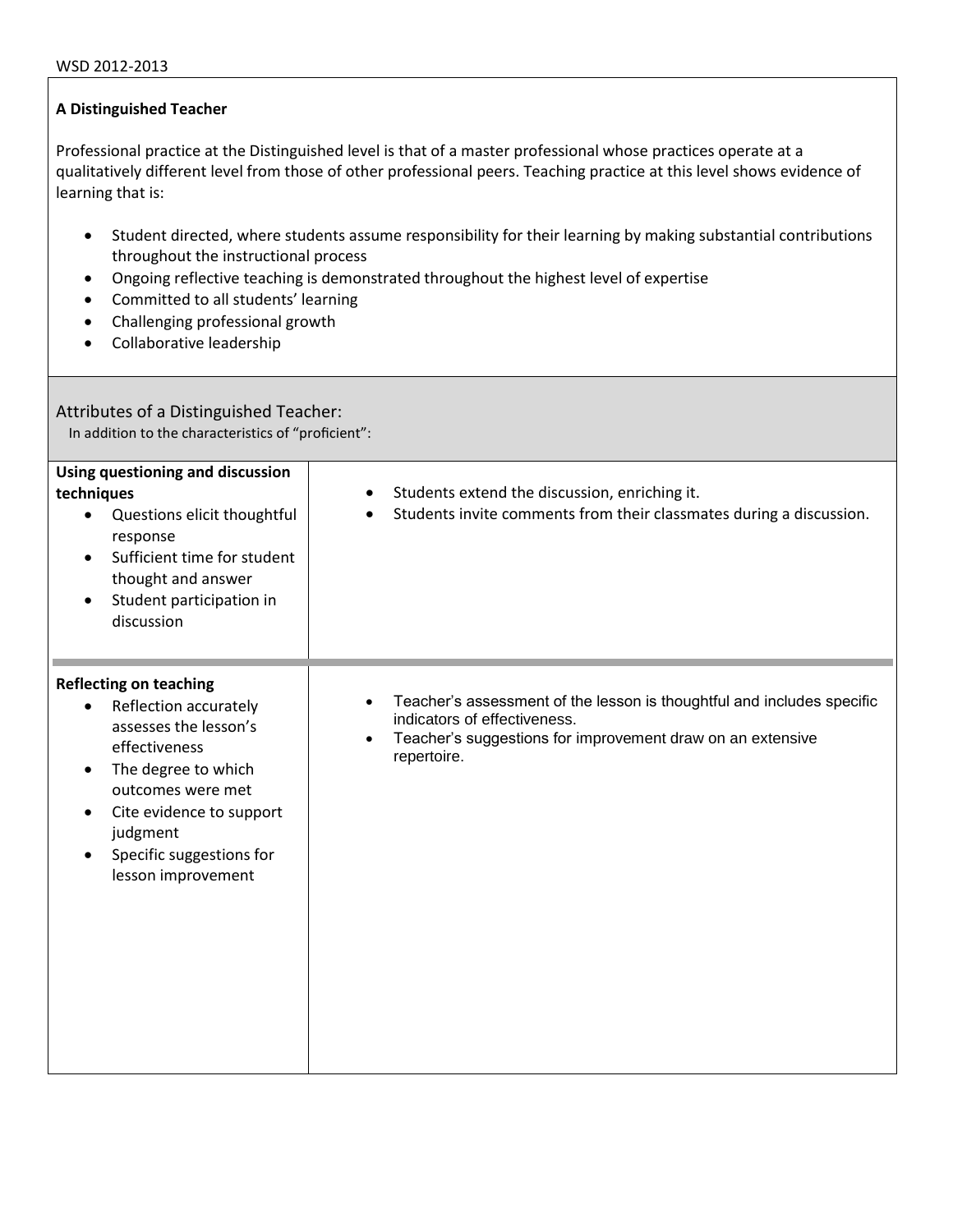| <b>EXPECTATION</b>                                                                                    | <b>GUIDING QUESTION</b>                                                                                                                                                                                                                                                                                                                                                                                                                                                                                                                                                                                                                                                                                                               | <b>POSSIBLE ACTION STEPS</b>                                                                                                                                                                                                                                                                                                                                                                                                                                                                                                                                                                                                                                                                                                                                                                      | <b>POSSIBLE RESOURCES</b>                                                                                                                                                                                                                                                                                                                                                                                                                                                                             |
|-------------------------------------------------------------------------------------------------------|---------------------------------------------------------------------------------------------------------------------------------------------------------------------------------------------------------------------------------------------------------------------------------------------------------------------------------------------------------------------------------------------------------------------------------------------------------------------------------------------------------------------------------------------------------------------------------------------------------------------------------------------------------------------------------------------------------------------------------------|---------------------------------------------------------------------------------------------------------------------------------------------------------------------------------------------------------------------------------------------------------------------------------------------------------------------------------------------------------------------------------------------------------------------------------------------------------------------------------------------------------------------------------------------------------------------------------------------------------------------------------------------------------------------------------------------------------------------------------------------------------------------------------------------------|-------------------------------------------------------------------------------------------------------------------------------------------------------------------------------------------------------------------------------------------------------------------------------------------------------------------------------------------------------------------------------------------------------------------------------------------------------------------------------------------------------|
| The teacher sets a purpose<br>for the lesson and includes<br>students' goals and<br>learning targets. | What is the purpose or<br>rationale for this lesson?<br>Can students articulate goals<br>and steps to achieve?<br>How will the student(s)<br>know and understand the<br>goals/learning targets<br>of the activity? (student<br>voice)<br>In what ways will students<br>demonstrate understanding<br>of the intended goals and/or<br>learning targets?<br>What do you expect the<br>student(s) to know and be<br>able to do as a result of<br>this lesson?<br>What knowledge, skills and<br>dispositions must the<br>student(s) have before<br>beginning this lesson?<br>How did you determine<br>students' existing level of<br>knowledge or skill?<br>Why have you selected this<br>lesson for this student or<br>group of students? | Teacher uses state and district standards<br>to plan $lesson(s)$ .<br>Teacher uses <i>curriculum</i> and <i>pacing</i><br>guides to plan lessons(s).<br>Teacher communicates with student(s)<br>about goals/learning targets using a<br>variety of means (e.g. writing on the<br>board, call & response, having students<br>write it down, asking students to<br>explain it).<br>Teacher connects target to student<br>experience/interest for relevance.<br>Ask students to reflect on or self-assess<br>their before during and after knowledge<br>or performance on the learning target.<br>Teacher reviews IEP goals for each<br>student – meet with case manager for<br>clarification.<br>Throughout lesson teacher reinforces<br>target by explicitly tying it to the<br>learning/activity. | State and school district<br>Standards<br>Student assessment data<br>& IEP goals<br>Curriculum and pacing guides<br>"Knowing Your Learning<br>Target", by Connie M. Moss,<br>Susan M. Brookhart and<br>Beverly A. Long,<br>available:<br>http://www.ascd.org/<br>publications/educationalleadership/<br>mar11/vol68/<br>num06/Knowing-Your-<br>Learning-Target.aspx<br>Dr. Madeline Hunter's<br>Elements of Lesson Design:<br>http://www.csun.edu/<br>science/ref/plans/lesson_<br>design_hunter.html |
|                                                                                                       | What makes the lesson<br>developmentally appropriate<br>for this student or group of<br>students?<br>How did your knowledge of<br>student/classroom context,<br>background and life<br>experiences effect/inform<br>your planning for this<br>lesson?<br>How does this lesson fit into<br>the progression of learning<br>for the student $(s)$ ?                                                                                                                                                                                                                                                                                                                                                                                      |                                                                                                                                                                                                                                                                                                                                                                                                                                                                                                                                                                                                                                                                                                                                                                                                   |                                                                                                                                                                                                                                                                                                                                                                                                                                                                                                       |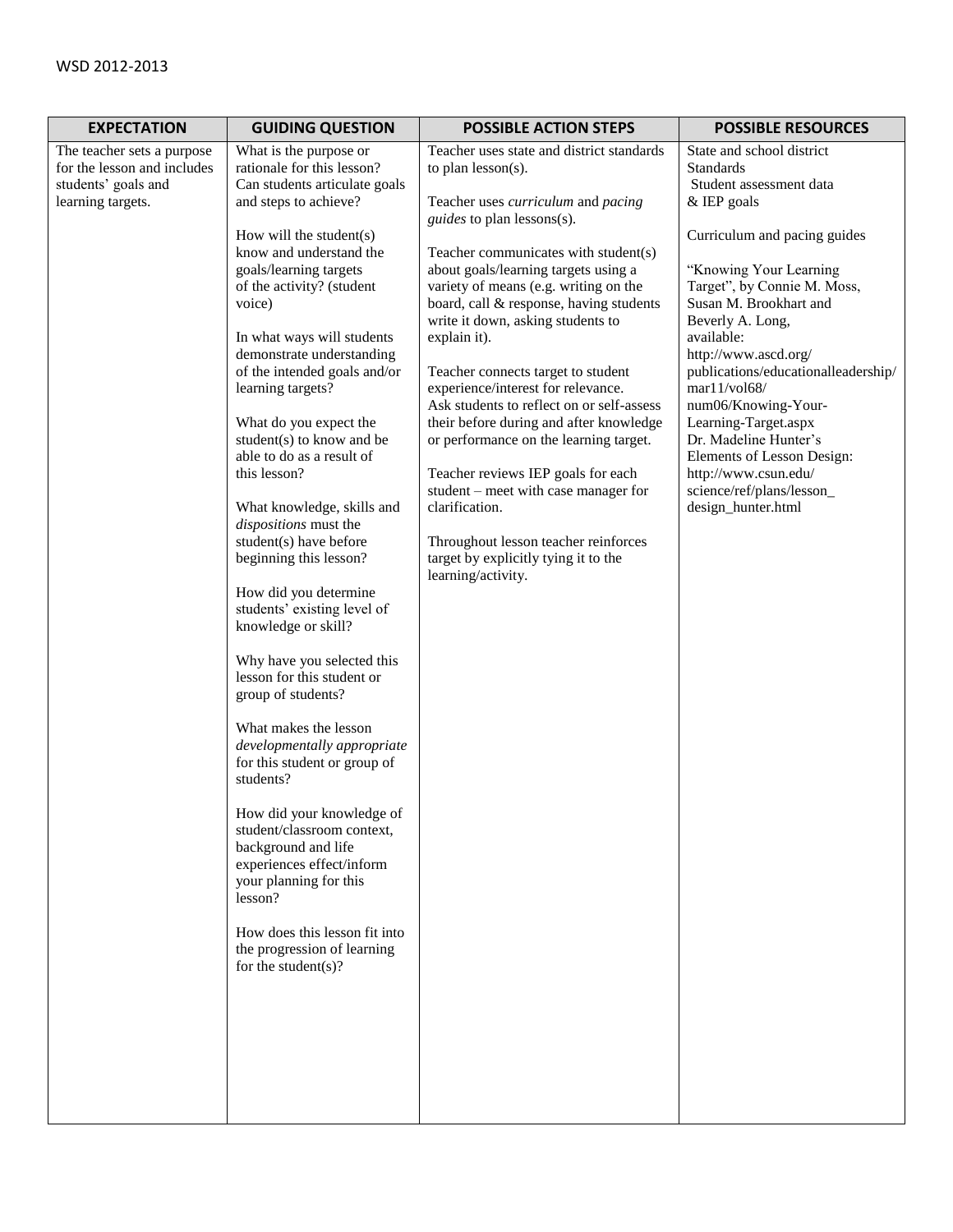| <b>EXPECTATION</b>                    | <b>GUIDING QUESTION</b>                                            | <b>POSSIBLE ACTION STEPS</b>           | <b>POSSIBLE RESOURCES</b> |
|---------------------------------------|--------------------------------------------------------------------|----------------------------------------|---------------------------|
| The teacher identifies                | How were assessments                                               | Teacher informs students of lesson     | "Helping Students         |
| Appropriate assessments               | choices influenced by                                              | assessment/rubrics before beginning    | Understand Assessment,"   |
| (diagnostic, formative,<br>summative) | the needs, traits, strengths, and<br>weaknesses of each student or | instruction.                           | by Jan Chappuis,          |
|                                       | group of students?                                                 | Teacher uses assessment probes to      | available:                |
| (For more on this,                    |                                                                    | determine students' current levels of  | http://teachingss.        |
| refer to Criterion 6:                 | Do goals reflect diagnostic                                        | performance /understanding.            | pbworks.com/f/Helpin      |
| Assessment)                           | information and specific                                           |                                        | g%2BStudents%2BUn         |
|                                       | knowledge of students and                                          | Teacher collects evidence of learning  | derstand%2BAssessm        |
|                                       | instructional contexts?                                            | throughout lesson.                     | ent.pdf                   |
|                                       |                                                                    |                                        | Classroom Assessment      |
|                                       | Are curriculum-provided                                            | Students demonstrate application of    | for Student Learning by   |
|                                       | assessments aligned to state                                       | knowledge/skill, or students create a  | Stiggins, Arter, Chappius |
|                                       | standards?                                                         | product that represents understanding. | & Chappius                |
|                                       |                                                                    |                                        |                           |
|                                       | Do I need to provide<br>additional assessments                     |                                        |                           |
|                                       | to evaluate my student(s) level                                    |                                        |                           |
|                                       | of competency?                                                     |                                        |                           |
|                                       |                                                                    |                                        |                           |

| <b>EXPECTATION</b><br><b>GUIDING QUESTION</b>                                                                                                                                                                                                                                                                                                                                                                                                                                                                                                                                                                                                                                                                                                                                                                                                                                                                                                                                                                                                                                                                                                                        | <b>POSSIBLE ACTION STEPS</b>                                                                                                                                                                                                                                                                                                                                                                                                                                                                                      | <b>POSSIBLE RESOURCES</b>                                                                            |
|----------------------------------------------------------------------------------------------------------------------------------------------------------------------------------------------------------------------------------------------------------------------------------------------------------------------------------------------------------------------------------------------------------------------------------------------------------------------------------------------------------------------------------------------------------------------------------------------------------------------------------------------------------------------------------------------------------------------------------------------------------------------------------------------------------------------------------------------------------------------------------------------------------------------------------------------------------------------------------------------------------------------------------------------------------------------------------------------------------------------------------------------------------------------|-------------------------------------------------------------------------------------------------------------------------------------------------------------------------------------------------------------------------------------------------------------------------------------------------------------------------------------------------------------------------------------------------------------------------------------------------------------------------------------------------------------------|------------------------------------------------------------------------------------------------------|
| Does my instructional design align with goals?<br>The teacher designs/<br>plans standards-driven<br>lessons that have<br>How will you activate students' prior<br>coherent structure<br>knowledge?<br>and produce intended<br>How will you assist students' understanding of<br>outcomes<br>how this lesson connects to prior learning and to<br>overall unit goals?<br>What will you do if they already<br>know it?<br>Does the target of this lesson have any<br>interdisciplinary connections that can be made?<br>How will I make it meaningful and relevant?<br>How can I use the gradual release model of<br>instruction to provide guided practice<br>opportunities for the student(s)?<br>How will I check for understanding<br>throughout lesson?<br>How can students be involved in checking each<br>other's understanding?<br>What if I find that some students are getting it<br>but some are not? When will I decide to stop and<br>re-teach?<br>What materials, learning processes and feedback<br>mechanisms can I use that are relevant to<br>students and student success?<br>How will I review the target as part<br>of the closure to the lesson? | Teacher aligns goals,<br>activities<br>(interventions/enrichments),<br>and<br>assessments.<br>Teacher uses assessments<br>to monitor student learning<br>(formative).<br>Teacher adjusts instruction<br>and pacing as needed.<br>Teacher collects and analyzes<br>data during instructional unit.<br>Teacher uses wait-time and<br>varies methods for calling<br>on students to ensure equity<br>of student responses.<br>Teacher uses stems/sentence<br>starters to support effective<br>questioning techniques. | State and school district<br>standards<br>Student assessment data<br>Curriculum and pacing<br>guides |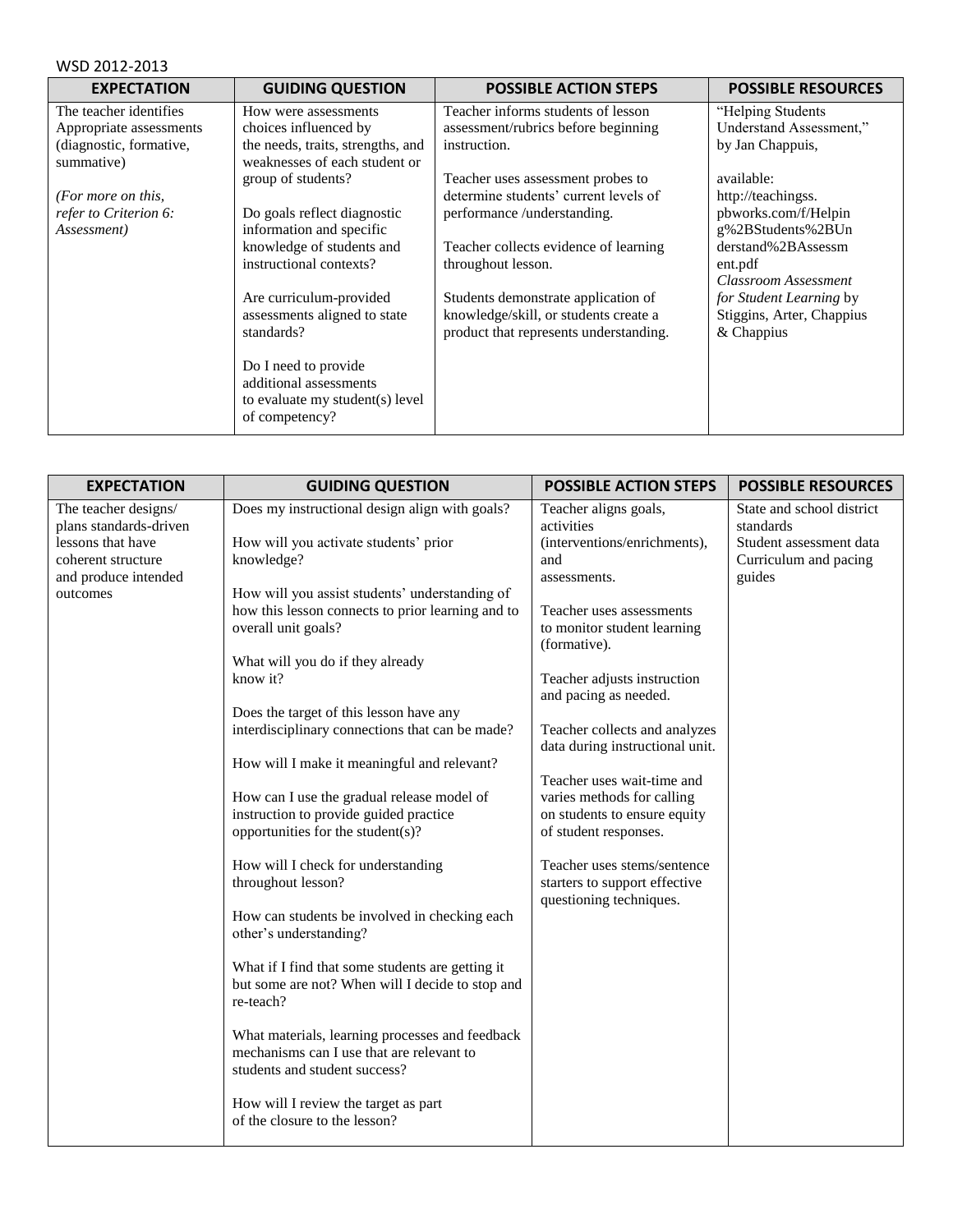| WSD 2012-2013 |  |  |  |
|---------------|--|--|--|
|---------------|--|--|--|

| <b>EXPECTATION</b>                          | <b>GUIDING QUESTION</b>                              | <b>POSSIBLE ACTION STEPS</b>                                       | <b>POSSIBLE RESOURCES</b>       |
|---------------------------------------------|------------------------------------------------------|--------------------------------------------------------------------|---------------------------------|
| The teacher communicates                    | How will you communicate                             | Teacher maintains cognitive complexity                             | Bloom's Taxonomy-old            |
| high expectations for all                   | academic and behavioral                              | in lessons.                                                        | and revised examples:           |
| learners.                                   | expectations?                                        |                                                                    | http://www.odu.edu/             |
|                                             |                                                      | Teacher asks rigorous questions to                                 | educ/roverbau/Bloom/            |
| (For more on this,<br>refer to Criterion 3: | How will students demonstrate<br>an understanding of | promote analysis, synthesis and evaluation.                        | blooms_taxonomy.htm             |
| Differentiation)                            | expectations?                                        | Teacher incorporates problem solving                               | Reciprocal Teaching:            |
| Or perhaps Criterion 1:                     |                                                      | opportunities                                                      | http://www.ncrel.org/           |
| High expectations                           | How will you motivate student                        |                                                                    | sdrs/areas/issues/              |
|                                             | to achieve at a high level?                          | Teacher gives students time for reflection<br>and self-evaluation. | students/atrisk/at6lk38.<br>htm |

| <b>EXPECTATION</b>                                                     | <b>GUIDING QUESTION</b>                                                                               | <b>POSSIBLE ACTION STEPS</b>                                                                                                    | <b>POSSIBLE RESOURCES</b>                                          |
|------------------------------------------------------------------------|-------------------------------------------------------------------------------------------------------|---------------------------------------------------------------------------------------------------------------------------------|--------------------------------------------------------------------|
| The teacher designs<br>learning opportunities<br>that maximize student | What is the ideal grouping for<br>this lesson?                                                        | Teacher allows students to participate in<br>goal setting.                                                                      | "Strengthening Student<br>Engagement,"<br>http://www.ascd.         |
| engagement and<br>interest                                             | How will I promote positive<br>student interactions?                                                  | Teacher considers learning modalities<br>and styles when planning lessons.                                                      | org/publications/<br>educationalleadership/<br>sept95/vol53/num01/ |
|                                                                        | How will students exchange<br>ideas?                                                                  | Mentor or colleague takes student<br>observation data to provide teacher with<br>data on student engagement (video).            | toc.asp<br><b>GLAD</b> strategies                                  |
|                                                                        | What do I know about students'<br>learning styles, attitudes and                                      | Teacher administers a learning inventory                                                                                        | for positive student<br>interactions and teamwork,                 |
|                                                                        | interests, skill set, relationships,<br>and cultural background that<br>may influence the planning of | to identify areas of strength and areas for<br>improvement - teacher uses this data to<br>plan lesson activity and progression. | http://www.projectglad.<br>com/                                    |
|                                                                        | the lesson?                                                                                           | Teacher develops active learning or                                                                                             | <b>CSTP Cultural</b><br>Competency resources,                      |
|                                                                        | How will I accommodate student<br>choice?                                                             | problem-based learning that make the<br>lesson engaging, relevant and memorable.                                                | available at:<br>http://www.cstp-wa.org                            |
|                                                                        | What will I do to meet the needs<br>of a wide range of learners?                                      | Teacher conducts an interest inventory of<br>students.                                                                          | Visible Thinking:<br>http://pzweb.<br>harvard.edu/vt/              |
|                                                                        | What examples can I use that will<br>help students understand the new<br>concept?                     | Pacing is tracked and teacher reflects on<br>pacing's effect on student engagement.                                             | VisibleThinking_html_<br>files/VisibleThinking1.<br>html           |
|                                                                        | What can I do to provide time for<br>students to process information                                  | Teacher uses a variety of meaningful<br>examples.                                                                               |                                                                    |
|                                                                        | before, during, and after the<br>lesson?                                                              | Teacher offers a variety of modes for<br>students to demonstrate learning.                                                      |                                                                    |
|                                                                        | How do I balance direct<br>instruction and student dialogue/                                          | Teacher offers opportunities for<br>students to connect learning to culture,                                                    |                                                                    |
|                                                                        | cooperative student thinking<br>opportunities?                                                        | background, interests and experiences.                                                                                          |                                                                    |
|                                                                        | How do I allow for student<br>thinking and processing time?                                           | Teacher uses increased wait-time and<br>varies methods for calling on students to<br>ensure equity of student responses.        |                                                                    |
|                                                                        | Does the pacing of the lesson<br>enhance or diminish student                                          | Teacher gathers resources to accommodate                                                                                        |                                                                    |
|                                                                        | engagement?                                                                                           | learning styles (e.g. audio prompts,<br>manipulatives, leveled reading material).                                               |                                                                    |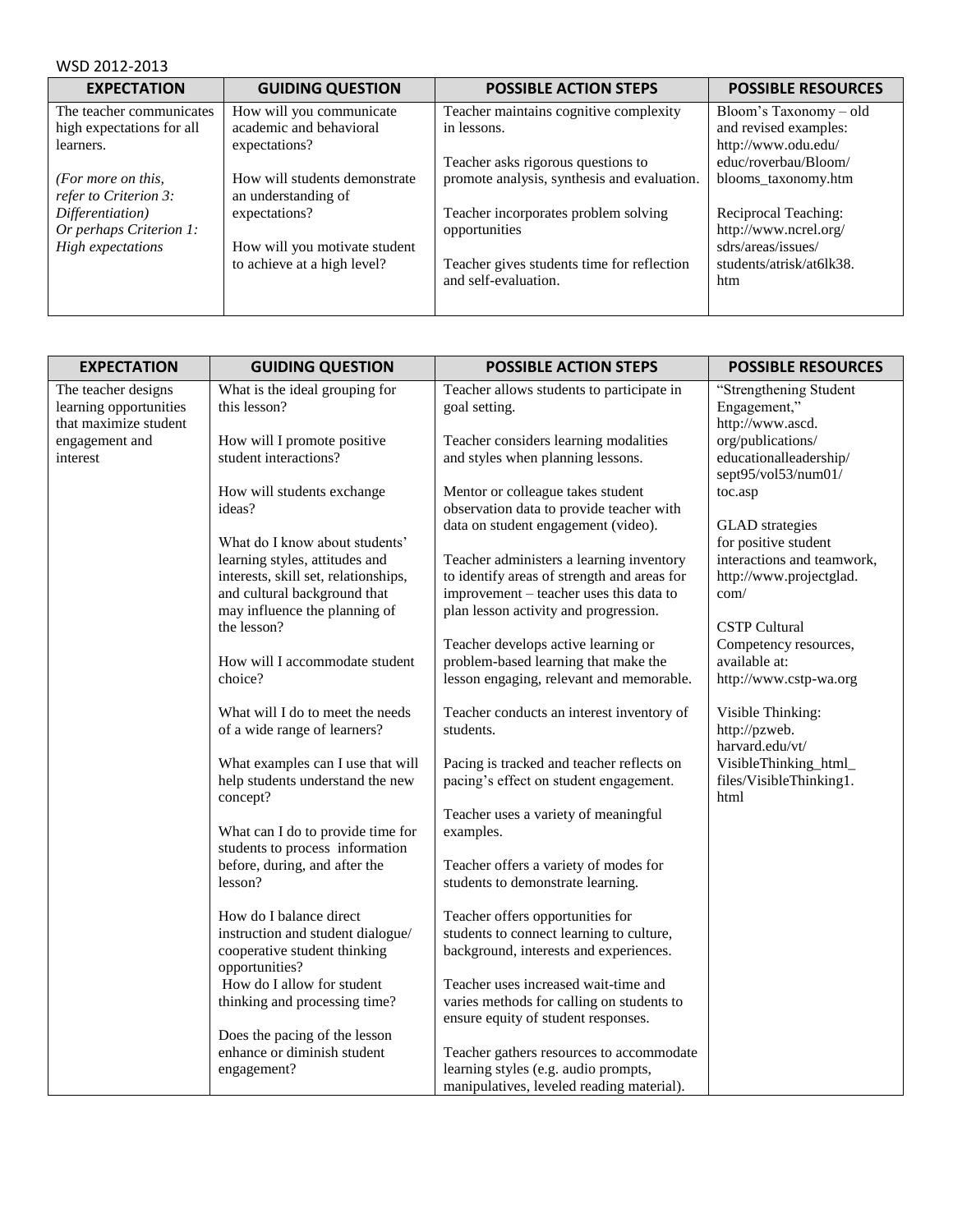| <b>EXPECTATION</b>                   | <b>GUIDING QUESTION</b>                                       | <b>POSSIBLE ACTION STEPS</b>                                                        | <b>POSSIBLE RESOURCES</b>                              |
|--------------------------------------|---------------------------------------------------------------|-------------------------------------------------------------------------------------|--------------------------------------------------------|
| The teacher uses<br>content specific | What subject-specific teaching<br>strategies would best match | Teacher evaluates the lesson and<br>determines which model of instruction           | Professional organizations<br>websites (listed on last |
| pedagogy.                            | the content for this lesson?                                  | best fits the situation (e.g. constructivist,<br>gradual release of responsibility, | page)                                                  |
|                                      |                                                               | scientific inquiry, guided practice,                                                | Common Core State                                      |
|                                      |                                                               | workshop)                                                                           | Standards:                                             |
|                                      |                                                               |                                                                                     | www.http://www.                                        |
|                                      |                                                               | Science Inquiry                                                                     | corestandards.org                                      |
|                                      |                                                               |                                                                                     | OSPI's page on Common                                  |
|                                      |                                                               |                                                                                     | Core State Standards:                                  |
|                                      |                                                               |                                                                                     | http://www.k12.wa.us/                                  |
|                                      |                                                               |                                                                                     | corestandards                                          |

| <b>REFLECTIONS:</b>                                     |
|---------------------------------------------------------|
| What did I read I might want to try?                    |
|                                                         |
|                                                         |
|                                                         |
|                                                         |
|                                                         |
|                                                         |
| What impact do I expect it to have on student learning? |
|                                                         |
|                                                         |
|                                                         |
|                                                         |
|                                                         |
| When am I going to try it?                              |
|                                                         |
|                                                         |
|                                                         |
| How will it look different from what I've done before?  |
|                                                         |
|                                                         |
|                                                         |
|                                                         |
|                                                         |
| What support do I need to make this happen?             |
|                                                         |
|                                                         |
|                                                         |
|                                                         |
|                                                         |
|                                                         |
|                                                         |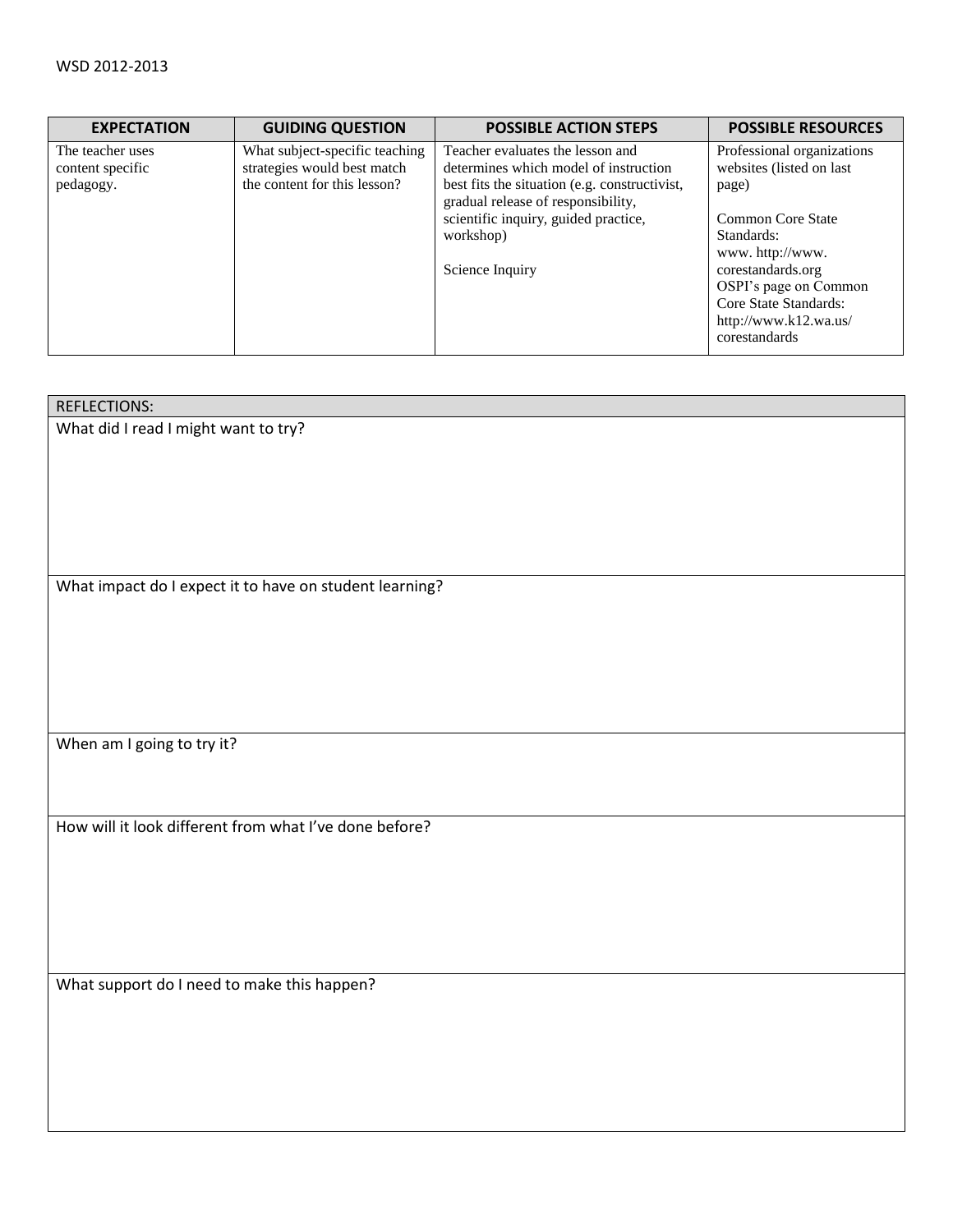# **Further resources recommended by the work group for this Criterion:**

#### **Books:**

*Enhancing Professional Practice: A Framework for Teaching* by Charlotte Danielson. *Instructional Strategies that Work* by Robert Marzano *Reading: Knee to Knee, Eye to Eye* by Davis Cole *Rigorous Curriculum Design: How to Create Curricular Units of Study that Align Standards, Instruction, and Assessment and Unwrapping the Standards: A Simple Process to Make Standards Manageable* by Larry Ainsworth *Strategies that Promote Student Engagement*, Ernestine G. Riggs and Cheryl R. Gholar *Teach Like a Champion* by Doug Lemov *The Strategic Teacher* by Harvey Silver *The Teaching for Understanding Guide* by Blythe *Understanding by Design* by Grant Wiggins, McTighe *Why Didn't I Learn This in College?*, " Making Learning Active," pages 63-108 by Paula Rutherford

# **Websites for professional organizations:**

International Reading Association http://www.reading.org Washington Music Teachers Association http://www.wmta-dc.org ASCD: www.ascd.org NCTM - National Council for Teachers of Mathematics: www.nctm.org NCTE - National Council for Teachers of English: www.ncte.org AMTE- Association of Mathematics Teacher Educators: www.amte.net NSTA- National Science Teachers Association: www.nsta.org AETS- Association for the Education of Teachers in Science: http://theaste.org/ Teacher's Development Group (math): http://www.teachersdg.org

# **Articles & Other Resources:**

"Leveling the Playing Field: Sharing Learning Targets and Criteria for Success" by Connie M. Moss and Susan M. Brookhart, available at:

http://www.ascd.org/publications/books/109031/chapters/Leveling-the-Playing-Field@-Sharing-Learning-Targets-and-Criteria-for-Success.aspx

Instructional Theory in Practice (ITIP) Madeline Hunter - See http://www.hope.edu/academic/education/wessman/2block/unit4/hunter2.htm Quinn's6, by Juli Quinn, http://www.nsrfharmony.org/protocol/doc/quinns\_six.pdf For tips for Student Engagement, see http://annenberginstitute.org/tools/practice/stud\_engage/tips.php "Student Motivation, Engagement, and Achievement," available at: http://www.ascd.org/publications/books/107034/chapters/Student-Motivation,-Engagement,-and-Achievement.aspx For Active Learning Inventory Tool, by Amburgh, Devlin, Kirwin & Qualters; 2006. Available at: http://www.ncbi.nlm.nih.gov/pmc/articles/PMC2064883/ Collection of ideas and forms http://www.teachervision.fen.com/assessment/resource/5815.html Dr. Anita Archer, for videos on Active Participation: http://itunes.apple.com/us/podcast/id284756609 10:2 Theory Mary Budd Rowe, information available at: http://www.choiceliteracy.com/public/1055.cfm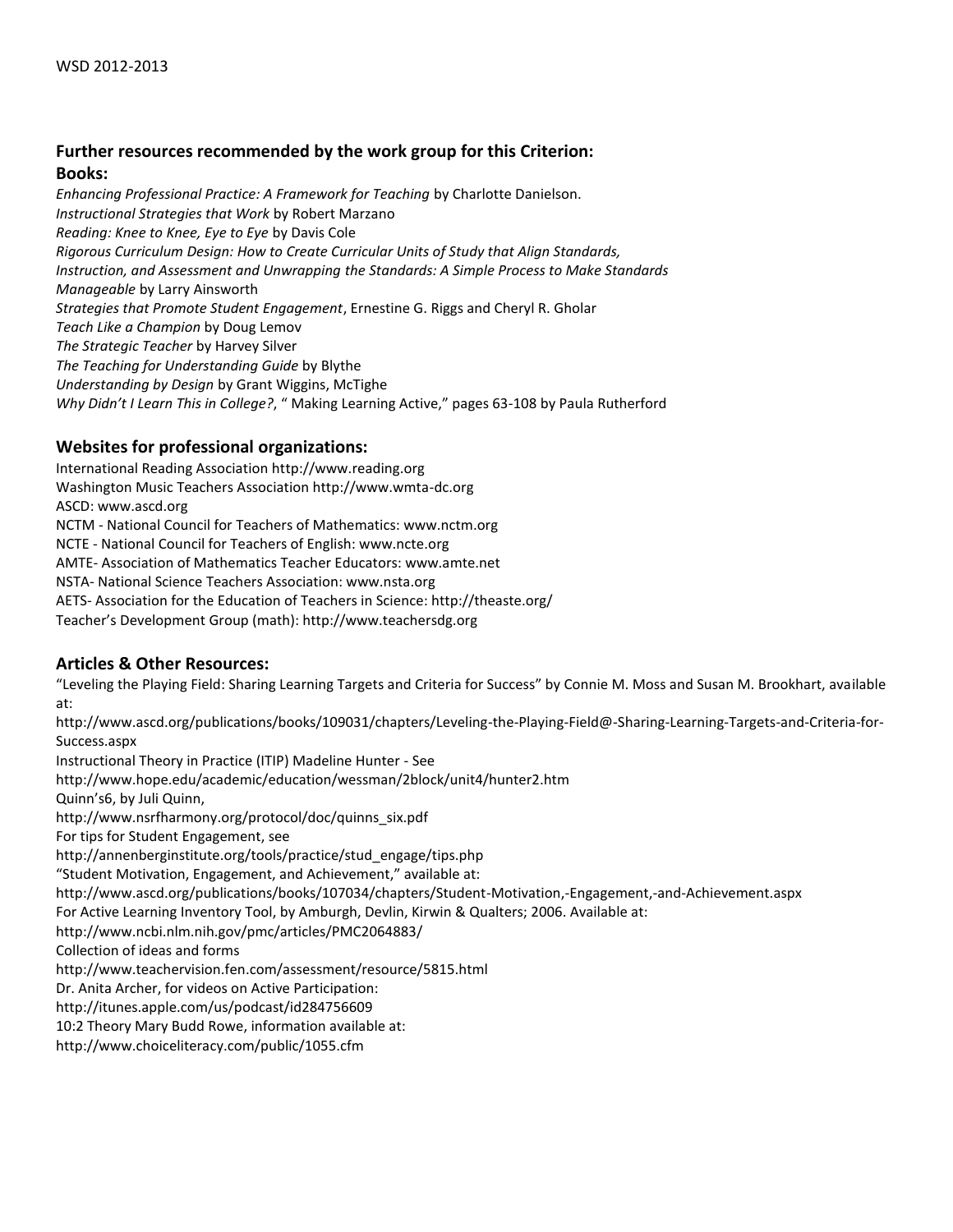# **CRITERION 3: Recognizing individual student learning needs and developing strategies to address those needs.**

| <b>KEY WORD: Differentiation</b>                                                                                |                                                                                                              |  |  |  |
|-----------------------------------------------------------------------------------------------------------------|--------------------------------------------------------------------------------------------------------------|--|--|--|
| DEFINITION: The teacher acquires and uses specific knowledge about students' cultural, individual intellectual  |                                                                                                              |  |  |  |
|                                                                                                                 | and social development and uses that knowledge to adjust their practice by employing strategies that advance |  |  |  |
| student learning.                                                                                               |                                                                                                              |  |  |  |
| Demonstrating flexibility and                                                                                   | The teacher knows, for groups of students, their levels of cognitive<br>$\bullet$                            |  |  |  |
| responsiveness                                                                                                  | development.                                                                                                 |  |  |  |
| Lesson adjustment                                                                                               | The teacher is aware of the different cultural groups in the class.<br>$\bullet$                             |  |  |  |
| Response to students                                                                                            | The teacher has a good idea of the range of interests of students in<br>$\bullet$                            |  |  |  |
| Persistence                                                                                                     | the class.                                                                                                   |  |  |  |
| Demonstrating knowledge of students                                                                             | The teacher has identified "high," "medium," and "low" groups of<br>$\bullet$                                |  |  |  |
| Knowledge of child and<br>$\bullet$                                                                             | students within the class.                                                                                   |  |  |  |
| adolescent development                                                                                          | The teacher is well informed about students' cultural heritage and<br>$\bullet$                              |  |  |  |
| Knowledge of the learning<br>$\bullet$                                                                          | incorporates this knowledge in lesson planning.                                                              |  |  |  |
| process                                                                                                         | The teacher is aware of the special needs represented by students<br>$\bullet$<br>in the class.              |  |  |  |
| Knowledge of students' skills,<br>$\bullet$<br>knowledge and language                                           | When necessary, the teacher makes adjustments to the lesson to                                               |  |  |  |
| proficiency                                                                                                     | ٠<br>enhance under- standing by groups of students.                                                          |  |  |  |
| Knowledge of students' interests<br>$\bullet$                                                                   | Teacher incorporates students' interests and questions into the<br>$\bullet$                                 |  |  |  |
| and cultural heritage                                                                                           | heart of the lesson.                                                                                         |  |  |  |
| Knowledge of students' special<br>$\bullet$                                                                     | The teacher conveys to students that s/he has other approaches to<br>$\bullet$                               |  |  |  |
| needs                                                                                                           | try when the students experience difficulty.                                                                 |  |  |  |
| <b>Establishing Growth Goals</b>                                                                                | In reflecting on practice, the teacher cites multiple approaches<br>$\bullet$                                |  |  |  |
| • Student growth goal(s)                                                                                        | undertaken to reach students having difficulty.                                                              |  |  |  |
| High-quality sources of data                                                                                    |                                                                                                              |  |  |  |
| to monitor, adjust, and evaluate                                                                                |                                                                                                              |  |  |  |
| achievement of goal(s).<br><b>Achievement of Student Growth Goals</b>                                           |                                                                                                              |  |  |  |
| Multiple sources of growth<br>$\bullet$                                                                         |                                                                                                              |  |  |  |
| or achievement data from                                                                                        |                                                                                                              |  |  |  |
| at least two points in time                                                                                     |                                                                                                              |  |  |  |
| show clear evidence of                                                                                          |                                                                                                              |  |  |  |
| growth for most students.                                                                                       |                                                                                                              |  |  |  |
|                                                                                                                 |                                                                                                              |  |  |  |
| <b>Reflective Questions</b>                                                                                     |                                                                                                              |  |  |  |
| . A Additional and a contract of the state of the contract of the first contract of the first contract of the s | and the substance of the of                                                                                  |  |  |  |

- What do I already understand about my performance in this criterion?
- What aspects of my performance in this criterion need practice?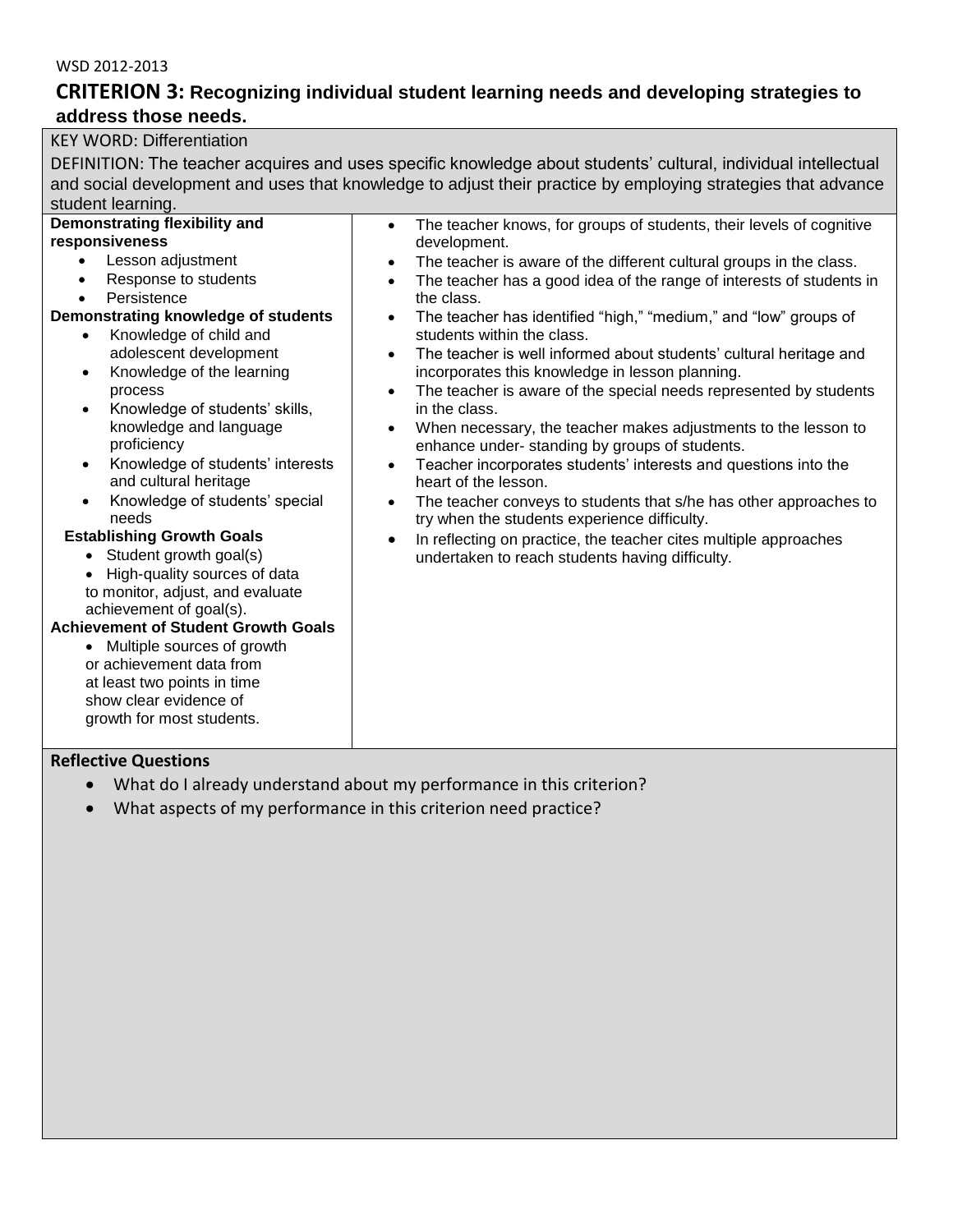Professional practice at the Distinguished level is that of a master professional whose practices operate at a qualitatively different level from those of other professional peers. Teaching practice at this level shows evidence of learning that is:

- Student directed, where students assume responsibility for their learning by making substantial contributions throughout the instructional process
- Ongoing reflective teaching is demonstrated throughout the highest level of expertise
- Committed to all students' learning
- Challenging professional growth
- Collaborative leadership

# Attributes of a Distinguished Teacher:

In addition to the characteristics of "proficient":

#### **Demonstrating flexibility and responsiveness**

- Lesson adjustment
- Response to students
- Persistence

## **Demonstrating knowledge of students**

- Knowledge of child and adolescent development
- Knowledge of the learning process
- Knowledge of students' skills, knowledge and language proficiency
- Knowledge of students' interests and cultural heritage
- Knowledge of students' special needs

#### **Establishing Growth Goals**

- $\bullet$  Student growth goal(s)
- High-quality sources of data to monitor, adjust, and evaluate achievement of goal(s).

## **Achievement of Student Growth Goals**

• Multiple sources of growth or achievement data from at least two points in time show clear evidence of growth for most students.

- Teacher actively seeks knowledge of students' levels of development and their backgrounds, cultures, skills, language proficiency, interests, and special needs from a variety of sources.
- This information is acquired for individual students.
- Teacher seizes an opportunity to enhance learning, building on a spontaneous event or student interests, or successfully adjusts and differentiates instruction to address individual student misunderstandings.
- Teacher persists in seeking effective approaches for students who need help, using an extensive repertoire of instructional strategies and soliciting additional resources from the school or community.
- Establishes appropriate student growth goal(s) for subgroups of students not reaching full potential in collaboration with students, parents, and other school staff.
- Goal(s) identify multiple, high quality sources of data to monitor, adjust, and evaluate achievement of goal(s).
- Multiple sources of growth or achievement data from at least two points in time show evidence of high growth for all or nearly all
- The teacher uses ongoing methods to assess students' skill levels and designs instruction accordingly.
- The teacher seeks out information about their cultural heritage from all students.
- The teacher maintains a system of updated student records and incorporates medical and/or learning needs into lesson plans.
- The teacher's adjustments to the lesson are designed to assist individual students.
- Teacher seizes on a teachable moment to enhance a lesson.
- The teacher conveys to students that s/he won't consider a lesson "finished" until every student understands and that s/he has a broad range of approaches to use.
- In reflecting on practice, the teacher can cite others in the school and beyond whom s/he has contacted for assistance in reaching some students.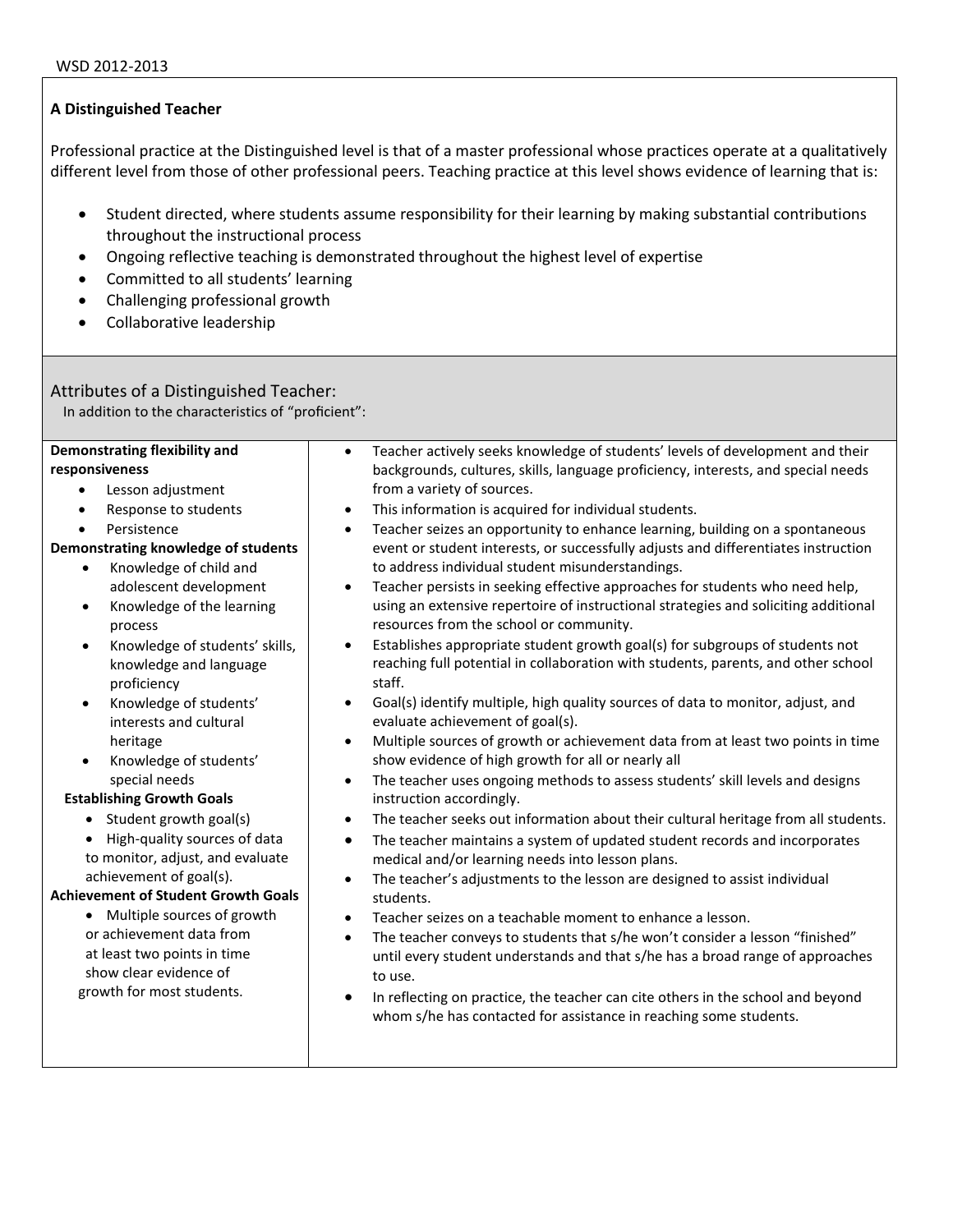| <b>EXPECTATION</b>     | <b>GUIDING QUESTION</b>         | <b>POSSIBLE ACTION STEPS</b>            | <b>POSSIBLE RESOURCES</b>       |
|------------------------|---------------------------------|-----------------------------------------|---------------------------------|
| The teacher knows      | What do I know about my         | Administer a student interest survey.   | Sample school-wide interest     |
| the students' personal | students:                       | Plan ways to informally converse with   | inventories:                    |
| and academic           |                                 | all students, daily greeting, etc. to   |                                 |
| characteristics        | · Personal: interests, cultural | expand your understanding of them.      | http://school.                  |
|                        | background, family,             |                                         | discoveryeducation.com/         |
|                        | demographic, learning style     | Collaborate with building teams on      | schrockguide/edres.html         |
|                        | preferences, beliefs about      | student characteristics, IEPs and 504   | http://printables.              |
|                        | learning (readiness)            | plans.                                  | scholastic.com/printables/      |
|                        |                                 |                                         | detail/?id=35689&ESP=           |
|                        | • Academic: prior knowledge,    | Attend school and community events.     | PRT/ib/2010/acq/                |
|                        | assessments, developmental      |                                         | deeplink////                    |
|                        | stages, language proficiency    | Learn where to access information       | http://www.lkdsb.net/           |
|                        |                                 | about students with disabilities (IEP), | program/elementary/             |
|                        | • Characteristics: disabilities | required adaptations/accommodations     | intermediate/di/students.       |
|                        | (IEP), required adaptations/    | (504 plans), ELL, and student           | html                            |
|                        | accommodations (504 plans),     | demographics.                           |                                 |
|                        | ELL                             |                                         | <b>CSTP Cultural Competency</b> |
|                        |                                 | Learn about developmental               | Resources, available at:        |
|                        |                                 | characteristics of the age group you    | www.cstp-wa.org                 |
|                        |                                 | teach and consider how your students    |                                 |
|                        |                                 | compare.                                |                                 |
|                        |                                 |                                         |                                 |
|                        |                                 | Evaluate your use of pre assessment     |                                 |
|                        |                                 | strategies and what they tell you about |                                 |
|                        |                                 | your students.                          |                                 |
|                        |                                 |                                         |                                 |

| <b>EXPECTATION</b>       | <b>GUIDING QUESTION</b>                                              | <b>POSSIBLE ACTION STEPS</b>                                      | <b>POSSIBLE RESOURCES</b>                             |
|--------------------------|----------------------------------------------------------------------|-------------------------------------------------------------------|-------------------------------------------------------|
| The teacher uses         | How do I use this information                                        | Pick one personal and/or academic                                 | <b>Works of Carol Tomlinson</b>                       |
| information about        | to plan whole class, small group,                                    | characteristic of your students and                               | http://www.caroltomlinson.                            |
| the students to<br>guide | and individual instruction?                                          | plan for that in a unit/lesson design.                            | com/                                                  |
| instruction.             | What differentiated strategies do                                    | Incorporate visual and auditory                                   | For Secondary:                                        |
|                          | I use to meet my specific students<br>learning needs?                | elements in every lesson.                                         | Tomlinson & Strickland.<br>(2005). Differentiation in |
|                          |                                                                      | Get feedback from peer/mentor                                     | Practice ASCD.                                        |
|                          | How do I adjust my teaching                                          | regarding the effectiveness of your                               |                                                       |
|                          | style to meet my students'<br>learning needs and preferences?        | instruction.                                                      | For Elementary:<br>Tomlinson (1999). The              |
|                          |                                                                      | Plan for using different groupings in                             | Differentiated Classroom:                             |
|                          | How does the outcome of the lesson                                   | each lesson: whole class, think/pair/                             |                                                       |
|                          | align with your expectations of individual<br>students' performance? | share, etc.                                                       | Chapter 7 – Instructional<br>Strategies. ASCD.        |
|                          |                                                                      | List the objectives of a lesson. Next to                          |                                                       |
|                          | What do my formative (both                                           | each, list evidence of student success.                           | Brookhart, S. (2010). Formative                       |
|                          | formal and informal) assessments tell me                             | In a third column list your next step                             | <b>Assessment: Strategies for Every</b>               |
|                          | about how my students learn?                                         | based on that success.                                            | Classroom. Available at ASCD<br>website               |
|                          | What do my summative                                                 | Evaluate how well your formative                                  | http://www.ascd.org/                                  |
|                          | assessments tell me about student                                    | assessments indicated your actual                                 | publications/books/111005.                            |
|                          | learning?                                                            | student results. Determine ways to<br>strengthen these if needed. | aspx                                                  |
|                          | What evidence do I have that                                         |                                                                   | Hill & Ekey. (2010). The                              |
|                          | some/most/all students are                                           |                                                                   | Next-Step Guide to Enriching                          |
|                          | progressing towards the learning                                     |                                                                   | <b>Classroom Environments:</b>                        |
|                          | targets?                                                             |                                                                   | Rubrics and Resources for                             |
|                          |                                                                      |                                                                   | [Teacher] Self-Evaluation K-6.                        |
|                          | What are my next steps based on                                      |                                                                   | Heninemann.                                           |
|                          | student evidence?                                                    |                                                                   |                                                       |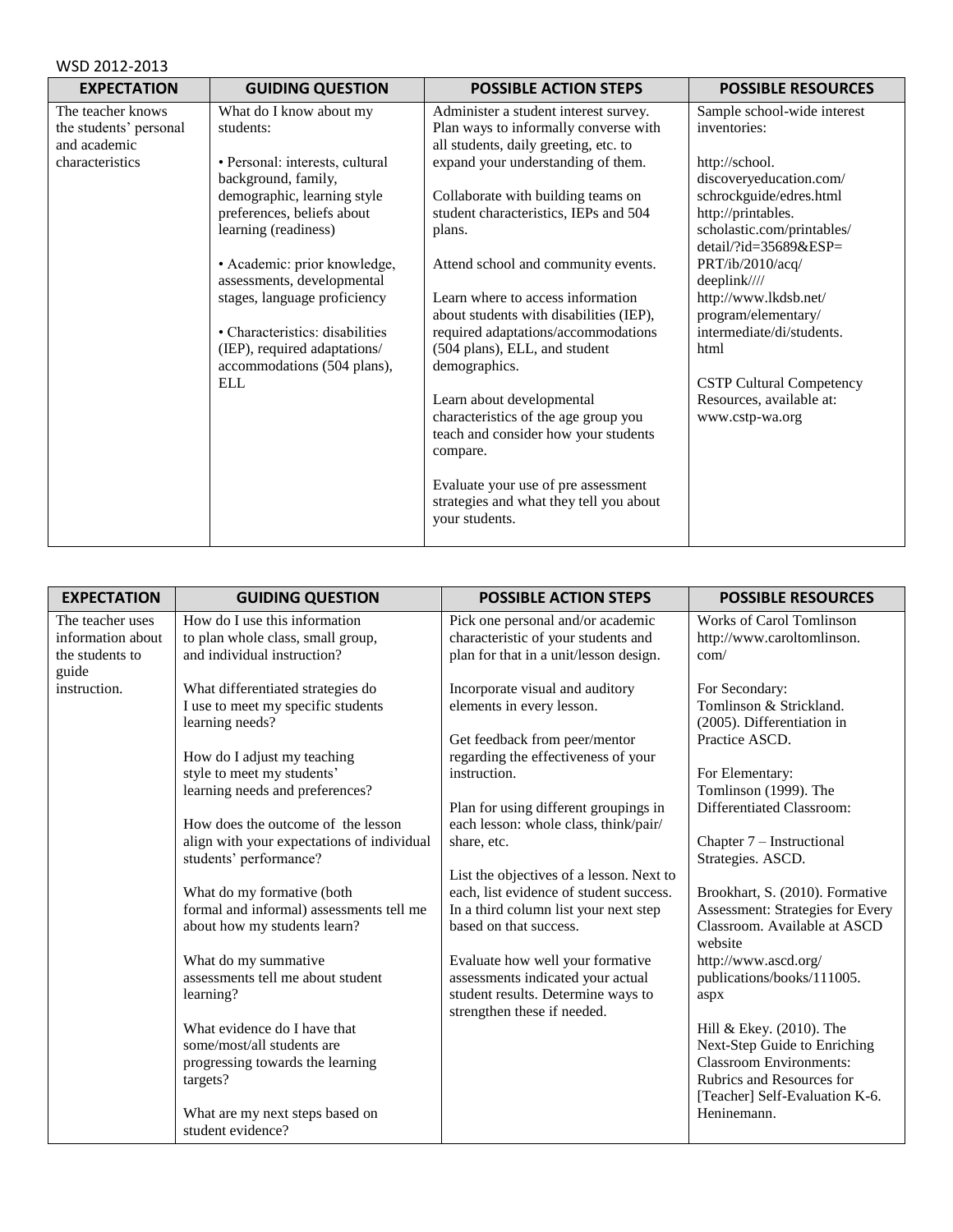| WSD 2012-2013 |  |  |
|---------------|--|--|
|---------------|--|--|

| <b>EXPECTATION</b>                                                                    | <b>GUIDING QUESTION</b>                                                                                                                                                                                                                                                                                                                                  | <b>POSSIBLE ACTION STEPS</b>                                                                                                                                                                                                                                                                                                                                                                                                                                                            | <b>POSSIBLE RESOURCES</b>                                                                                                                                                                                                                                                                                                                                                                                                                                                                                                                                                                                                                              |
|---------------------------------------------------------------------------------------|----------------------------------------------------------------------------------------------------------------------------------------------------------------------------------------------------------------------------------------------------------------------------------------------------------------------------------------------------------|-----------------------------------------------------------------------------------------------------------------------------------------------------------------------------------------------------------------------------------------------------------------------------------------------------------------------------------------------------------------------------------------------------------------------------------------------------------------------------------------|--------------------------------------------------------------------------------------------------------------------------------------------------------------------------------------------------------------------------------------------------------------------------------------------------------------------------------------------------------------------------------------------------------------------------------------------------------------------------------------------------------------------------------------------------------------------------------------------------------------------------------------------------------|
| The teacher works<br>effectively with students<br>whose learning is not<br>"typical". | How do I use what I know<br>about my students to<br>differentiate for individuals<br>whose learning is not typical?<br>How do I differentiate learning<br>targets?<br>What alternate modes of<br>instruction do I use?<br>What alternate modes of<br>assessment do I use?<br>How do I use technology to<br>help engage students whose<br>aren't engaged? | Consult classroom surveys to plan<br>differentiation.<br>Collaborate with grade-level/<br>subject teams and SPED teachers<br>to determine how targets can be<br>differentiated for gen-ed students and<br>which would be specific to student<br>IEPs.<br>Consult w/principal, colleagues for ideas<br>on alternate modes of instruction and<br>assessment, adding to "tool box."<br>Consult district tech, librarian,<br>colleagues for available technology<br>and instructional uses. | <b>Teaching Students Who</b><br>are Exceptional, Diverse,<br>and at Risk in the General<br><b>Education Classroom</b> (with<br>MyEducationLab) (5th Edition)<br>by Sharon R. Vaughn, Candace<br>S.<br>Bos and Jeanne S. Schumm (Jan<br>22, 2010)<br>Council for Exceptional<br>Children: Professional<br>Development: Support for<br>Teachers:<br>http://www.cec.sped.org/<br>AM/Template.cfm?Section<br>=Support_for_Teachers&<br>Template=/TaggedPage/<br>TaggedPageDisplay.cfm&<br>TPLID=36&ContentID<br>$= 5610$<br>Tomlinson & Imbeau (2010).<br>Leading and Managing A<br>Differentiated Classroom;<br>Chapter 4: Learning<br>Environment. ASCD. |
|                                                                                       |                                                                                                                                                                                                                                                                                                                                                          |                                                                                                                                                                                                                                                                                                                                                                                                                                                                                         |                                                                                                                                                                                                                                                                                                                                                                                                                                                                                                                                                                                                                                                        |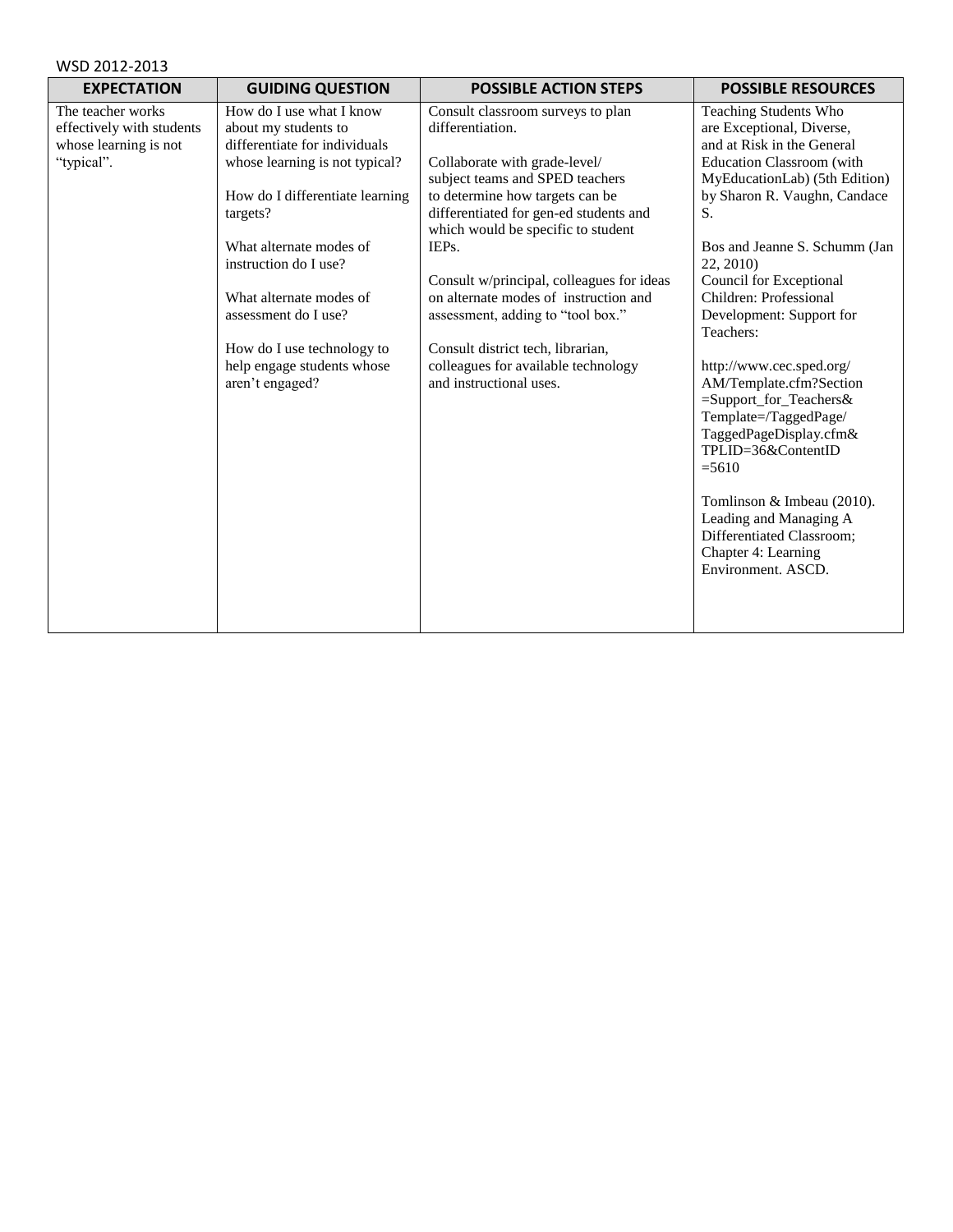What did I read I might want to try?

What impact do I expect it to have on student learning?

When am I going to try it?

How will it look different from what I've done before?

What support do I need to make this happen?

## **Further resources recommended for this Criterion:**

## **Books**

*Differentiation in Practice* by Tomlinson & Strickland. *Formative Assessment & Standards-Based Grading* by Marzano. *How to Grade For Learning* by O'Connor *Leading and Managing A Differentiated Classroom.* By Tomlinson & Imbeau. Chapter 4: Learning Environment. *The Differentiated Classroom: Chapter 7- Instructional Strategies* by Tomlinson. *Yardsticks: Children in the Classroom Ages 4-14*. By C. Woods.

# **Articles & Web Resources:**

Works of Carol Tomlinson http://www.caroltomlinson.com/ Portland School District Pre assessment Strategies: www.pps.k12.or.us/files/tag/Pre\_Assessments.doc Response to Intervention materials – available at: http://www.k12.wa.us/RTI/default.aspx All Things PLC (for looking at data and determining next steps): http://www.allthingsplc.info/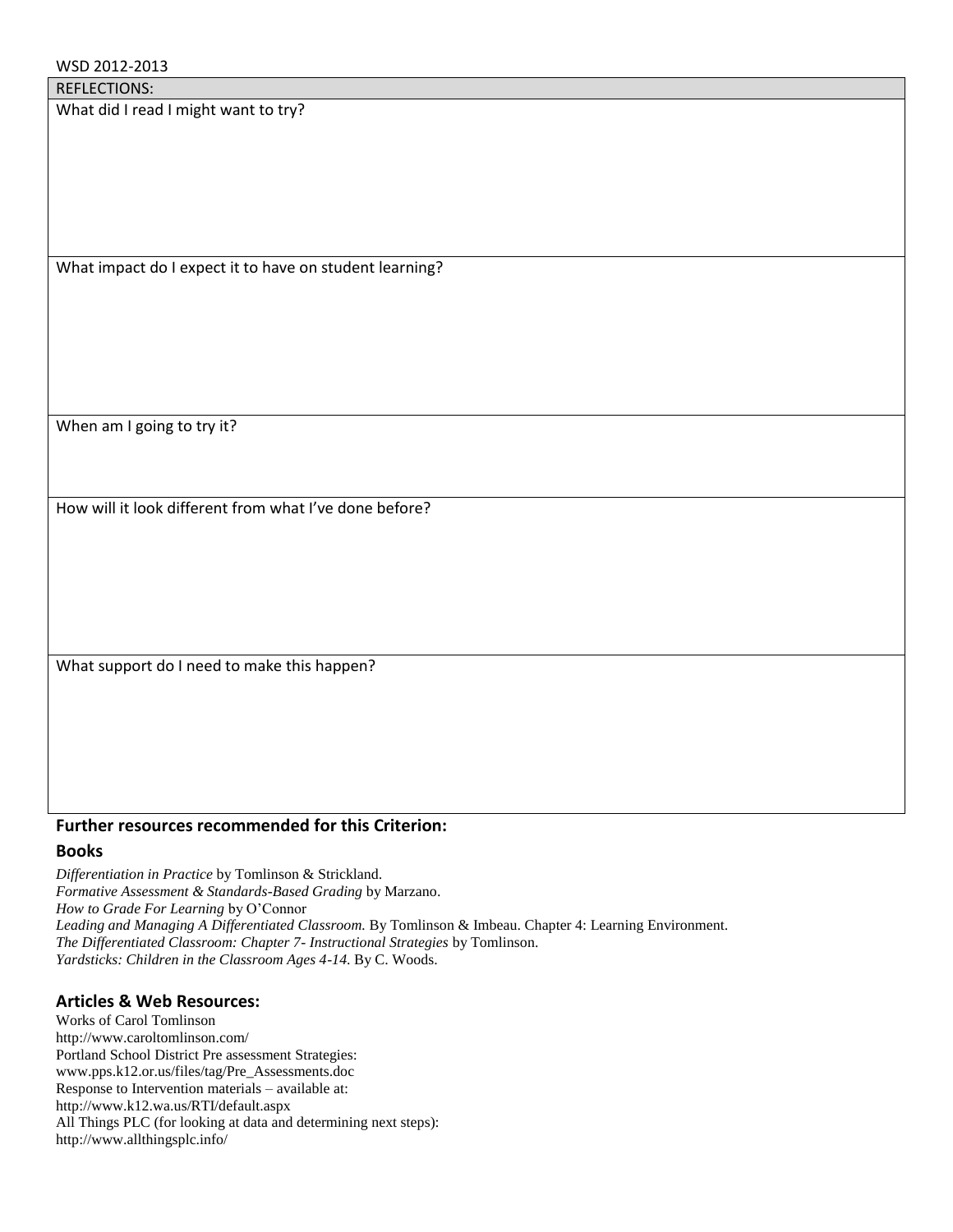# **CRITERION 4: Providing clear and intentional focus on subject matter, content, and curriculum**

| DEFINITION: The teacher uses content area knowledge, learning standards, appropriate pedagogy and resources<br>to design and deliver curricula, instruction to impact student learning.<br>Demonstrating knowledge of<br>The teacher can identify important concepts of the discipline and their<br>$\bullet$<br>content and pedagogy<br>relationships to one another. |  |
|------------------------------------------------------------------------------------------------------------------------------------------------------------------------------------------------------------------------------------------------------------------------------------------------------------------------------------------------------------------------|--|
|                                                                                                                                                                                                                                                                                                                                                                        |  |
|                                                                                                                                                                                                                                                                                                                                                                        |  |
|                                                                                                                                                                                                                                                                                                                                                                        |  |
|                                                                                                                                                                                                                                                                                                                                                                        |  |
| • Knowledge of content and the<br>The teacher consistently provides clear explanations of the content.                                                                                                                                                                                                                                                                 |  |
| structure of the discipline<br>The teacher answers student questions accurately and provides feedback<br>$\bullet$                                                                                                                                                                                                                                                     |  |
| • Knowledge of prerequisite<br>that furthers their learning.                                                                                                                                                                                                                                                                                                           |  |
| relationships<br>The teacher seeks out content-related professional development.<br>$\bullet$                                                                                                                                                                                                                                                                          |  |
| • Knowledge of content/related<br>Outcomes represent high expectations and rigor.<br>$\bullet$                                                                                                                                                                                                                                                                         |  |
| pedagogy<br>Outcomes are related to the "big ideas" of the discipline.<br>$\bullet$                                                                                                                                                                                                                                                                                    |  |
| <b>Setting instructional outcomes</b><br>Outcomes are written in terms of what students will learn rather than do.<br>$\bullet$                                                                                                                                                                                                                                        |  |
| • Value, sequence and alignment<br>Outcomes represent a range: factual, conceptual understanding, reasoning,<br>$\bullet$                                                                                                                                                                                                                                              |  |
| • Clarity<br>social, management, communication.                                                                                                                                                                                                                                                                                                                        |  |
| • Balance<br>Outcomes are suitable to groups of students in the class and are<br>$\bullet$                                                                                                                                                                                                                                                                             |  |
| • Suitability for diverse learners<br>differentiated where necessary.                                                                                                                                                                                                                                                                                                  |  |
| Demonstrating knowledge of<br>Texts are at varied levels.<br>$\bullet$                                                                                                                                                                                                                                                                                                 |  |
| resources<br>Texts are supplemented by guest speakers and field experiences.<br>$\bullet$                                                                                                                                                                                                                                                                              |  |
| • Resources for classroom use<br>Teacher facilitates Internet resources.<br>$\bullet$                                                                                                                                                                                                                                                                                  |  |
| • Resources to extend content<br>Resources are multidisciplinary.<br>$\bullet$                                                                                                                                                                                                                                                                                         |  |
| knowledge and pedagogy<br>Teacher expands knowledge with professional learning groups and<br>$\bullet$                                                                                                                                                                                                                                                                 |  |
| • Resources for students<br>organizations.                                                                                                                                                                                                                                                                                                                             |  |
| <b>Designing coherent Instruction</b><br>Teacher pursues options offered by universities.<br>$\bullet$                                                                                                                                                                                                                                                                 |  |
| • Learning activities<br>Teacher provides lists of resources outside the class for students to draw<br>$\bullet$                                                                                                                                                                                                                                                       |  |
| • Instructional materials and<br>on.                                                                                                                                                                                                                                                                                                                                   |  |
| resources<br>Learning activities are matched to instructional outcomes.                                                                                                                                                                                                                                                                                                |  |
| • Instructional groups<br>Activities provide opportunity for higher-level thinking.                                                                                                                                                                                                                                                                                    |  |
| • Lesson and unit structure<br>Teacher provides a variety of appropriately challenging materials and<br>$\bullet$                                                                                                                                                                                                                                                      |  |
| resources.                                                                                                                                                                                                                                                                                                                                                             |  |
| Instructional student groups are organized thoughtfully to maximize                                                                                                                                                                                                                                                                                                    |  |
| learning and build on student strengths.                                                                                                                                                                                                                                                                                                                               |  |
| The plan for the lesson or unit is well structured, with reasonable time                                                                                                                                                                                                                                                                                               |  |
| allocations.<br>وموزاره وبالمربانا ومالكوه                                                                                                                                                                                                                                                                                                                             |  |

- What do I already understand about my performance in this criterion?
- What aspects of my performance in this criterion need practice?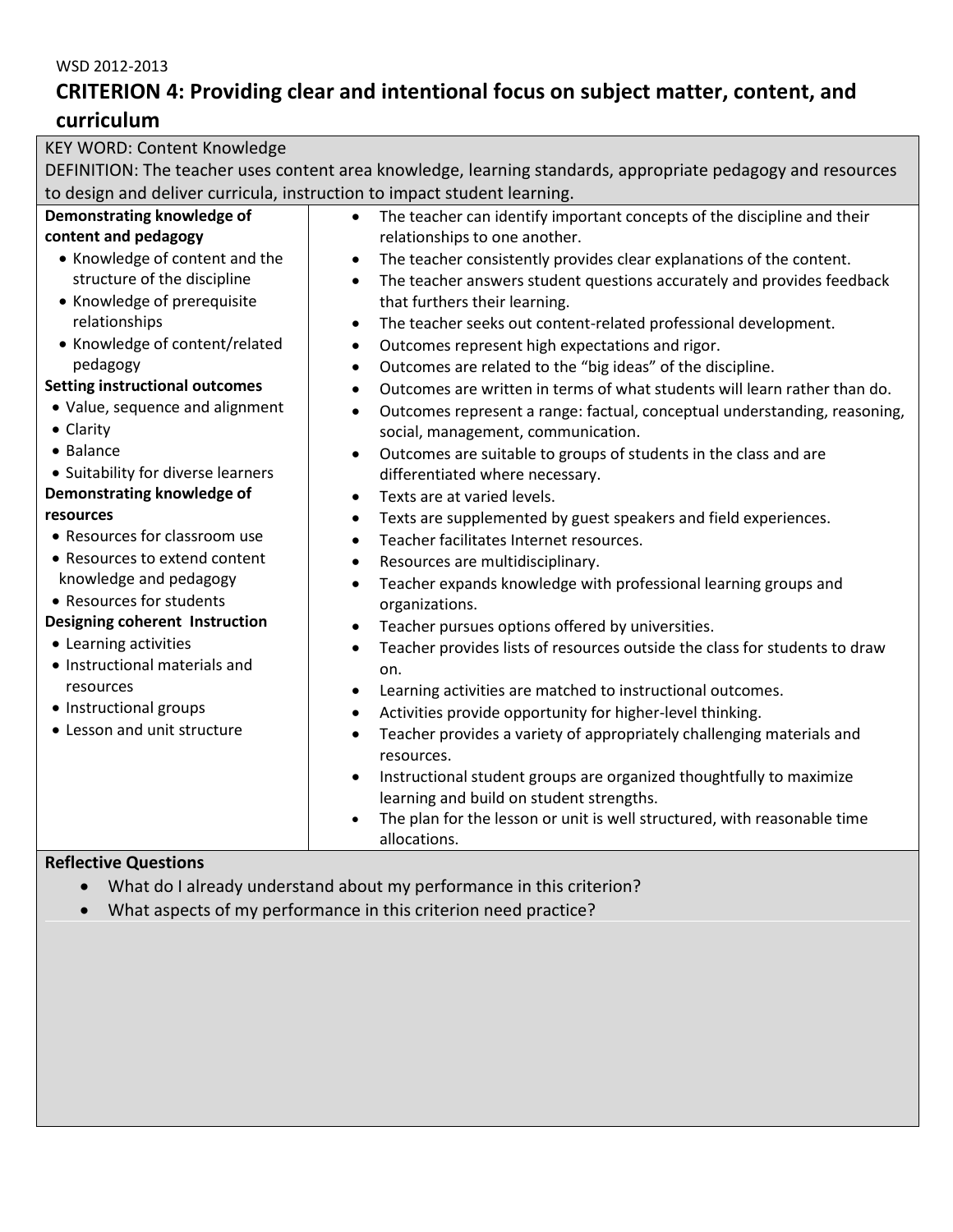Professional practice at the Distinguished level is that of a master professional whose practices operate at a qualitatively different level from those of other professional peers. Teaching practice at this level shows evidence of learning that is:

- Student directed, where students assume responsibility for their learning by making substantial contributions throughout the instructional process
- Ongoing reflective teaching is demonstrated throughout the highest level of expertise
- Committed to all students' learning
- Challenging professional growth
- Collaborative leadership

## Attributes of a Distinguished Teacher:

In addition to the characteristics of "proficient":

#### **Demonstrating knowledge of content and pedagogy**

- Knowledge of content and the structure of the discipline
- Knowledge of prerequisite relationships
- Knowledge of content/related pedagogy

# **Setting instructional outcomes**

- Value, sequence and alignment
- Clarity
- Balance
- Suitability for diverse learners

## **Demonstrating knowledge of resources**

- - Resources for classroom use
	- Resources to extend content knowledge and pedagogy
	- Resources for students

## **Designing coherent instruction**

- Learning activities
- Instructional materials and resources
- Instructional groups
- Lesson and unit structure
- Teacher cites intra- and interdisciplinary con- tent relationships. Teacher is proactive in uncovering student misconceptions and addressing them before proceeding.
- Teacher plans make reference to curricular frameworks or blueprints to ensure accurate sequencing.
- Teacher connects outcomes to previous and future learning.
- Outcomes are differentiated to encourage individual students to take educational risks.
- Texts are matched to student skill level.
- The teacher has ongoing relationship with colleges and universities that support student learning.
- The teacher maintains log of resources for student reference.
- The teacher pursues apprenticeships to increase discipline knowledge
- The teacher facilitates student contact with resources outside the classroom.
- Activities permit student choice.
- Learning experiences connect to other disciplines.
- Teacher provides a variety of appropriately challenging resources that are differentiated for students in the class.
- Lesson plans differentiate for individual student needs.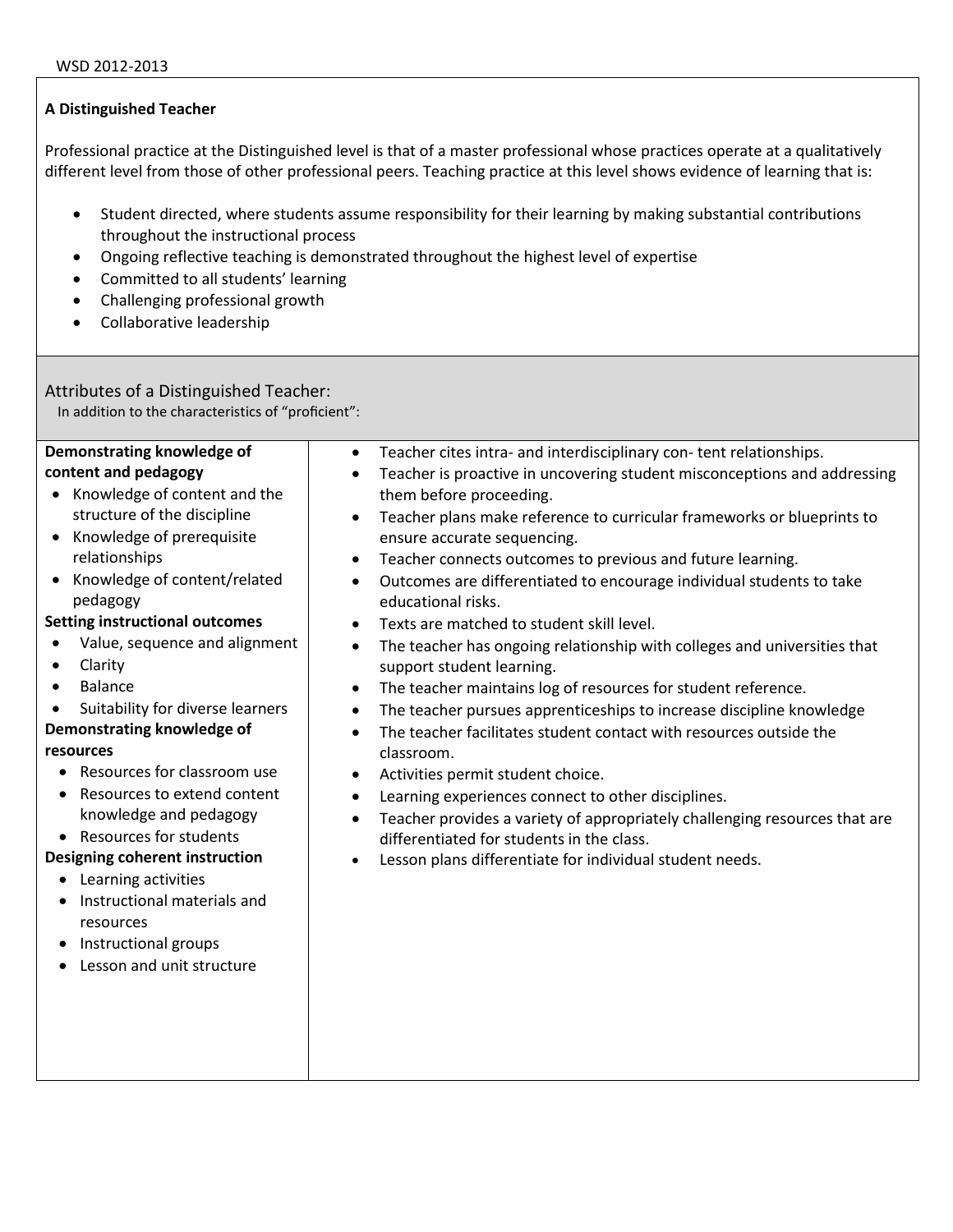| <b>EXPECTATION</b>       | <b>GUIDING QUESTION</b>         | <b>POSSIBLE ACTION STEPS</b>              | <b>POSSIBLE RESOURCES</b>           |
|--------------------------|---------------------------------|-------------------------------------------|-------------------------------------|
| The teacher knows        | Am I confident in my            | Research professional organizations'      | District instructional framework    |
| and understands the      | comprehensive understanding of  | web sites for content information         | materials                           |
| breadth and depth of     | the content areas I teach?      | and professional development              | Information on the Core             |
| content to be taught     |                                 | opportunities.                            | Standards: http://www.k12.wa.us/    |
| and keeps current        | Am I aware of gaps in my        |                                           | Corestandards/default.aspx          |
| with trends, including   | understanding of the content?   | Attend workshops or classes related       | http://www.corestandards.           |
| implementation of the    |                                 | to your content offered through the       | $\text{org}/$                       |
| <b>Common Core State</b> | Am I aware of current research, | district, ESDs or universities.           |                                     |
| Standards.               | concepts, skills, habits of     |                                           | <b>Selecting General Education</b>  |
|                          | thinking, and processes in my   | Seek out and read current literature      | <b>Instructional Materials with</b> |
|                          | field?                          | on research, concepts, skills, processes, | Diverse Learners in Mind by         |
|                          |                                 | or habits of thinking in your content     | Tom Fiore and Rebecca Nero          |
|                          | Are my explanations accurate?   | $area(s)$ .                               | http://www.ascd.org/                |
|                          | Can I recognize student         |                                           | publications/curriculumhandbook/    |
|                          | misconceptions?                 | Stay current with district adoption       | 413/chapters/Selecting-General-     |
|                          |                                 | of Common Core State Standards.           | Education-Instructional-            |
|                          | How do my lessons align with    | Access OSPI resources online on the       | Materials-with-Diverse-             |
|                          | the Common Core State           | implementation.                           | Learners-in-Mind.aspx               |
|                          | Standards?                      |                                           |                                     |
|                          |                                 | Collaborate with a colleague to           |                                     |
|                          |                                 | investigate the Common Core State         |                                     |
|                          |                                 | Standards.                                |                                     |

| <b>EXPECTATION</b>                                                                     | <b>GUIDING QUESTION</b>                                                                                                                                                      | <b>POSSIBLE ACTION STEPS</b>                                                                                                                                                                                                                                   | <b>POSSIBLE RESOURCES</b>                                                                                                                                                                                                                                                                                                                                                                                       |
|----------------------------------------------------------------------------------------|------------------------------------------------------------------------------------------------------------------------------------------------------------------------------|----------------------------------------------------------------------------------------------------------------------------------------------------------------------------------------------------------------------------------------------------------------|-----------------------------------------------------------------------------------------------------------------------------------------------------------------------------------------------------------------------------------------------------------------------------------------------------------------------------------------------------------------------------------------------------------------|
| The teacher understands<br>current standards and<br>scope and sequence of              | Do I know the $K-12$ continuum<br>of standards for the content areas<br>I teach?                                                                                             | Review state standards for each grade<br>level $(K-12)$ in your content area.                                                                                                                                                                                  | District instructional framework<br><b>Materials</b>                                                                                                                                                                                                                                                                                                                                                            |
| content curriculum<br>and applies these<br>in designing and<br>delivering instruction. | Do I know the $K-12$ continuum<br>(scope and sequence) of my<br>district curriculum?<br>How well do my instructional<br>units align with the Common<br>Core State Standards? | Become familiar with scope and<br>sequence of your district curriculum.<br>Analyze and evaluate the alignment of<br>your current instructional units with<br>district and state standards and scope<br>and sequence.<br>Identify holes and overlap in content. | Information on the Core<br>Standards:<br>http://www.k12.wa.us/<br>Corestandards/default.aspx<br>http://www.corestandards.org/<br>Selecting General Education<br>Instructional Materials with<br>Diverse Learners in Mind by<br>Tom Fiore and Rebecca Nero<br>http://www.ascd.org/<br>publications/curriculumhandbook/<br>413/chapters/Selecting-General-<br>Education-Instructional-<br>Materials-with-Diverse- |
|                                                                                        |                                                                                                                                                                              |                                                                                                                                                                                                                                                                | Learners-in-Mind.aspx                                                                                                                                                                                                                                                                                                                                                                                           |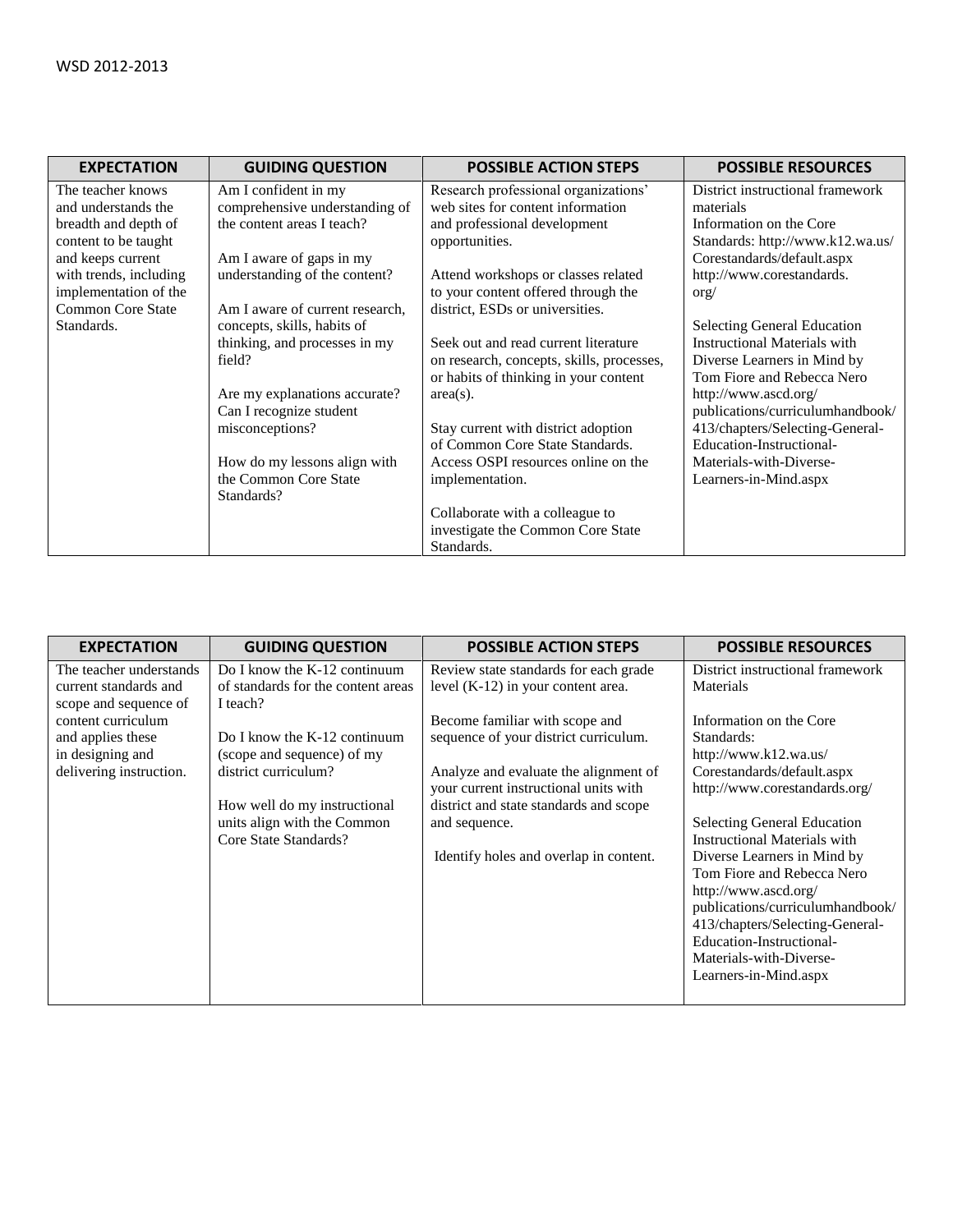| <b>EXPECTATION</b>     | <b>GUIDING QUESTION</b>          | <b>POSSIBLE ACTION STEPS</b>           | <b>POSSIBLE RESOURCES</b>           |
|------------------------|----------------------------------|----------------------------------------|-------------------------------------|
| The teacher knows and  | What are the research-based best | Research pedagogy that is specific     | District instructional framework    |
| understands content    | practices in the content areas I | to your content area and select one    | materials                           |
| specific pedagogy and  | teach?                           | strategy to implement.                 | Information on the Core             |
| assessment and applies |                                  |                                        | Standards:                          |
| to instruction.        | What content specific strategies | Observe other teachers who effectively | http://www.k12.wa.us/               |
|                        | have I read or observed that     | use this strategy.                     | Corestandards/default.aspx          |
|                        | might enhance the effectiveness  |                                        | http://www.corestandards.           |
|                        | of my instruction?               | Implement the strategy and reflect on  | $\text{org}/$                       |
|                        |                                  | student evidence of engagement and     | Selecting General Education         |
|                        | Am I aware of which assessment   | learning.                              | <b>Instructional Materials with</b> |
|                        | strategies work most effectively |                                        | Diverse Learners in Mind by         |
|                        | in my content areas?             | Refer to action steps in previous box  | Tom Fiore and Rebecca Nero          |
|                        |                                  | for pedagogy resources and classes.    |                                     |

| <b>EXPECTATION</b>     | <b>GUIDING QUESTION</b>          | <b>POSSIBLE ACTION STEPS</b>         | <b>POSSIBLE RESOURCES</b>           |
|------------------------|----------------------------------|--------------------------------------|-------------------------------------|
| The teacher            | Am I aware of the benefits       | Analyze and evaluate the resources   | District instructional framework    |
| incorporates content   | resources can bring to student   | you are currently using for impact   | materials                           |
| related resources into | engagement, understanding, and   | on student learning and determine    | Information on the Core             |
| instruction.           | achievement?                     | additional needs.                    | Standards:                          |
|                        |                                  |                                      | http://www.k12.wa.us/               |
|                        | How do I know that the           | Research resources beyond those      | Corestandards/default.aspx          |
|                        | resources I use impact student   | provided by your curriculum that can | http://www.corestandards.           |
|                        | learning?                        | enhance student learning.            | $\text{org}/$                       |
|                        | What technology resources will   | Confer with other colleagues, school | <b>Selecting General Education</b>  |
|                        | enhance my instruction?          | librarians, or technology staff for  | <b>Instructional Materials with</b> |
|                        |                                  | resource ideas.                      | Diverse Learners in Mind by         |
|                        | Do I have special needs students |                                      | Tom Fiore and Rebecca Nero          |
|                        | who need additional resources to |                                      | http://www.ascd.org/                |
|                        | meet their needs?                |                                      | publications/curriculumhandbook/    |
|                        |                                  |                                      | 413/chapters/                       |
|                        |                                  |                                      | Selecting-General-                  |
|                        |                                  |                                      | Education-Instructional-            |
|                        |                                  |                                      | Materials-with-Diverse-             |
|                        |                                  |                                      | Learners-in-Mind.aspx               |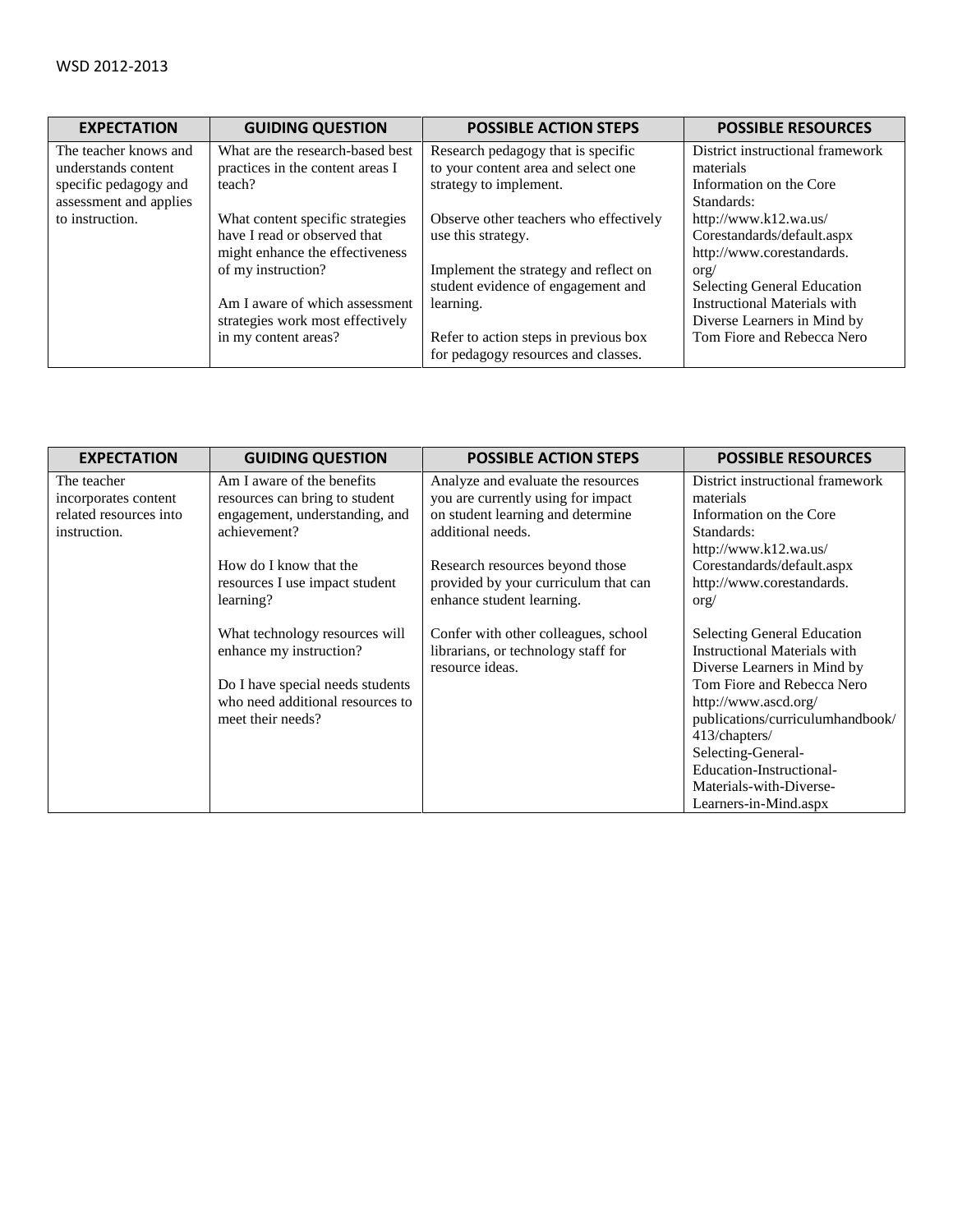What did I read I might want to try?

What impact do I expect it to have on student learning?

When am I going to try it?

How will it look different from what I've done before?

What support do I need to make this happen?

# **Further resources recommended for this Criterion:**

# **Websites for professional organizations:**

International Reading Association http://www.reading.org Washington Music Teachers Associationhttp://www.wmta-dc.org ASCD: www.ascd.org

NCTM - National Council for Teachers of Mathematics: www.nctm.org

NCTE - National Council for Teachers of English: www.ncte.org

AMTE- Association of Mathematics Teacher Educators: www.amte.net

NSTA- National Science Teachers Association: www.nsta.org

AETS- Association for the Education of Teachers in Science:

http://theaste.org/

Teacher's Development Group (math): http://www.teachersdg.org

# **Other Resources:**

ESD and university web sites of course offerings and online opportunities Regional ESD Educational Technology Center

Free Technology for Teachers: http://www.freetech4teachers.com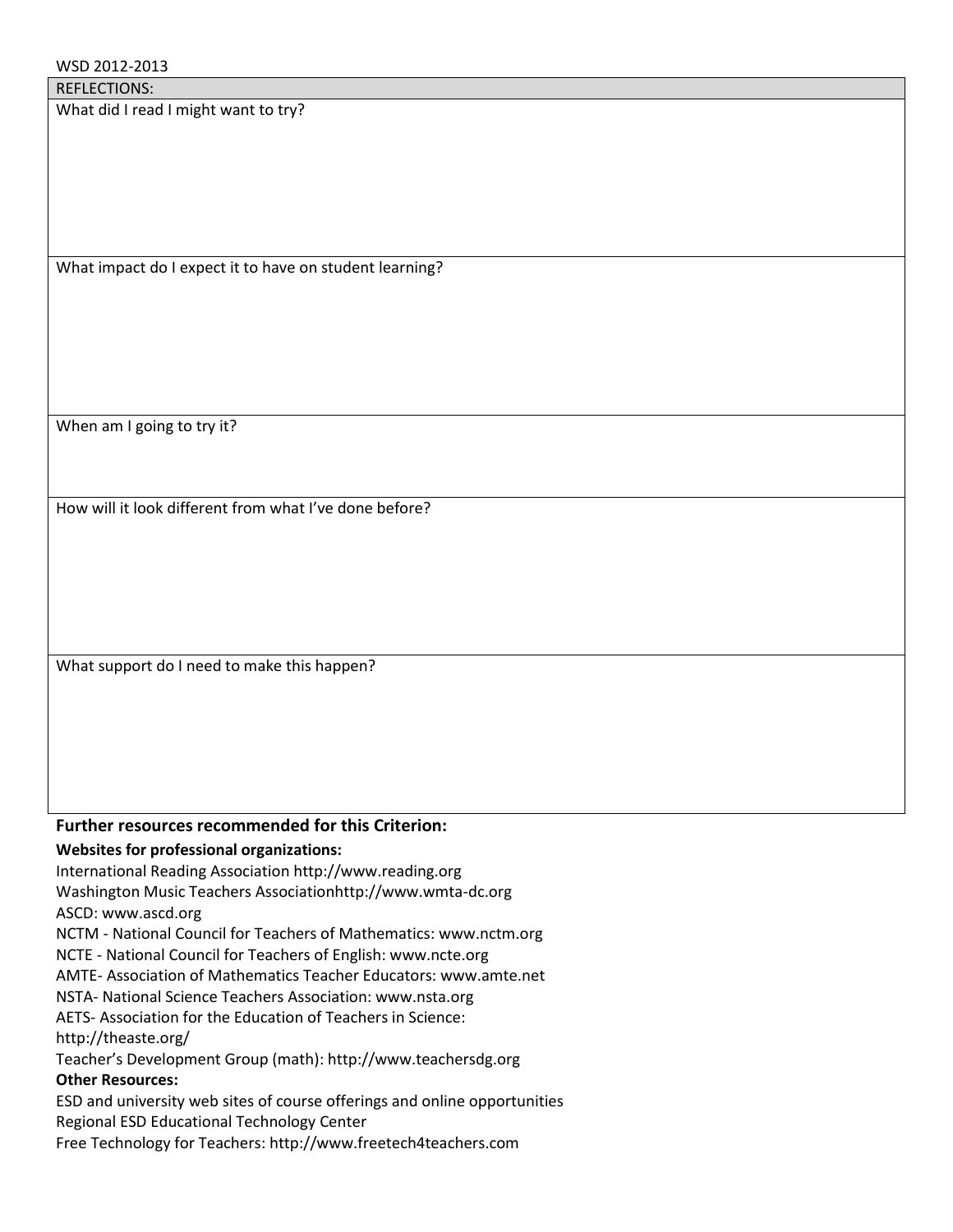# **CRITERION 5: Fostering and managing a safe, positive learning environment**

# KEY WORD: Learning Environment

DEFINITION: The teacher fosters and manages a safe and inclusive environment that takes into account physical, emotional and intellectual well-being.

| Creating an environment of respect and                                                                                                                                                                                                                                                                                                                | Talk between teacher and students and among students is                                                                                                                                                                                                                                                                                                                                                                                                                                                        |
|-------------------------------------------------------------------------------------------------------------------------------------------------------------------------------------------------------------------------------------------------------------------------------------------------------------------------------------------------------|----------------------------------------------------------------------------------------------------------------------------------------------------------------------------------------------------------------------------------------------------------------------------------------------------------------------------------------------------------------------------------------------------------------------------------------------------------------------------------------------------------------|
| rapport                                                                                                                                                                                                                                                                                                                                               | uniformly respectful.                                                                                                                                                                                                                                                                                                                                                                                                                                                                                          |
| Teacher interaction with students<br>$\bullet$<br>Student interactions with one<br>$\bullet$<br>another<br><b>Managing classroom procedures</b><br>Management of instructional groups<br>$\bullet$<br>Management of transitions<br>$\bullet$<br>Management of materials and<br>$\bullet$<br>supplies<br>Performance of non-instructional<br>$\bullet$ | Teacher responds to disrespectful behavior among students.<br>Teacher makes superficial connections with individual students.<br>The students are productively engaged during small-group work.<br>Transitions between large and small-group activities are smooth.<br>Routines for distribution and collection of materials and supplies<br>work efficiently.<br>Classroom routines function smoothly.<br>Standards of conduct appear to have been established.<br>Student behavior is generally appropriate. |
| duties<br>Supervision of volunteers and<br>$\bullet$<br>paraprofessionals<br><b>Managing student behavior</b><br>Expectations<br>$\bullet$                                                                                                                                                                                                            | The teacher frequently monitors student behavior.<br>Teacher's response to student misbehavior is effective.<br>Teacher acknowledges good behavior.<br>$\bullet$<br>The classroom is safe, and all students are able to see and hear.<br>The classroom is arranged to support the instructional goals and                                                                                                                                                                                                      |
| Monitoring student behavior<br>$\bullet$<br>Responses to student misbehavior<br><b>Organizing physical space</b>                                                                                                                                                                                                                                      | learning activities.<br>The teacher makes appropriate use of available technology.                                                                                                                                                                                                                                                                                                                                                                                                                             |
| Safety and accessibility<br>$\bullet$<br>Arrangement of furniture and use of<br>$\bullet$<br>physical resources                                                                                                                                                                                                                                       |                                                                                                                                                                                                                                                                                                                                                                                                                                                                                                                |

- What do I already understand about my performance in this criterion?
- What aspects of my performance in this criterion need practice?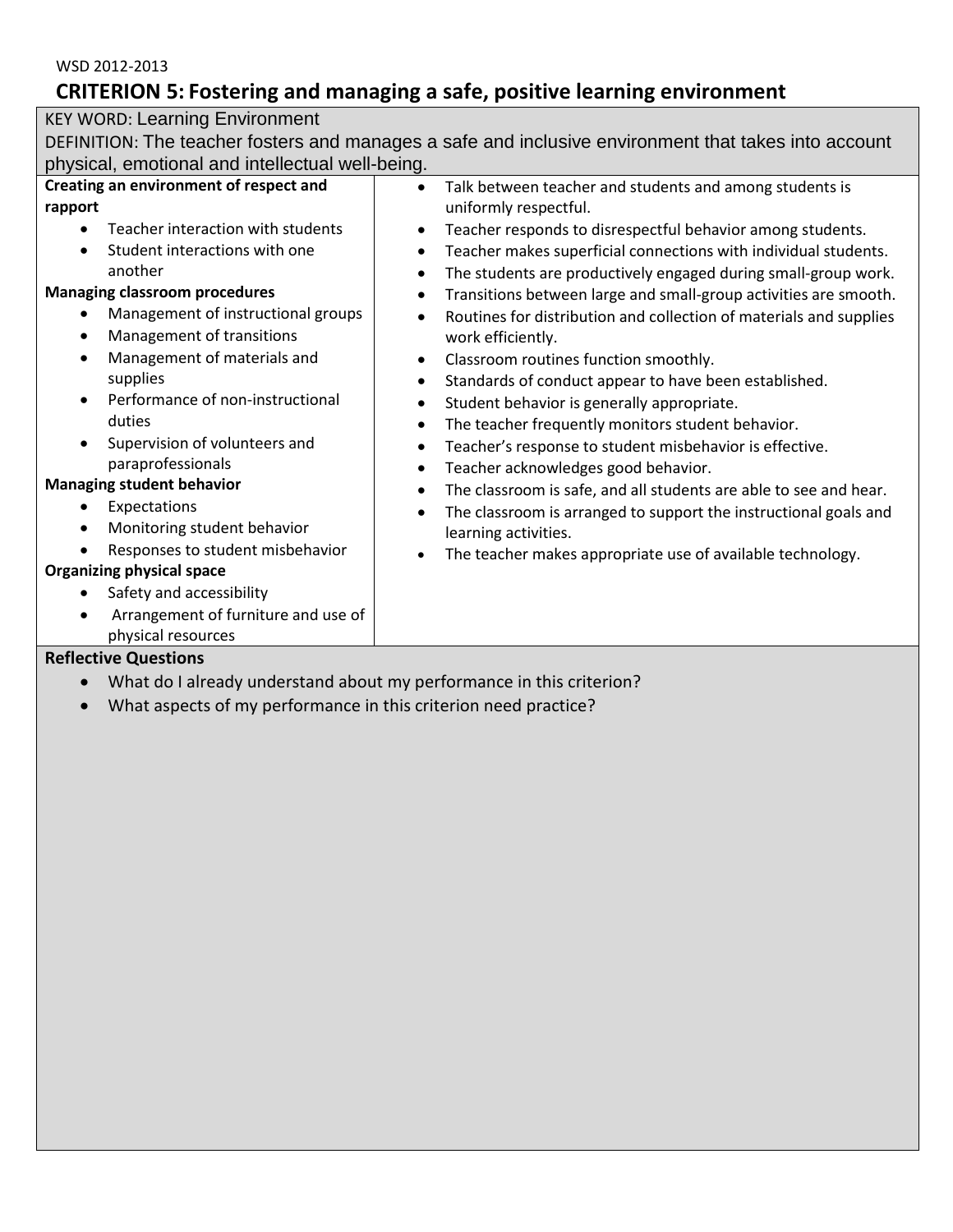Professional practice at the Distinguished level is that of a master professional whose practices operate at a qualitatively different level from those of other professional peers. Teaching practice at this level shows evidence of learning that is:

- Student directed, where students assume responsibility for their learning by making substantial contributions throughout the instructional process
- Ongoing reflective teaching is demonstrated throughout the highest level of expertise
- Committed to all students' learning
- Challenging professional growth
- **•** Collaborative leadership

## Attributes of a Distinguished Teacher:

In addition to the characteristics of "proficient":

| <b>Creating an environment of respect</b> | Teacher demonstrates knowledge and caring about individual students'<br>$\bullet$    |
|-------------------------------------------|--------------------------------------------------------------------------------------|
| and rapport                               | lives beyond school.                                                                 |
| • Teacher interaction with students       | When necessary, students correct one another in their conduct toward                 |
| • Student interactions with one           | classmates.                                                                          |
| another                                   | There is no disrespectful behavior among students.<br>$\bullet$                      |
| <b>Managing classroom procedures</b>      | The teacher's response to a student's incorrect response respects the<br>$\bullet$   |
| • Management of instructional             | student's dignity.                                                                   |
| groups                                    | Students take the initiative with their classmates to ensure that their<br>$\bullet$ |
| • Management of transitions               | time is used productively.                                                           |
| • Management of materials and             | Students themselves ensure that transitions and other routines are<br>$\bullet$      |
| supplies                                  | accomplished smoothly.                                                               |
| • Performance of non-instructional        | Students take initiative in distributing and collecting materials<br>$\bullet$       |
| duties                                    | efficiently.                                                                         |
| • Supervision of volunteers and           | Student behavior is entirely appropriate; there no evidence of student<br>$\bullet$  |
| paraprofessionals                         | misbehavior.                                                                         |
| <b>Managing student behavior</b>          | The teacher monitors student behavior without speaking $-$ just moving               |
| • Expectations                            | about.                                                                               |
| • Monitoring student behavior             | Students respectfully intervene as appropriate with classmates to<br>$\bullet$       |
| • Responses to student misbehavior        | ensure compliance with standards of conduct.                                         |
| <b>Organizing physical space</b>          | Modifications are made to the physical environment to accommodate<br>$\bullet$       |
| • Safety and accessibility                | students with special needs.                                                         |
| • Arrangement of furniture and use of     | There is total alignment between the goals of the lesson and the<br>$\bullet$        |
| physical resources                        | physical environment.                                                                |
|                                           | Students take the initiative to adjust the physical environment.<br>$\bullet$        |
|                                           | Teachers and students make extensive and imaginative use of available                |
|                                           | technology.                                                                          |
|                                           |                                                                                      |
|                                           |                                                                                      |
|                                           |                                                                                      |
|                                           |                                                                                      |
|                                           |                                                                                      |
|                                           |                                                                                      |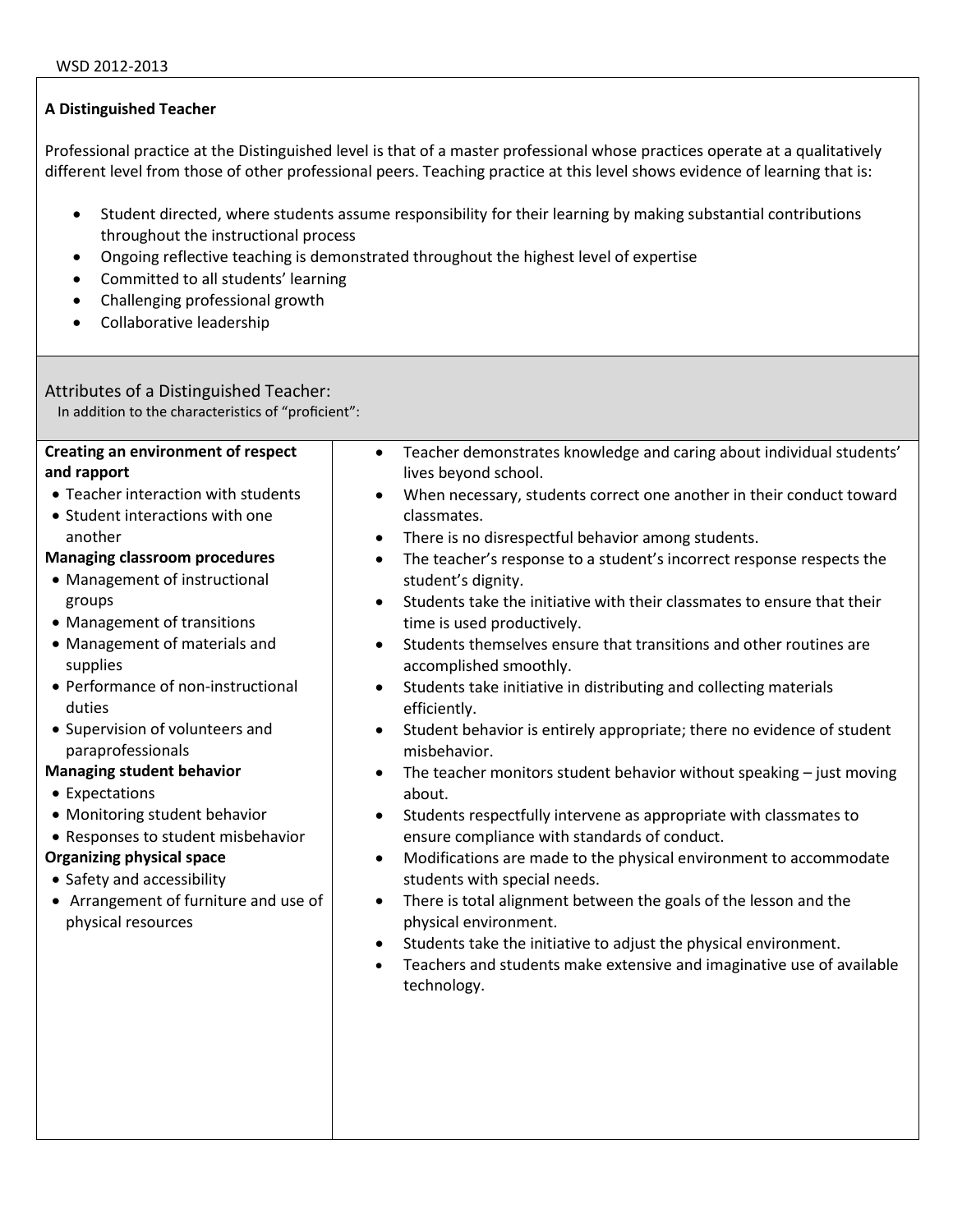| WSD 2012-2013                                                                                                                                                                         |                                                                                                                                                                                                                                                                                                                                                                                                                                              |                                                                                                                                                                                                                                                                                                                                                                                                                                                                                                                                                                                                          |                                                                                                                                                                                                                                                                                                                                     |
|---------------------------------------------------------------------------------------------------------------------------------------------------------------------------------------|----------------------------------------------------------------------------------------------------------------------------------------------------------------------------------------------------------------------------------------------------------------------------------------------------------------------------------------------------------------------------------------------------------------------------------------------|----------------------------------------------------------------------------------------------------------------------------------------------------------------------------------------------------------------------------------------------------------------------------------------------------------------------------------------------------------------------------------------------------------------------------------------------------------------------------------------------------------------------------------------------------------------------------------------------------------|-------------------------------------------------------------------------------------------------------------------------------------------------------------------------------------------------------------------------------------------------------------------------------------------------------------------------------------|
| <b>EXPECTATION</b>                                                                                                                                                                    | <b>GUIDING QUESTION</b>                                                                                                                                                                                                                                                                                                                                                                                                                      | <b>POSSIBLE ACTION STEPS</b>                                                                                                                                                                                                                                                                                                                                                                                                                                                                                                                                                                             | <b>POSSIBLE RESOURCES</b>                                                                                                                                                                                                                                                                                                           |
| The teacher arranges<br>the physical space in a<br>way that is conducive<br>to student learning and<br>safety and supports<br>the planned learning<br>activity.<br><b>EXPECTATION</b> | Can all students see and hear the<br>speaker and see the resources<br>they need to use for their<br>learning?<br>Are posters, charts and other<br>resources relevant to learning?<br>What classroom arrangement<br>would best enhance the activity<br>you have planned? (use of desks,<br>tables, floor, technology etc)<br><b>GUIDING QUESTION</b>                                                                                          | Create a map of the classroom for<br>independent work, group work,<br>project learning. Sit in every seat in<br>the classroom to make sure you can<br>see all instructional areas/resources<br>(charts, alphabet, document camera<br>etc.) in the room.<br>Post learning targets, thinking routines,<br>visual representations, concepts,<br>vocabulary relevant to what students are<br>learning.<br>Create alternate arrangements for small<br>group, large group and individual work.<br>Consider seeking student input about best<br>arrangement for their learning.<br><b>POSSIBLE ACTION STEPS</b> | District adopted instructional<br>framework materials<br>Paula Rutherford: Why didn't I<br>learn that in College? Chapter<br>9 pages 243-246: Classroom<br><b>Interior Design</b><br>Marzano: Classroom<br>Management that Works<br>Randy Sprick: Safe and Civil<br>Schools<br>safeandcivilschools.com<br><b>POSSIBLE RESOURCES</b> |
| The teacher maximizes                                                                                                                                                                 | Are transitions intentional and                                                                                                                                                                                                                                                                                                                                                                                                              | Determine the purpose for transition                                                                                                                                                                                                                                                                                                                                                                                                                                                                                                                                                                     | Why Didn't I learn this in                                                                                                                                                                                                                                                                                                          |
| instructional time by<br>implementing smooth<br>transition routines and<br>processes.                                                                                                 | necessary?<br>Have you anticipated challenges<br>or obstacles that may arise<br>during transitions?<br>What time is allocated for<br>transitions from activity to<br>activity?<br>Do students understand the<br>sequence of movement/<br>events/expectations during the<br>transition?                                                                                                                                                       | (attention, movement, supplies etc).<br>Identify all the points during the day/<br>schedule/lesson when students are<br>transitioning.<br>With students, set a time goal for<br>transitions and chart the progress toward<br>the goal.<br>Visit a classroom to observe expertly<br>managed time and transitions.<br>Regularly practice routines and transitions.                                                                                                                                                                                                                                         | College? Chapter 9 Organizing<br>the Classroom for Learning<br>pages 234-237<br>Teach Like a Champion,<br>Chapter<br>5 Creating a Strong Classroom<br>Culture pages 154-157                                                                                                                                                         |
| <b>EXPECTATION</b>                                                                                                                                                                    | <b>GUIDING QUESTION</b>                                                                                                                                                                                                                                                                                                                                                                                                                      | <b>POSSIBLE ACTION STEPS</b>                                                                                                                                                                                                                                                                                                                                                                                                                                                                                                                                                                             | <b>POSSIBLE RESOURCES</b>                                                                                                                                                                                                                                                                                                           |
| The teacher organizes<br>the teaching materials<br>and resources neatly<br>so that they are easily<br>accessible to the teacher<br>and the students.                                  | What is your system for<br>collecting and organizing<br>materials and resources prior to<br>the lesson?<br>Are there times when you need<br>to stop teaching to gather<br>materials?<br>How will you handle that<br>transition?<br>How do students know what is<br>and what is not available for<br>their use?<br>How do you teach students to<br>safely handle<br>materials/resources/<br>technology to promote their<br>thinking/learning? | Make a list of materials needed for<br>your lesson plan (what do you need?<br>What do students need?)<br>Teacher/students create procedures<br>for efficient and safe management of<br>materials.<br>Label materials and resources.<br>Designate a specific place for materials.<br>Model appropriate use of materials<br>for a variety of purposes. Discuss and post<br>rules and norms.                                                                                                                                                                                                                | Why Didn't I Learn this in<br>College? Chapter 8 Setting<br>yourself up for success and<br>chapter 9 Organizing the<br>classroom for learning                                                                                                                                                                                       |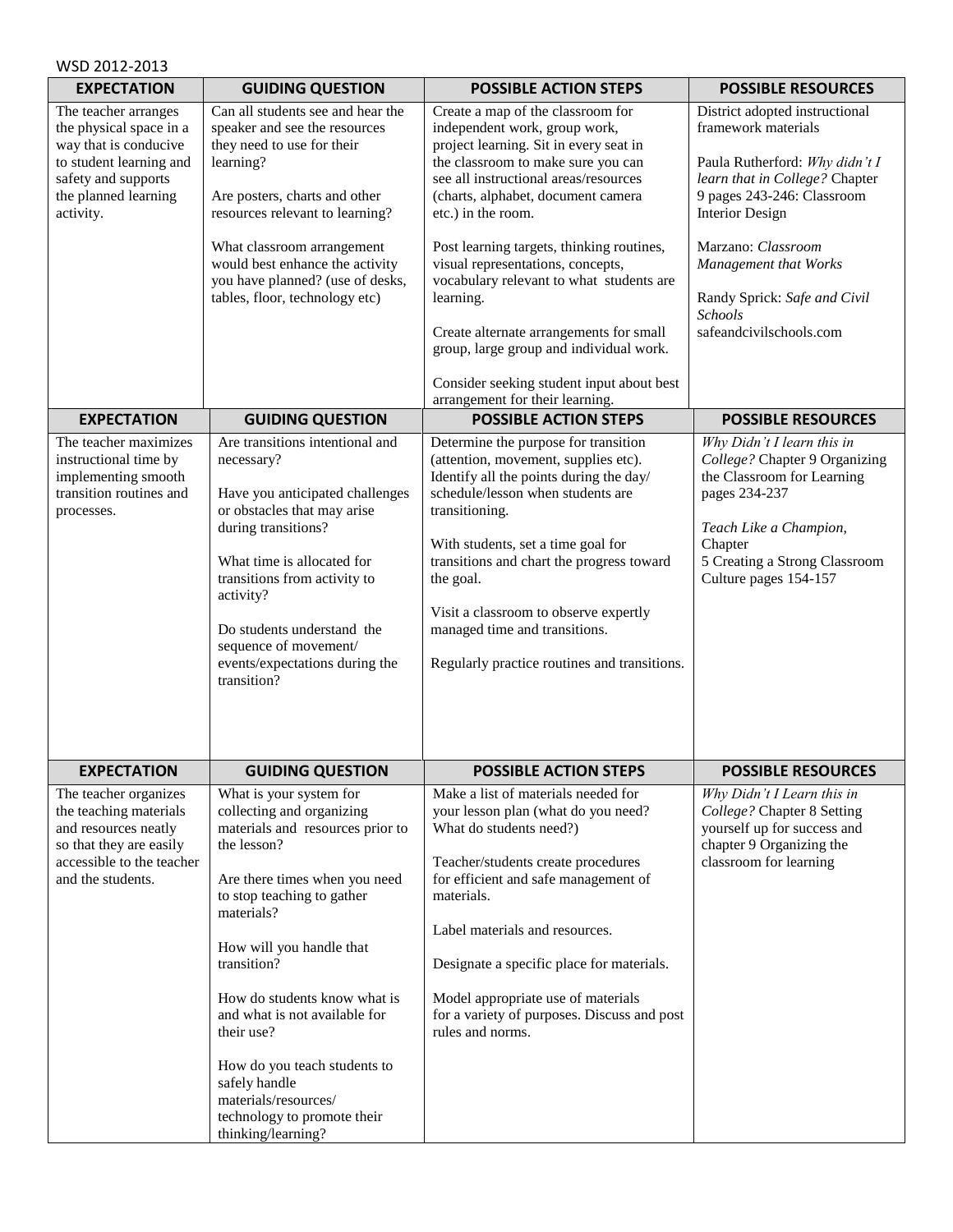| WSD 2012-2013                                                                   |                                                                                      |                                                                                                                            |                                                                                                    |
|---------------------------------------------------------------------------------|--------------------------------------------------------------------------------------|----------------------------------------------------------------------------------------------------------------------------|----------------------------------------------------------------------------------------------------|
| <b>EXPECTATION</b>                                                              | <b>GUIDING QUESTION</b>                                                              | <b>POSSIBLE ACTION STEPS</b>                                                                                               | <b>POSSIBLE RESOURCES</b>                                                                          |
| The teacher<br>intentionally builds<br>positive relationships<br>with students. | What school-wide systems are<br>in place to support positive<br>behavior?            | Know your school's behavior and<br>discipline expectations.<br>Greet students by name at the door to                       | Teacher Talk What It Really<br><i>Means:</i> Chick Moorman<br><i>Teaching With Love and Logic:</i> |
|                                                                                 | How do you show students that<br>you value them?                                     | welcome them.<br>Create a student and family survey to                                                                     | Jim Fay<br>Teach Like a Champion, by<br>Lemov Chapter 7 Building                                   |
|                                                                                 | How do you learn about your<br>students' personal lives outside<br>of the classroom? | get to know your students.<br>Participate in family nights, use<br>conferences as an opportunity to learn<br>about family. | <b>Character and Trust</b>                                                                         |

| <b>EXPECTATION</b>                                                               | <b>GUIDING QUESTION</b>                                                                                                                                                          | <b>POSSIBLE ACTION STEPS</b>                                                                                                     | <b>POSSIBLE RESOURCES</b> |
|----------------------------------------------------------------------------------|----------------------------------------------------------------------------------------------------------------------------------------------------------------------------------|----------------------------------------------------------------------------------------------------------------------------------|---------------------------|
| The teacher promotes<br>positive relationships<br>between and among<br>students. | What norms and routines might<br>you and your students establish<br>that promote positive student-to<br>student relationships?                                                   | Plan and implement ice-breaker/<br>community building activities<br>periodically throughout the year (or<br>when groups change). |                           |
|                                                                                  | How do you structure<br>developmentally appropriate<br>formal and informal student<br>interactions that support<br>language acquisition and<br>encourage cultural understanding? | Plan and regularly implement<br>turn and talk/ pair share/ group<br>conversation opportunities<br>throughout lesson cycle.       |                           |

| <b>EXPECTATION</b>      | <b>GUIDING QUESTION</b>          | <b>POSSIBLE ACTION STEPS</b>             | <b>POSSIBLE RESOURCES</b>       |
|-------------------------|----------------------------------|------------------------------------------|---------------------------------|
| The classroom climate   | What strategies are in place for | Have a class meeting to collaboratively  | Checking Our Systems for        |
| encourages students to  | students to share ideas, manage  | decide and communicate norms and         | Equity: Enid Lee                |
| take intellectual risks | disagreements and value          | expectations.                            |                                 |
|                         | multiple perspectives?           |                                          |                                 |
|                         |                                  | Determine appropriate steps for          | Why Didn't I learn this in      |
|                         | Do students welcome and invite   | reinforcing expectations within the      | College? ; Chapter 9 Organizing |
|                         | each other's thinking?           | classroom.                               | the Classroom for Learning      |
|                         |                                  |                                          | pages 249-256                   |
|                         | Are there multiple ways for      | <b>Implement Structured conversation</b> |                                 |
|                         | students to                      | strategies; think pair share, Socratic   |                                 |
|                         | share their thinking?            | Seminar, or Literature Circles etc.      |                                 |
|                         | How do you teach the roles and   | Pre-plan and create possible             |                                 |
|                         | expectations of group work?      | groups or partnerships for multiple      |                                 |
|                         |                                  |                                          |                                 |
|                         |                                  | learning purposes (heterogeneous,        |                                 |
|                         | What systems to you have         | homogeneous, etc).                       |                                 |
|                         | in place that hold students      |                                          |                                 |
|                         | accountable during partner/      | Provide graphic organizers and/or        |                                 |
|                         | group learning?                  | assign roles and responsibilities for    |                                 |
|                         |                                  | students to work collaboratively.        |                                 |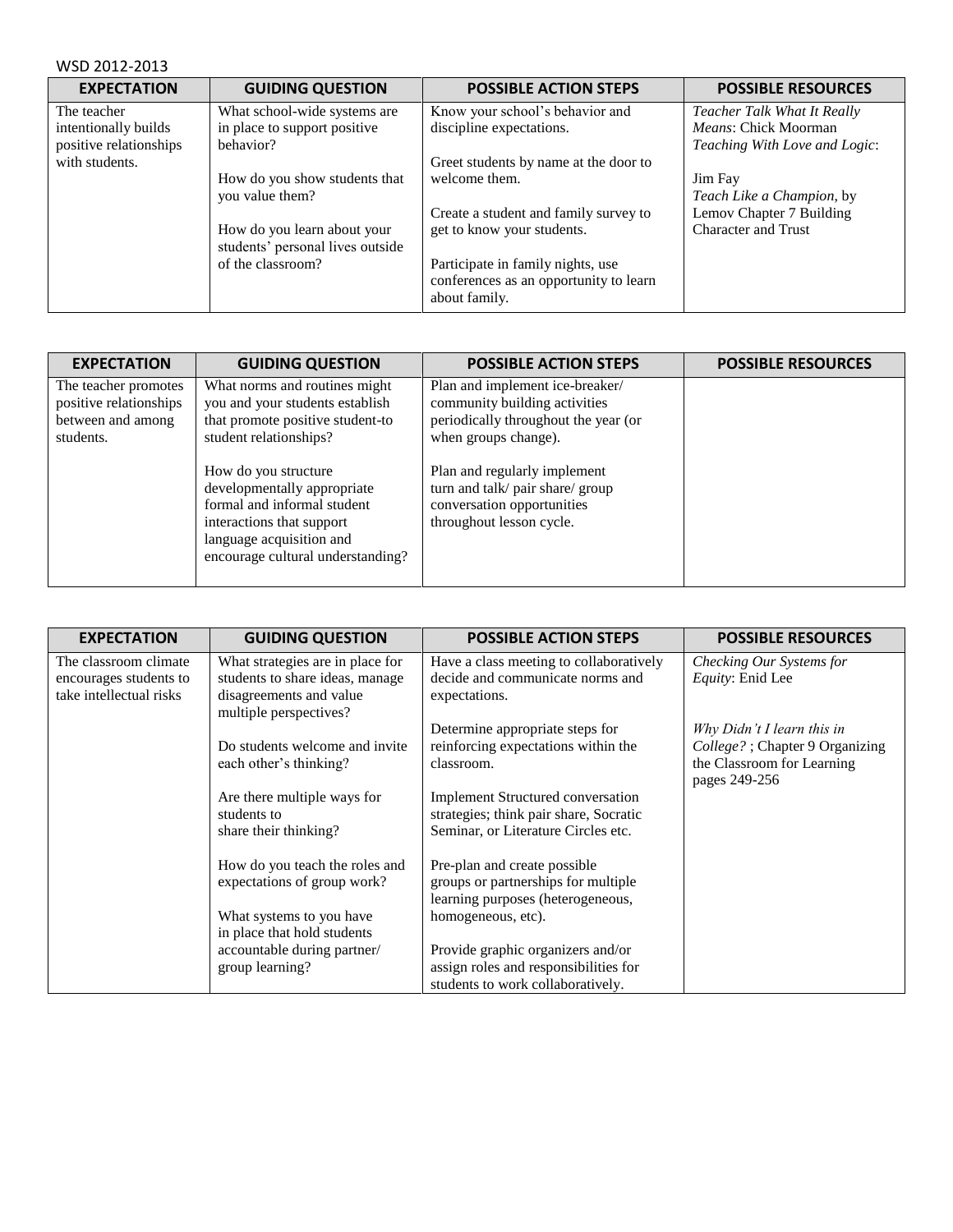|  | <b>REFLECTIONS:</b> |
|--|---------------------|
|  |                     |

What did I read I might want to try?

What impact do I expect it to have on student learning?

When am I going to try it?

How will it look different from what I've done before?

What support do I need to make this happen?

## **Further resources recommended for this Criterion:**

CHAMPs Classroom Management Strategies: www.dailyteachingtools.com *Intellectual Character* by Ron Ritchhart: Chapter 7 "Thought-Full Environments: Sustaining a Culture of Thinking" Jim Burke: www.Englishcompanion.com Kagan Strategies: http://www.kaganonline.com/index.php Positive Behavior Interventions and Supports: www.pbis.org *Teach Like a Champion*, by Lemov Chapter 2 Planning that Ensures Academic Achievement pages 67-69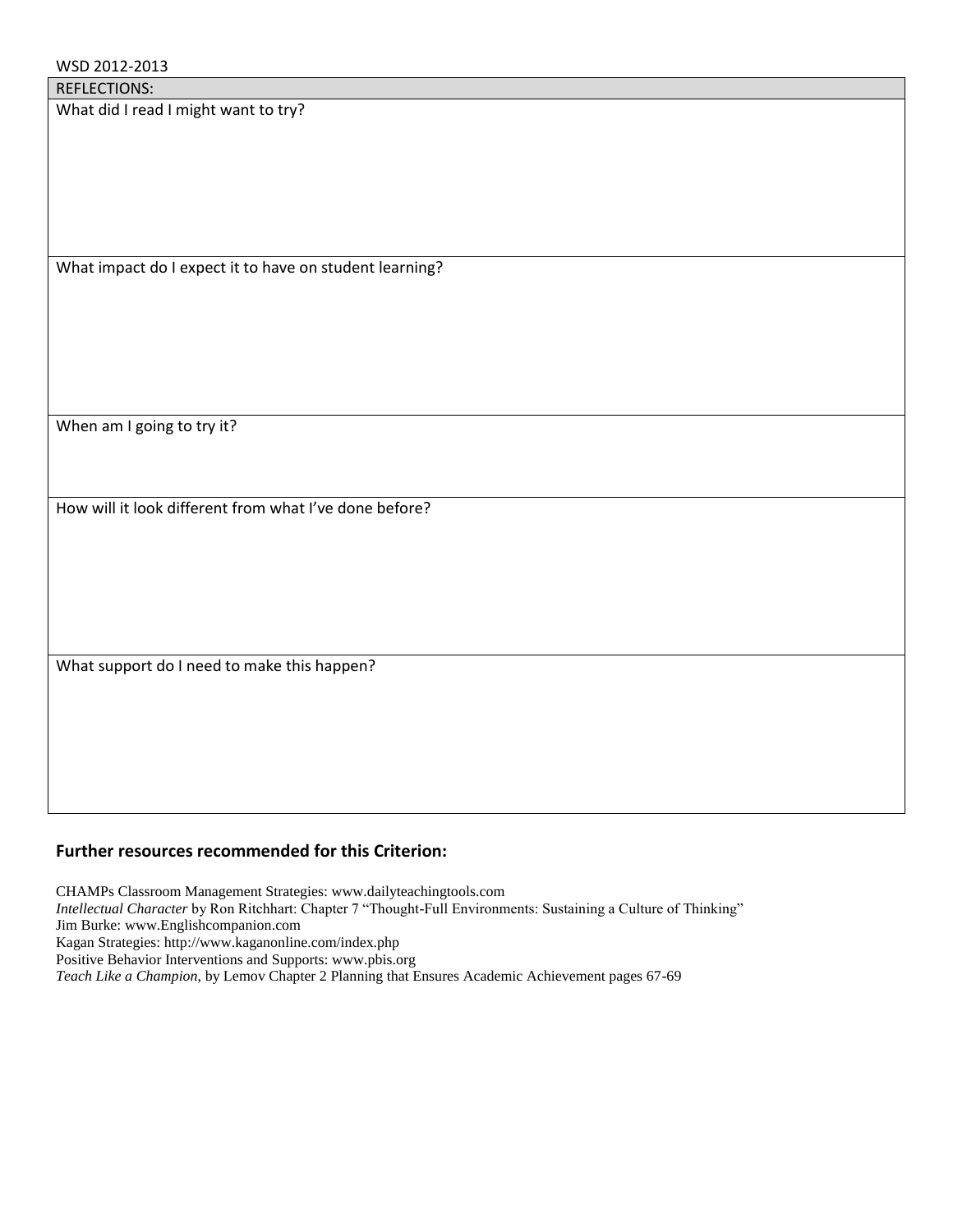# **CRITERION 6**: Using multiple student data elements to modify instruction and improve

# student learning.

| <b>KEY WORD: Assessment</b>                                                                                   |                                                                                          |  |  |
|---------------------------------------------------------------------------------------------------------------|------------------------------------------------------------------------------------------|--|--|
| DEFINITION: The teacher uses multiple data elements (both formative and summative) to plan, inform and adjust |                                                                                          |  |  |
| instruction and evaluate student learning.                                                                    |                                                                                          |  |  |
| Designing student assessments                                                                                 | All the learning outcomes have a method for assessment.                                  |  |  |
| Congruence with                                                                                               | Assessment types match learning expectations.                                            |  |  |
| instructional outcomes                                                                                        | Plans indicate modified assessments for some students as needed.                         |  |  |
| Criteria and standards<br>$\bullet$                                                                           | Assessment criteria are clearly written.                                                 |  |  |
| Design of formative                                                                                           | Plans include formative assessments to use during instruction.                           |  |  |
| assessment                                                                                                    | Lesson plans indicate possible adjustments based on formative assessment data.           |  |  |
| Use for planning                                                                                              | Students indicate that they clearly understand the characteristics of high quality work. |  |  |
| Using assessment in instruction                                                                               | The teacher elicits evidence of student under-standing during the lesson.                |  |  |
| Assessment criteria                                                                                           | Students are invited to assess their own work and make improvements.                     |  |  |
| Monitoring of student                                                                                         | Feedback includes specific and timely guidance, at least for groups of students.         |  |  |
| learning                                                                                                      | The teacher attempts to engage students in self assessment or peer assessment.           |  |  |
| Feedback to students                                                                                          | The teacher's process for recording student work completion is efficient and effective;  |  |  |
| Student self-                                                                                                 | students have access to information about completed and/or missing assignments.          |  |  |
| assessment and                                                                                                | The teacher has an efficient and effective process for recording student attainment of   |  |  |
| monitoring of progress                                                                                        | learning goals; students are able to see how they're progressing.                        |  |  |
| <b>Maintaining accurate records</b>                                                                           | The teacher's process for recording non-instructional information is both efficient and  |  |  |
| Student completion of                                                                                         | effective.                                                                               |  |  |
| assignments                                                                                                   | Multiple sources of growth or achievement data from at least two points in time show     |  |  |
| Student progress in                                                                                           | clear evidence of growth for most students.                                              |  |  |
| learning                                                                                                      |                                                                                          |  |  |
| Non-instructional                                                                                             |                                                                                          |  |  |
| records                                                                                                       |                                                                                          |  |  |
| <b>Reflective Questions</b>                                                                                   |                                                                                          |  |  |

- What do I already understand about my performance in this criterion?
- What aspects of my performance in this criterion need practice?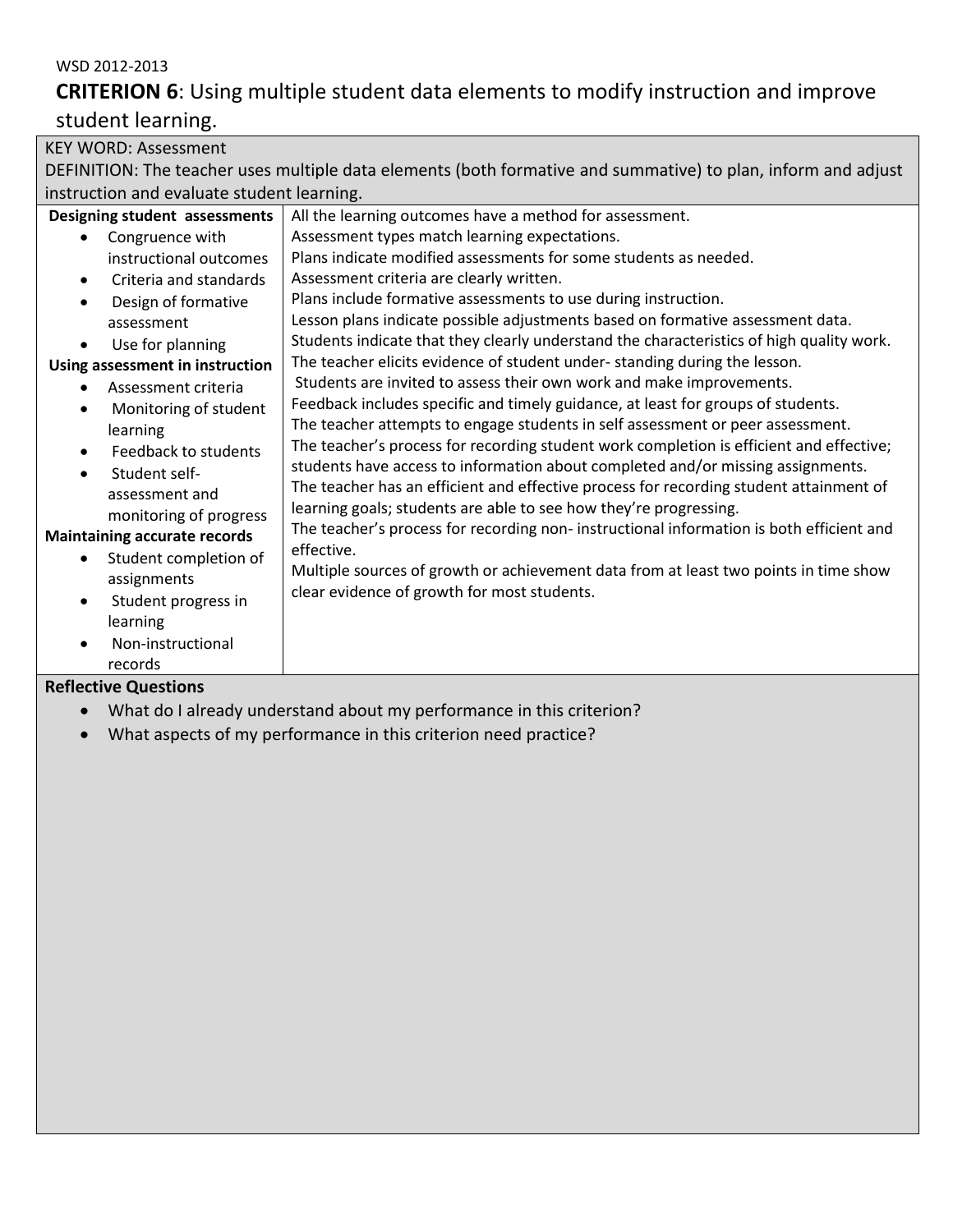Professional practice at the Distinguished level is that of a master professional whose practices operate at a qualitatively different level from those of other professional peers. Teaching practice at this level shows evidence of learning that is:

- Student directed, where students assume responsibility for their learning by making substantial contributions throughout the instructional process
- Ongoing reflective teaching is demonstrated throughout the highest level of expertise
- Committed to all students' learning
- Challenging professional growth
- **•** Collaborative leadership

# Attributes of a Distinguished Teacher:

In addition to the characteristics of "proficient":

| <b>Designing student assessments</b><br>Congruence with<br>instructional outcomes<br>Criteria and standards<br>$\bullet$<br>Design of formative<br>assessment<br>Use for planning<br>Using assessment in instruction<br>Assessment criteria<br>Monitoring of student<br>$\bullet$<br>learning<br>Feedback to students<br>$\bullet$<br>Student self-assessment<br>and monitoring of<br>progress<br><b>Maintaining accurate records</b><br>Student completion of<br>$\bullet$<br>assignments<br>Student progress in<br>$\bullet$<br>learning<br>Non-instructional<br>records | Assessments provide opportunities for student choice.<br>Students participate in designing assessments for their own work.<br>Teacher-designed assessments are authentic with real-world application, as<br>appropriate.<br>Students develop rubrics according to teacher specified learning objectives.<br>Students are actively involved in collecting information from formative assessments<br>and provide input.<br>There is evidence that students have helped establish the evaluation criteria.<br>Teacher monitoring of student understanding is sophisticated and continuous: the<br>teacher is constantly "taking the pulse" of the class.<br>Teacher makes frequent use of strategies to elicit information about individual student<br>understanding.<br>Feedback to students is specific and timely, and is provided from many sources<br>including other students.<br>Students monitor their own understanding, either on their own initiative or as a result<br>of tasks set by the teacher.<br>Students contribute to and maintain records indicating completed and overdue work<br>assignments.<br>Students both contribute to and maintain data files indicating their own progress in<br>learning.<br>Students contribute to maintaining non-instructional records for the class.<br>Multiple sources of growth or achievement data from at least two points in time show<br>evidence of high growth for all or nearly all students. |
|----------------------------------------------------------------------------------------------------------------------------------------------------------------------------------------------------------------------------------------------------------------------------------------------------------------------------------------------------------------------------------------------------------------------------------------------------------------------------------------------------------------------------------------------------------------------------|----------------------------------------------------------------------------------------------------------------------------------------------------------------------------------------------------------------------------------------------------------------------------------------------------------------------------------------------------------------------------------------------------------------------------------------------------------------------------------------------------------------------------------------------------------------------------------------------------------------------------------------------------------------------------------------------------------------------------------------------------------------------------------------------------------------------------------------------------------------------------------------------------------------------------------------------------------------------------------------------------------------------------------------------------------------------------------------------------------------------------------------------------------------------------------------------------------------------------------------------------------------------------------------------------------------------------------------------------------------------------------------------------------------------------------------------------------|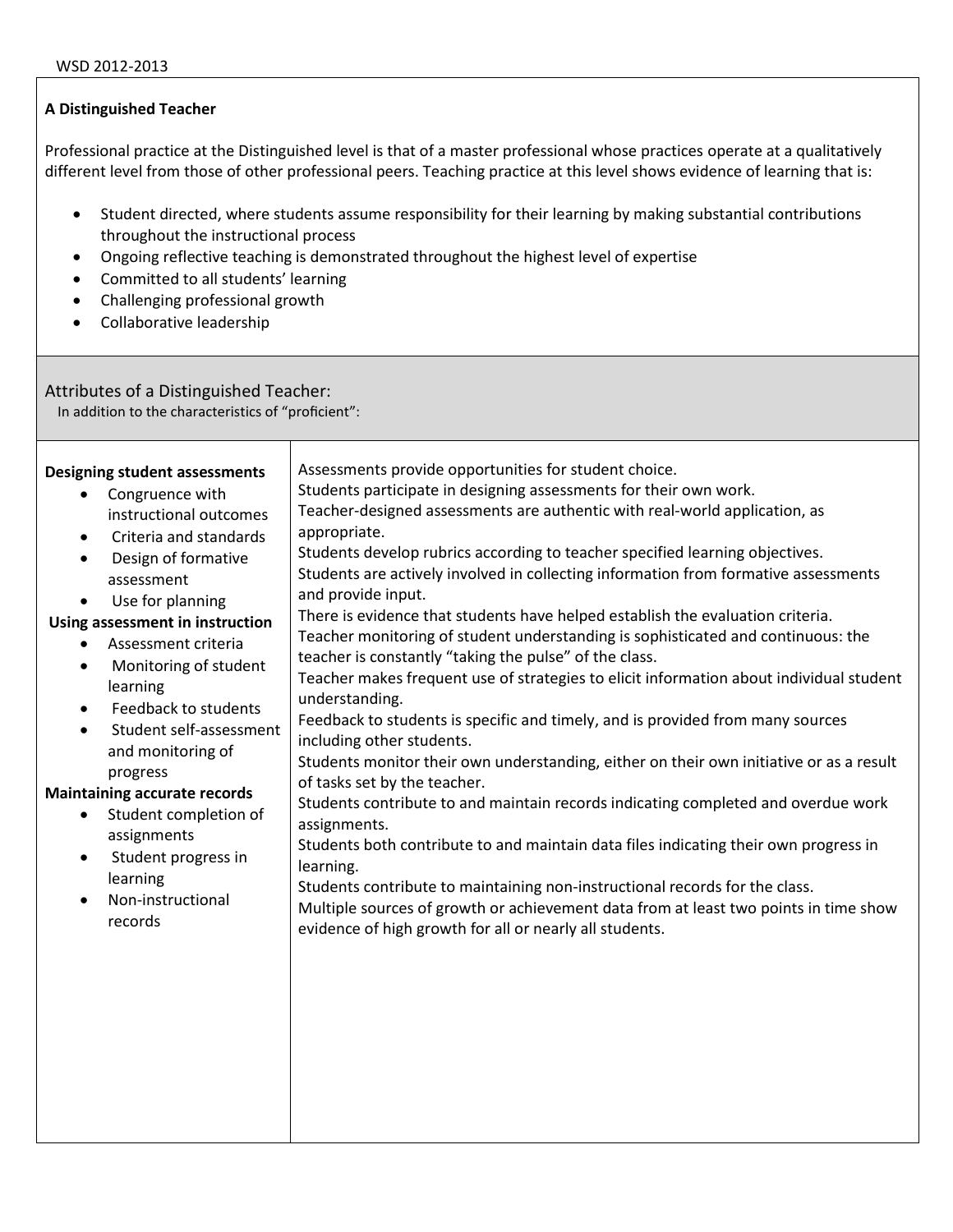| <b>EXPECTATION</b>            | <b>GUIDING QUESTION</b> | <b>POSSIBLE ACTION STEPS</b>              | <b>POSSIBLE RESOURCES</b>       |
|-------------------------------|-------------------------|-------------------------------------------|---------------------------------|
| Design formative and          | What information do I   | Select a standard that you'll be working  | <b>Understanding By Design:</b> |
| summative assessments         | need to help me know    | on in class and decide on a formative     | McTighe; Wiggins                |
| to assess student learning    | what                    | assessment strategy to assess the         | Classroom Assessment            |
| and progress toward standard. | my students know and    | learning.                                 | for Student Learning:           |
|                               | understand?             |                                           | Stiggins, Arter, Chappuis &     |
| Formative Assessment          |                         | Create and refine rubrics that articulate | Chappuis.                       |
| (during instruction) is       | How will I determine to | expectations at each level of progress    |                                 |
| used to improve student       | what degree my students | toward standard.                          | District adopted instructional  |
| learning and used             | understand?             |                                           | framework materials             |
| to modify classroom           |                         | Embed opportunities for students          |                                 |
| instruction.                  |                         | to self assess their own learning and     |                                 |
|                               |                         | understanding throughout the lesson       |                                 |
| Summative Assessment          |                         | cycle.                                    |                                 |
| (after instruction) is used   |                         |                                           |                                 |
| to determine the extent       |                         |                                           |                                 |
| to which standards were       |                         |                                           |                                 |
| learned.                      |                         |                                           |                                 |

| <b>EXPECTATION</b>                                         | <b>GUIDING QUESTION</b>                                                                                                                                                                                                                                                                                                                                                                                                            | <b>POSSIBLE ACTION STEPS</b>                                                                                                                                                                                                                                                                      | <b>POSSIBLE RESOURCES</b>                                                                                                                                                                                                |
|------------------------------------------------------------|------------------------------------------------------------------------------------------------------------------------------------------------------------------------------------------------------------------------------------------------------------------------------------------------------------------------------------------------------------------------------------------------------------------------------------|---------------------------------------------------------------------------------------------------------------------------------------------------------------------------------------------------------------------------------------------------------------------------------------------------|--------------------------------------------------------------------------------------------------------------------------------------------------------------------------------------------------------------------------|
| Use assessment data<br>to modify and inform<br>instruction | How do I use formative<br>and summative assessment<br>information to determine<br>where my students are in<br>their progression toward the<br>standard?<br>• What can the student do?<br>• What is the student attempting to<br>do?<br>• What does the student need to do?<br>• How will I provide feedback to<br>inform my students of their progress?<br>• How will I address student<br>misunderstandings, gaps,<br>next steps? | Use available district data.<br>Feedback: Give students feedback<br>that is timely, specific, accurate and<br>frequent enough to help them and<br>you<br>to determine next steps.<br>Determine who needs re-teaching,<br>alternate instructional strategies,<br>performance tasks, or extensions. | The Teaching for<br>Understanding Guide by<br><b>Blythe and Associates:</b><br>Chapter $7 - Ongoing$<br>Assessment.<br>Protocols for Looking at<br>Student Work:<br>http://www.<br>nsrfharmony.org/<br>protocol/a_z.html |

| <b>EXPECTATION</b>                                                                   | <b>GUIDING QUESTION</b>                                                             | <b>POSSIBLE ACTION STEPS</b>                                                                                                                            | <b>POSSIBLE RESOURCES</b>                                                                |
|--------------------------------------------------------------------------------------|-------------------------------------------------------------------------------------|---------------------------------------------------------------------------------------------------------------------------------------------------------|------------------------------------------------------------------------------------------|
| Teacher actively<br>monitors and assessed<br>students' progression<br>towards goals. | How will I track students'<br>progression toward goals?<br>What kind of information | Set up grade book to inform you and<br>students of their progress. Keep system<br>current.                                                              | Access district/school<br>grading policy<br>How to Grade for Learning<br>by Ken O'Connor |
|                                                                                      | best conveys student progress<br>toward standards?                                  | Talk with colleague about grade book<br>strategies.                                                                                                     |                                                                                          |
|                                                                                      | How do students track their<br>own progression toward goals?                        | Rubrics of success indicators, narrative<br>description of assignments and<br>expectations, standards-based grading.                                    |                                                                                          |
|                                                                                      |                                                                                     | Set up system for students to track their<br>own learning (learning logs, goal<br>checkin points, progression scale 1-5,<br>rubrics, self assessments). |                                                                                          |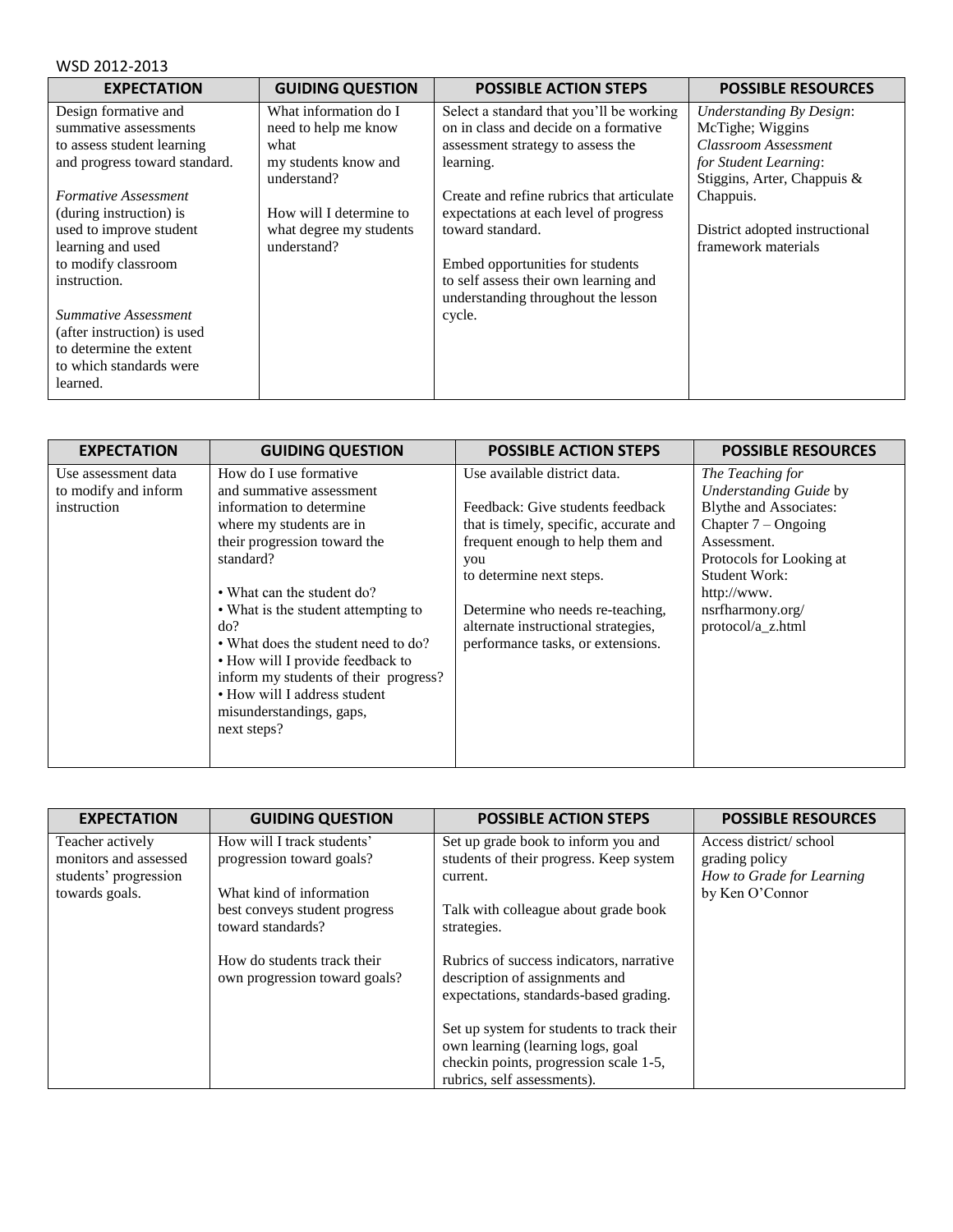What did I read I might want to try?

What impact do I expect it to have on student learning?

When am I going to try it?

How will it look different from what I've done before?

What support do I need to make this happen?

# **Further resources recommended for this Criterion:**

Alphabet Taxonomy "Assessment"

http://docdigger.com/docs/alphabet\_taxonomy.html

*Assessment Time Saving Procedures for Busy Teachers* by Bertie Kingore

Center for Strengthening the Teaching Profession; Learning to Love Assessment; Ed Leadership Dec 2007-Jan 2008 pg 8- 13

Center for Strengthening the Teaching Profession; Teaching and Learning Cycle:

http://www.cstp-wa.org/sites/default/files/teach%20cycle\_2\_0.pdf

Feedback support from Exemplars Standards-based Assessment + instruction at Exemplars.com

http://www.exemplars.com/assets/files/Feedback\_to\_Students.pdf

Marzano; *Classroom Strategies That Work* 2nd Edition (section on feedback)

Online rubric creation:

rubistar4teachers.org

"The Rest of the Story;" Ed Leadership Dec 2007-Jan 2008 pg 28-35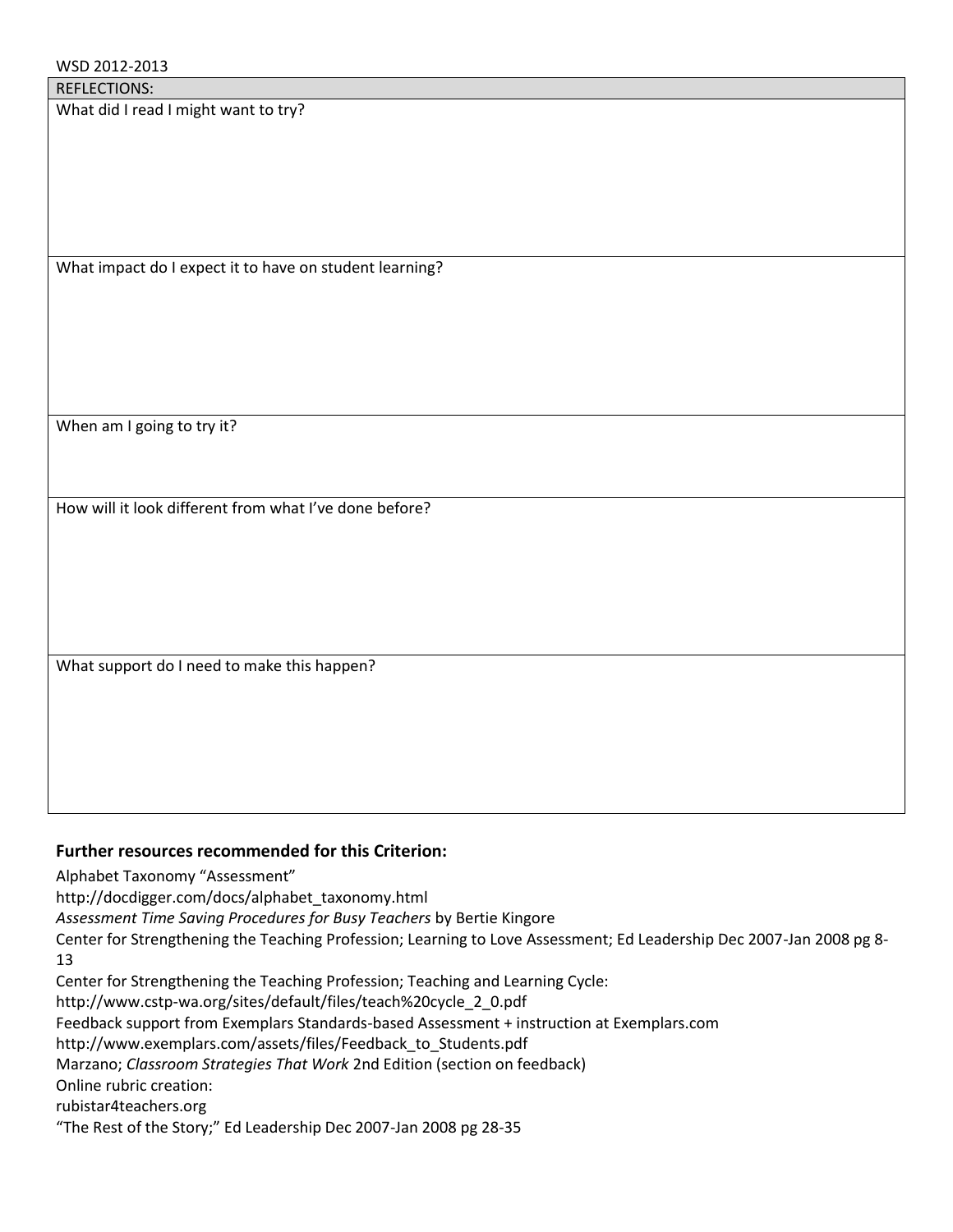# **CRITERION** 7: Communicating and collaborating with parents and school community.

| <b>KEY WORD: Families and Community</b>                                                                                                                                                       |                                                                                                                                                                                                                                                                                              |  |  |  |
|-----------------------------------------------------------------------------------------------------------------------------------------------------------------------------------------------|----------------------------------------------------------------------------------------------------------------------------------------------------------------------------------------------------------------------------------------------------------------------------------------------|--|--|--|
|                                                                                                                                                                                               | DEFINITION: The teacher communicates and collaborates with students, families and all educational stakeholders                                                                                                                                                                               |  |  |  |
|                                                                                                                                                                                               | in an ethical and professional manner to promote student learning.                                                                                                                                                                                                                           |  |  |  |
| <b>Communicating with families</b><br>Information about the<br>instructional program<br>Information about<br>individual students<br>Engagement of families<br>in the instructional<br>program | Information about the instructional program is available on a regular<br>basis.<br>The teacher sends information about student progress home on a regular<br>basis.<br>Teacher develops activities designed to successfully engage families in<br>their children's learning, as appropriate. |  |  |  |

- What do I already understand about my performance in this criterion?
- What aspects of my performance in this criterion need practice?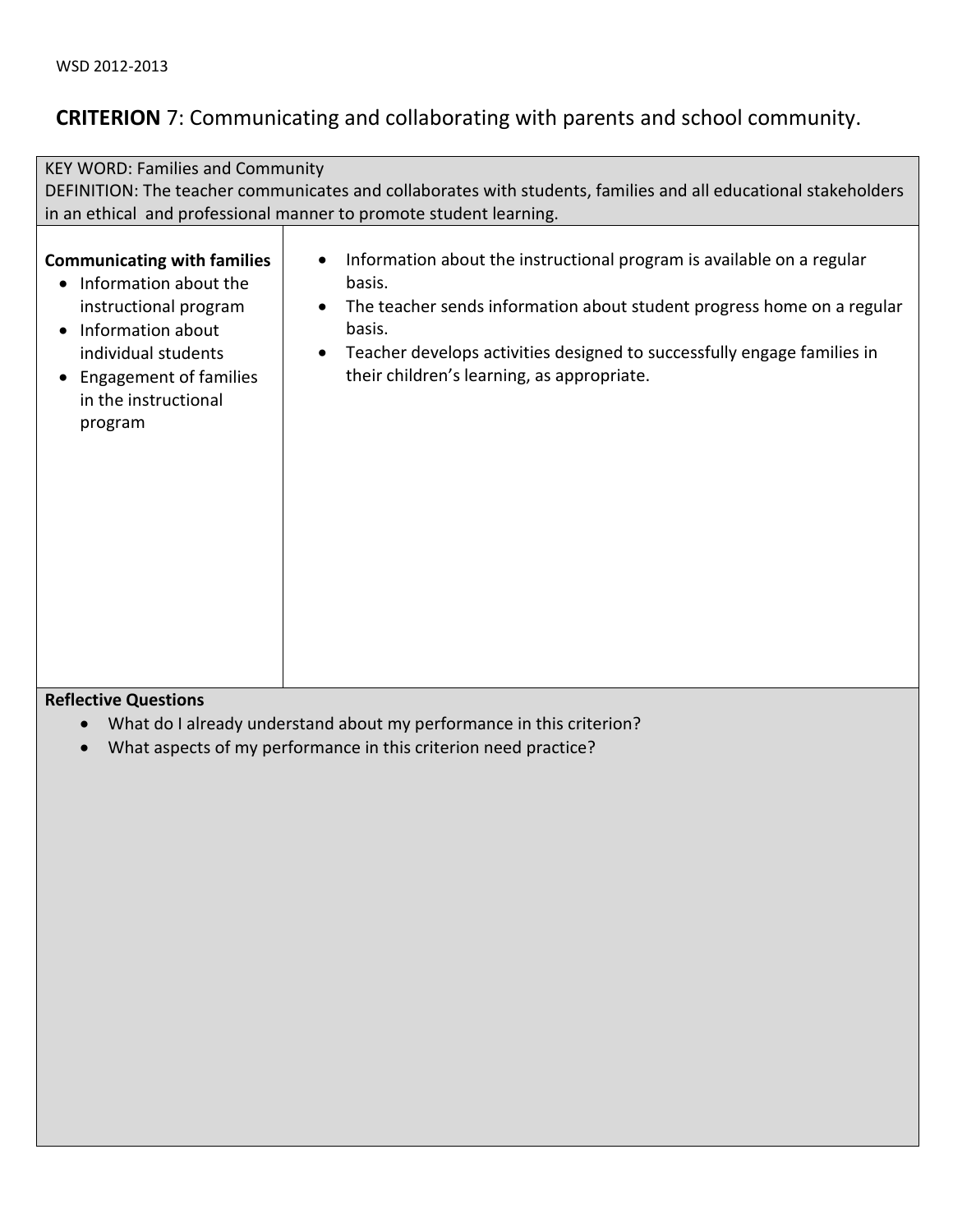Professional practice at the Distinguished level is that of a master professional whose practices operate at a qualitatively different level from those of other professional peers. Teaching practice at this level shows evidence of learning that is:

- Student directed, where students assume responsibility for their learning by making substantial contributions throughout the instructional process
- Ongoing reflective teaching is demonstrated throughout the highest level of expertise
- Committed to all students' learning
- Challenging professional growth
- Collaborative leadership

#### Attributes of a Distinguished Teacher:

In addition to the characteristics of "proficient":

# On a regular basis, students develop materials to inform their families about the instructional program.

- Students maintain accurate records about their individual learning progress and frequently share this information with families.
- Information about individual students
- Engagement of families in the instructional program

**Communicating with families**  • Information about the instructional program

> Students contribute to regular and ongoing projects designed to engage families in the learning process.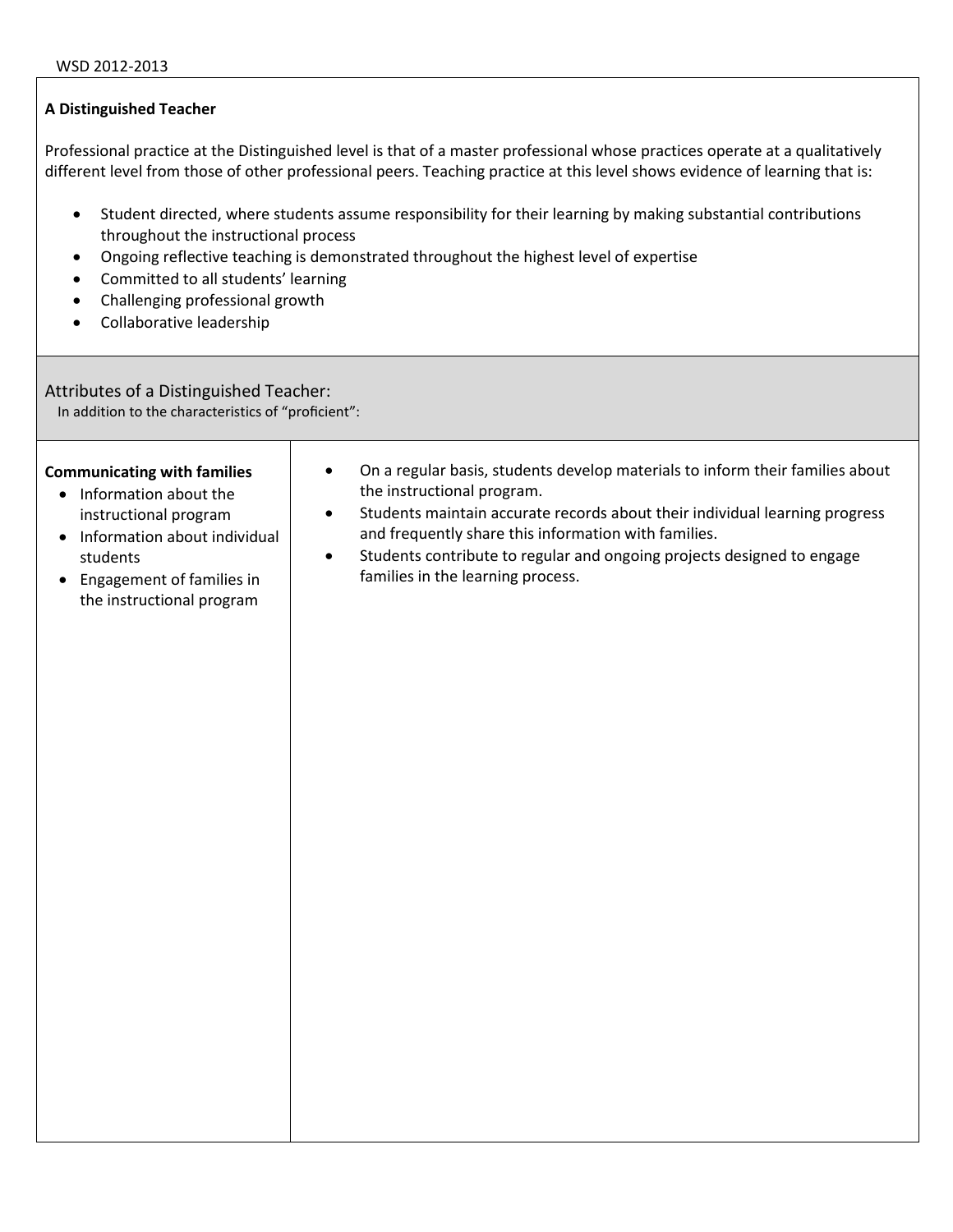| WSD 2012-2013                                                                           |                                                                                                                                                                                                                                                                                                                                                                          |                                                                                                                                                                                                                                                                                                                                                                                                                                                                                                                                                                                                                                                                                       |                                                                                                                                                                                                                                                                                                                                                                                                                                                                                                                         |  |
|-----------------------------------------------------------------------------------------|--------------------------------------------------------------------------------------------------------------------------------------------------------------------------------------------------------------------------------------------------------------------------------------------------------------------------------------------------------------------------|---------------------------------------------------------------------------------------------------------------------------------------------------------------------------------------------------------------------------------------------------------------------------------------------------------------------------------------------------------------------------------------------------------------------------------------------------------------------------------------------------------------------------------------------------------------------------------------------------------------------------------------------------------------------------------------|-------------------------------------------------------------------------------------------------------------------------------------------------------------------------------------------------------------------------------------------------------------------------------------------------------------------------------------------------------------------------------------------------------------------------------------------------------------------------------------------------------------------------|--|
| <b>EXPECTATION</b>                                                                      | <b>GUIDING QUESTION</b>                                                                                                                                                                                                                                                                                                                                                  | <b>POSSIBLE ACTION STEPS</b>                                                                                                                                                                                                                                                                                                                                                                                                                                                                                                                                                                                                                                                          | <b>POSSIBLE RESOURCES</b>                                                                                                                                                                                                                                                                                                                                                                                                                                                                                               |  |
| The teacher uses<br>culturally relevant<br>communication with<br>students and families. | How will you ensure culturally<br>sensitive, timely, and positive<br>communication with students<br>and families?<br>How will you effectively<br>engage in two-way<br>communication that is<br>responsive to family insights?<br>How will you nurture positive<br>family involvement?<br>What can be done to<br>facilitate equitable access to<br>communication formats? | Teacher establishes two-way<br>communication systems.<br>Teacher establishes relationships<br>with families that facilitate on-going<br>communication.<br>Teacher identifies under-served<br>populations in the classroom to build<br>partnerships with families.<br>Teacher reaches out to parents who are<br>unable to attend school-wide events (Open<br>House, Parent Conferences, Student Led<br>Conferences, IEP Meeting, etc.)<br>Teacher uses a variety of communication<br>tools (e.g. written and verbal<br>communications technology -email, blogs,<br>website)<br>Teacher utilizes translators as needed.<br>Teacher considers parent input when<br>planning instruction. | Why Didn't I Learn This<br>in College? by Paula<br>Rutherford, "Working with<br>Parents as Partners,"<br>pages 259-272<br>"Tips for New Teachers<br>Making the Most of Parent-<br>Teacher Conferences"<br>http://www.ascd.org/<br>ascd-express/vol6/612-<br>wilson.aspx<br>"Positive Perspectives on<br>Parents and Families,"<br>Teaching Diverse Learners,<br>Principles for Culturally<br><b>Responsive Teaching</b><br>http://www.alliance.<br>brown.edu/tdl/tlstrategies/<br>crt-principles.<br>shtml#perspectives |  |

| <b>EXPECTATION</b>                                                       | <b>GUIDING QUESTION</b>                                                                                                                                                                                                                                                                            | <b>POSSIBLE ACTION STEPS</b>                                                                                                                                         | <b>POSSIBLE RESOURCES</b>                                                                                      |
|--------------------------------------------------------------------------|----------------------------------------------------------------------------------------------------------------------------------------------------------------------------------------------------------------------------------------------------------------------------------------------------|----------------------------------------------------------------------------------------------------------------------------------------------------------------------|----------------------------------------------------------------------------------------------------------------|
| The teacher<br>communicates<br>in an ethical and<br>professional manner. | How might you positively and<br>accurately respond to questions<br>regarding student's successes and<br>challenges?<br>How will you positively and<br>accurately respond to questions<br>about students' support programs<br>(e.g. special education, advanced<br>placement, gifted and talented.) | Teacher responds to communication<br>requests in a timely manner. Maintain a<br>student "Communication Log."<br>Teacher prepares for conversations with<br>families. | Communication Log<br>Template:<br>http://www.<br>teachervision.fen.<br>com/tv/printables/<br>ContactRecord.pdf |

| <b>EXPECTATION</b>                                                                                                | <b>GUIDING QUESTION</b>                                                                                                                                | <b>POSSIBLE ACTION STEPS</b>                                                                                             | <b>POSSIBLE RESOURCES</b>                       |
|-------------------------------------------------------------------------------------------------------------------|--------------------------------------------------------------------------------------------------------------------------------------------------------|--------------------------------------------------------------------------------------------------------------------------|-------------------------------------------------|
| The teacher<br>communicates<br>and collaborates with<br>students and families<br>about instructional<br>programs. | In what ways will you succinctly<br>share relevant information about<br>class content, standards, goals<br>(IEP, learning plans) and school<br>events? | Teacher will locate and use district data<br>resources.<br>Teacher will interpret and analyze data.<br>(See Criteria 6.) | State, district and building<br>assessment data |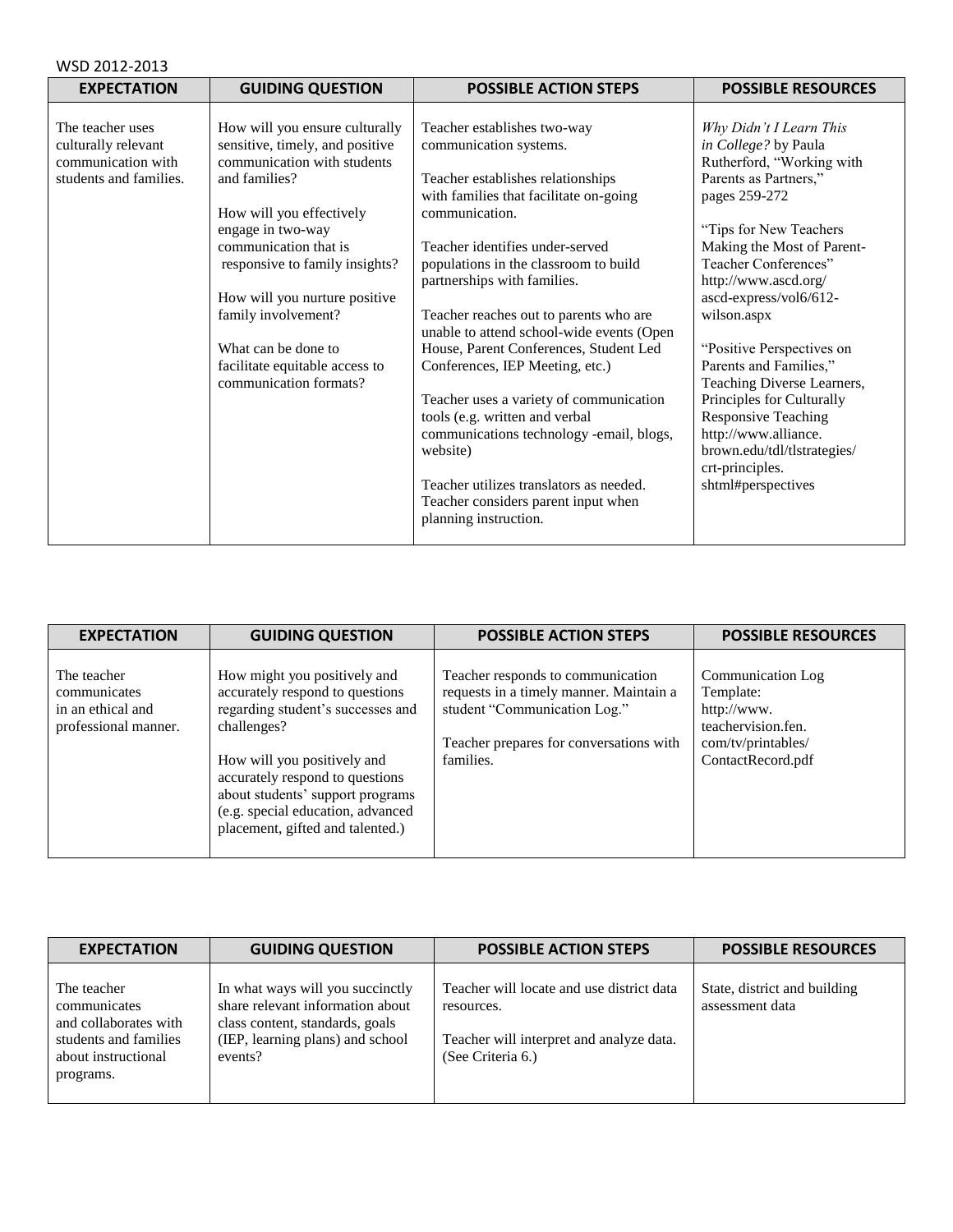| <b>EXPECTATION</b>                                                                                          | <b>GUIDING QUESTION</b>                                                                                                                                                                                                                                                                                                        | <b>POSSIBLE ACTION STEPS</b>                                                                                                                                                          | <b>POSSIBLE RESOURCES</b>                                                                                                                                                                                                                                                                                                                                                                                                                |
|-------------------------------------------------------------------------------------------------------------|--------------------------------------------------------------------------------------------------------------------------------------------------------------------------------------------------------------------------------------------------------------------------------------------------------------------------------|---------------------------------------------------------------------------------------------------------------------------------------------------------------------------------------|------------------------------------------------------------------------------------------------------------------------------------------------------------------------------------------------------------------------------------------------------------------------------------------------------------------------------------------------------------------------------------------------------------------------------------------|
| The teacher<br>communicates<br>and collaborates with<br>students and families<br>about student<br>progress. | How will you maintain<br>ongoing communication with<br>all families?<br>How will you engage parents<br>and families as teachers,<br>supporters, advocates, and<br>decision makers in their<br>student's learning?<br>How will you use multiple<br>data points to inform students<br>and families about student<br>achievement? | Teacher ends conversations<br>with student, teacher, and<br>parental by articulating and<br>recording next steps.<br>Ensure that promises made are<br>ones that the teacher can keep. | See "Parental Concern"<br>Checklist" http://www.<br>educationworld.com/tools_templates/<br>ParentalConcern.doc<br>See<br>http://www.teachervision.fen.com/teacherparent-<br>conferences/printable/59514.html"Managing<br>Parent-Teacher Conferences," a consensus<br>sheet to give to each conference participant,<br>available at:<br>http://www.teachervision.fen.com/teacherparent-<br>conferences/printable/59514.html#ixzz1nQgJ1csr |

| <b>EXPECTATION</b>                                                                                                    | <b>GUIDING QUESTION</b>                                                                                                                                                                                 | <b>POSSIBLE ACTION STEPS</b>                                                                                                                                                                                                                                                                                                                                                   | <b>POSSIBLE RESOURCES</b>                                                                                                                                 |
|-----------------------------------------------------------------------------------------------------------------------|---------------------------------------------------------------------------------------------------------------------------------------------------------------------------------------------------------|--------------------------------------------------------------------------------------------------------------------------------------------------------------------------------------------------------------------------------------------------------------------------------------------------------------------------------------------------------------------------------|-----------------------------------------------------------------------------------------------------------------------------------------------------------|
| The teacher identifies<br>educational<br>stakeholders<br>and facilitates resources<br>to promote student<br>learning. | Which colleagues have relevant<br>information to share about<br>students?<br>How might you coordinate<br>time to discuss student progress?<br>How will you facilitate discussions<br>with stakeholders? | Request a grade-level meeting with<br>other teachers who have the same<br>student.<br>Ask a colleague who they go to when<br>they need more information or resources<br>for a student.<br>Schedule a meeting with the school<br>counselor, ELL teacher and a special<br>education teacher to generate a list of<br>the information on stakeholders you<br>have at your school. | Tool for measuring family<br>and school partnerships:<br>http://www.cde.<br>state.co.us/pbis/<br>download/pdf/<br>MeasureSchoolFamily<br>Partnerships.pdf |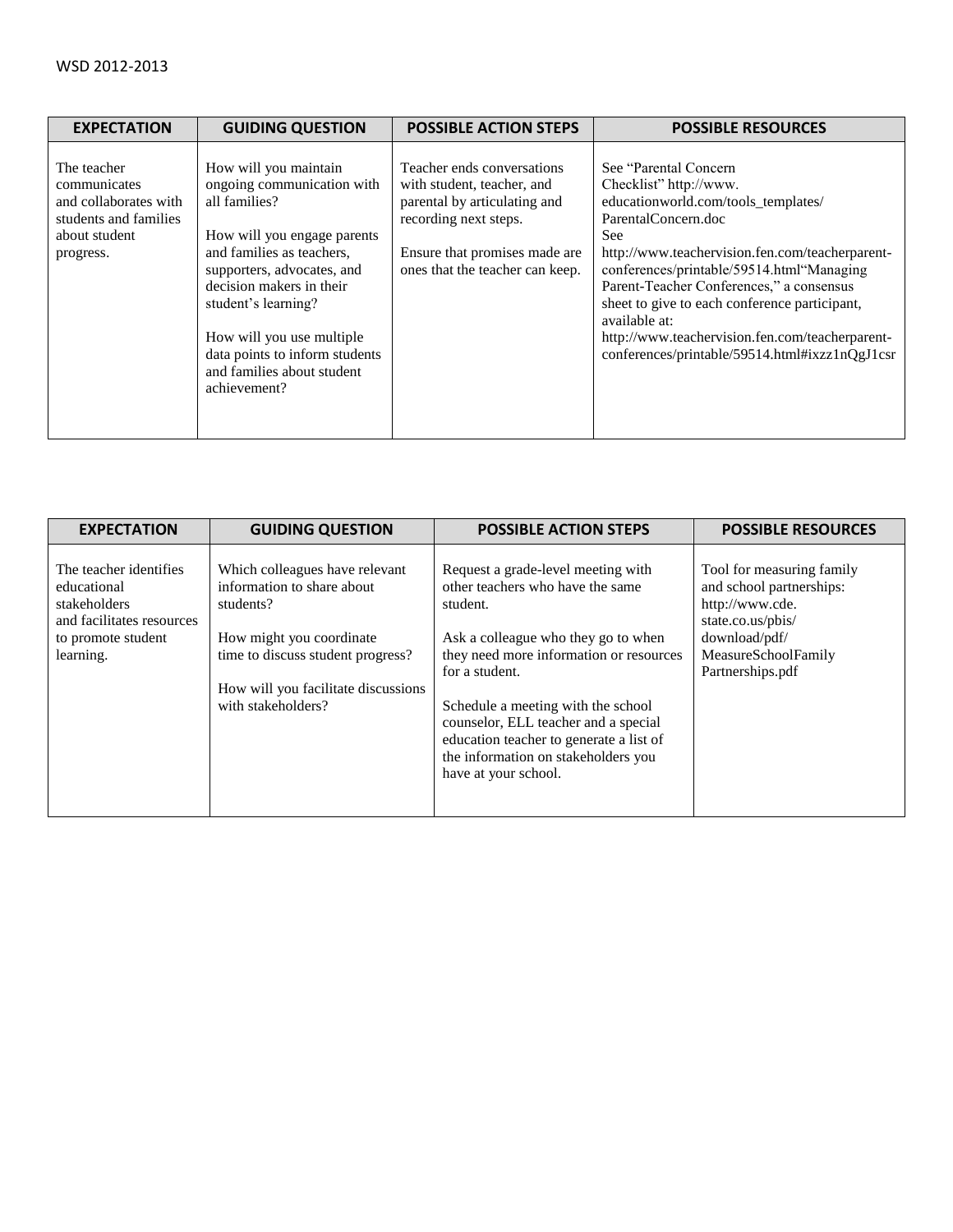What did I read I might want to try?

What impact do I expect it to have on student learning?

When am I going to try it?

How will it look different from what I've done before?

What support do I need to make this happen?

## **Further resources recommended for this Criterion:**

Good News" post card – and other communication tools available at:

http://www.educationworld.com/tools\_templates/index.shtml

"How to Deal with Angry Parents"

http://www.nea.org/home/12800.htm

Links for a variety to conferencing ideas such as considerations, collaboration ideas, tips for successful conferences, forms and records planner template, and more:

http://www.teachervision.fen.com/teacher-parent-conferences/resource/3713.html and http://www.educationworld.com/tools\_ templates/index.shtml#parent

"Parent Conference Considerations,"

http://www.teachervision.fen.com/teacher-parent-conferences/teaching-methods/3854.html?detoured=1

"Parent-Teacher Conferences: Before, During, and After"

http://www.teachervision.fen.com/new-teacher/teaching-methods/48464.html

"Parent-Teacher Conferences: Five Important Questions

http://www.teachervision.fen.com/teacher-parent-conferences/teaching-methods/3683.html?detoured=1

Telephone conversation itinerary at:

http://www.teachervision.fen.com/teacher-parent conferences/printable/3724.html?detoured=1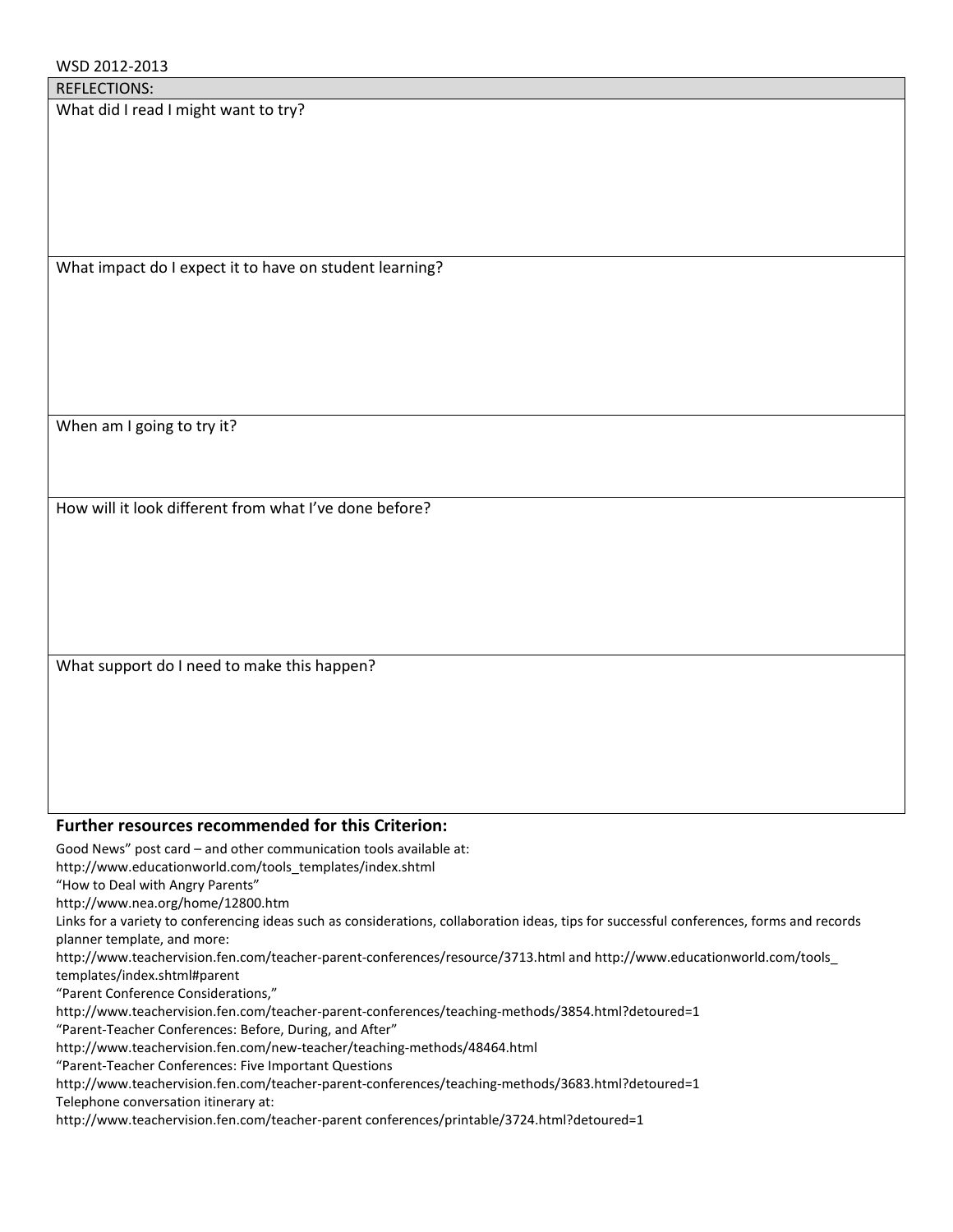**CRITERION 8**: Exhibiting collaborative and collegial practices focused on improving instructional practice and student learning.

| <b>KEY WORD: Professional Practice</b>                                                                    |                                                                                                         |  |  |  |
|-----------------------------------------------------------------------------------------------------------|---------------------------------------------------------------------------------------------------------|--|--|--|
| DEFINITION: The teacher participates collaboratively in the educational community to improve instruction, |                                                                                                         |  |  |  |
|                                                                                                           | advance the knowledge and practice of teaching as a profession, and ultimately impact student learning. |  |  |  |
| Participating in a professional community                                                                 |                                                                                                         |  |  |  |
| Relationships with colleagues<br>$\bullet$                                                                | The teacher has supportive and collaborative relationships with                                         |  |  |  |
| Involvement in a culture of                                                                               | colleagues.                                                                                             |  |  |  |
| professional inquiry                                                                                      | The teacher regularly participates in activities related to professional<br>$\bullet$                   |  |  |  |
| Service to school<br>$\bullet$                                                                            | inquiry.                                                                                                |  |  |  |
| Participation in school and district<br>$\bullet$                                                         | The teacher frequently volunteers to participate in school activities,<br>$\bullet$                     |  |  |  |
| projects                                                                                                  | as well as school district and community projects.                                                      |  |  |  |
| Growing and developing professionally                                                                     | The teacher seeks regular opportunities for continued professional                                      |  |  |  |
| <b>Enhancement of content</b>                                                                             | development.                                                                                            |  |  |  |
| knowledge and pedagogical skill                                                                           | The teacher welcomes colleagues and supervisors into the classroom<br>$\bullet$                         |  |  |  |
| Receptivity to feedback from<br>$\bullet$                                                                 | for the purpose of gaining insight from their feedback.                                                 |  |  |  |
| colleagues                                                                                                | The teacher actively participates in professional organizations<br>$\bullet$                            |  |  |  |
| Service to profession                                                                                     | designed to contribute to the profession.                                                               |  |  |  |
| <b>Showing professionalism</b>                                                                            | Teacher is honest and known for having high standards of integrity.<br>$\bullet$                        |  |  |  |
| Integrity and ethical conduct                                                                             | Teacher actively addresses student needs.<br>$\bullet$                                                  |  |  |  |
| Service to students<br>$\bullet$                                                                          | Teacher actively works to provide opportunities for student success.<br>٠                               |  |  |  |
| Advocacy<br>$\bullet$                                                                                     | Teacher willingly participates in team and departmental decision<br>$\bullet$                           |  |  |  |
| Decision making<br>$\bullet$                                                                              | making.                                                                                                 |  |  |  |
| Compliance with school and district<br>$\bullet$                                                          | Teacher complies completely with school district regulations.<br>$\bullet$                              |  |  |  |
| regulations                                                                                               | Consistently and actively collaborates with other grade, school, or<br>$\bullet$                        |  |  |  |
|                                                                                                           | district team members to establish goal(s), to develop and implement                                    |  |  |  |
|                                                                                                           | common, high quality measures, and to monitor growth and                                                |  |  |  |
| $\overline{\phantom{a}}$                                                                                  | achievement during the year.                                                                            |  |  |  |

- What do I already understand about my performance in this criterion?
- What aspects of my performance in this criterion need practice?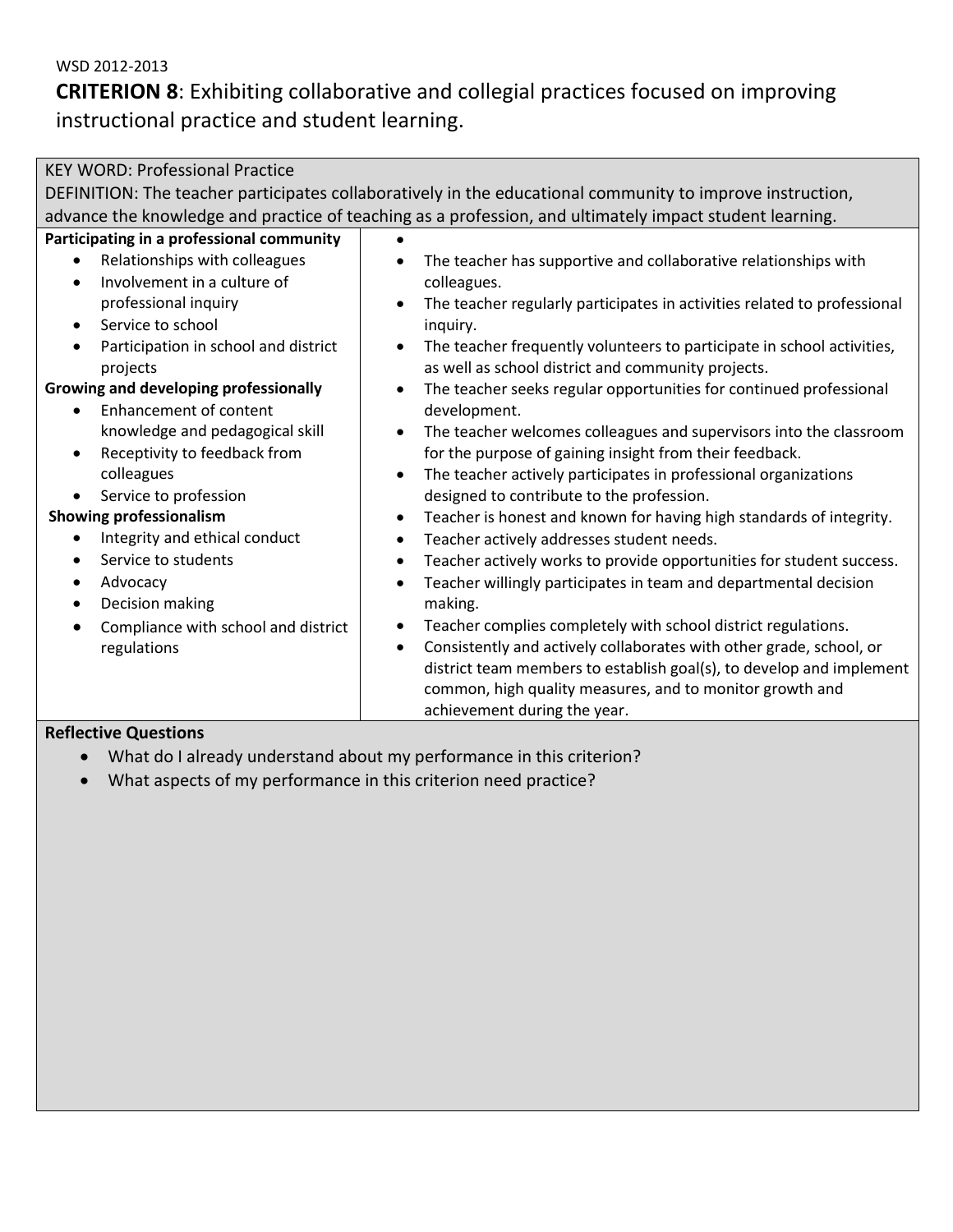Professional practice at the Distinguished level is that of a master professional whose practices operate at a qualitatively different level from those of other professional peers. Teaching practice at this level shows evidence of learning that is:

- Student directed, where students assume responsibility for their learning by making substantial contributions throughout the instructional process
- Ongoing reflective teaching is demonstrated throughout the highest level of expertise
- Committed to all students' learning
- Challenging professional growth
- Collaborative leadership

# Attributes of a Distinguished Teacher:

In addition to the characteristics of "proficient":

# **Participating in a professional**

- **community** 
	- Relationships with colleagues
	- Involvement in a culture of professional inquiry
	- Service to school
	- Participation in school and district projects

# **Growing and developing**

# **professionally**

- Enhancement of content knowledge and pedagogical skill
- Receptivity to feedback from colleagues
- Service to profession

# **Showing professionalism**

- Integrity and ethical conduct
- Service to students
- Advocacy
- Decision making
- Compliance with school and district regulations
- The teacher takes a leadership role in promoting activities related to professional inquiry.
- The teacher regularly contributes to and oversees events that positively impact school life.
- The teacher regularly contributes to and serves as head of significant school district and community projects.
- The teacher seeks regular opportunities for continued professional development, including initiating action research.
- The teacher actively seeks feedback from supervisors and colleagues.
- The teacher takes an active leadership role in professional organizations in order to contribute to the teaching profession.
- Teacher is considered a leader in terms of honesty, integrity, and confidentiality.
- **•** Teacher is highly proactive in serving students.
- Teacher makes a concerted effort to ensure that opportunities are available for all students to be successful.
- Teacher takes a leadership role in team and departmental decision making.
- Teacher takes a leadership role regarding school district regulations.
- Leads other grade, school, or district team members to establish goal(s), to develop and implement common, high-quality measures, and to monitor growth and achievement during the year.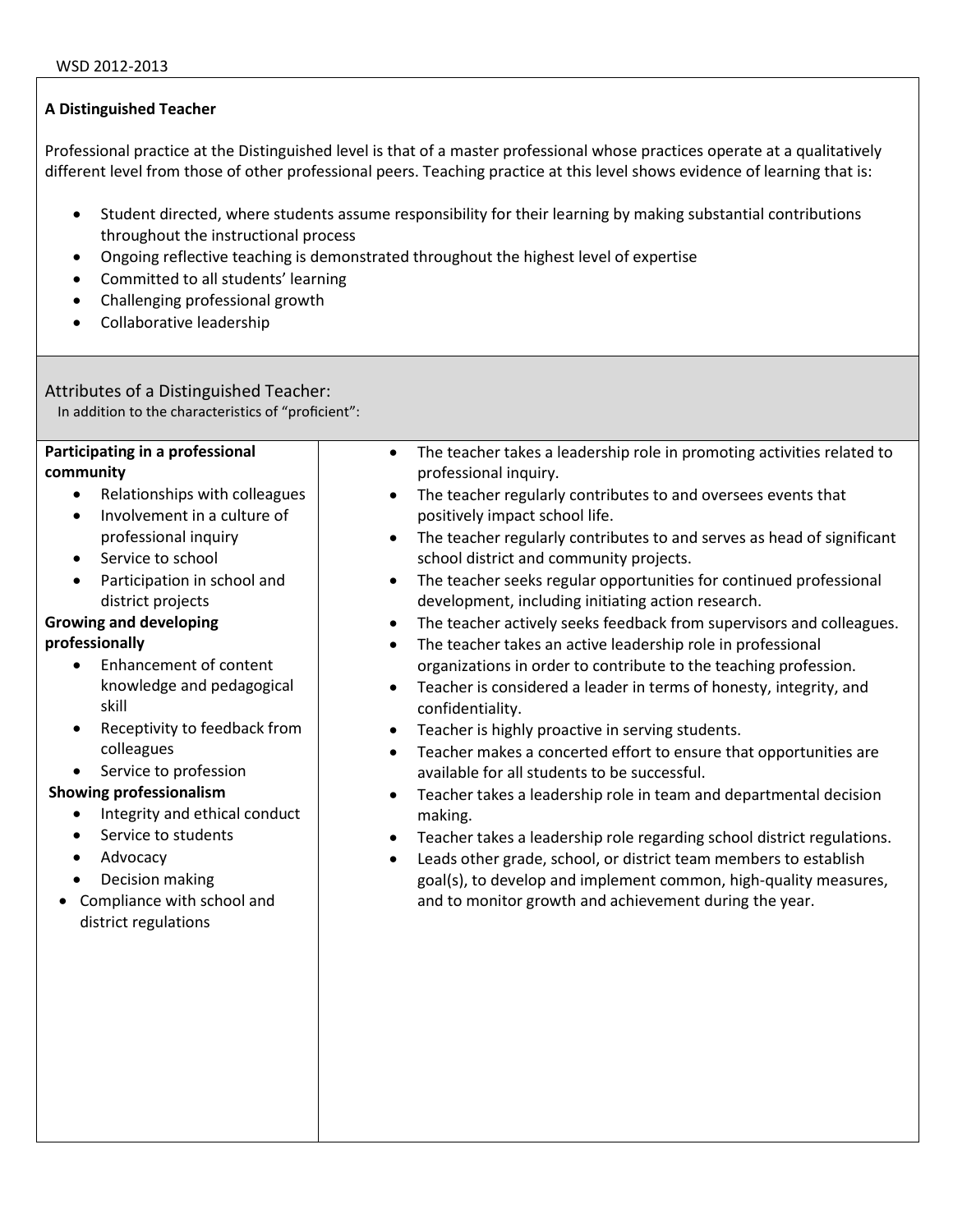| WSD 2012-2013                                                                                                                                     |                                                                                                                                                                                                   |                                                                                                                                                                                            |                                                                                                                                                                                                                        |  |
|---------------------------------------------------------------------------------------------------------------------------------------------------|---------------------------------------------------------------------------------------------------------------------------------------------------------------------------------------------------|--------------------------------------------------------------------------------------------------------------------------------------------------------------------------------------------|------------------------------------------------------------------------------------------------------------------------------------------------------------------------------------------------------------------------|--|
| <b>EXPECTATION</b>                                                                                                                                | <b>GUIDING QUESTION</b>                                                                                                                                                                           | <b>POSSIBLE ACTION STEPS</b>                                                                                                                                                               | <b>POSSIBLE RESOURCES</b>                                                                                                                                                                                              |  |
| The teacher participates<br>collaboratively in an<br>educational community<br>to improve instructional<br>practice and impact<br>student learning | What groups and partnerships<br>are you currently working in?<br>How are you aware of and<br>enacting the norms of the<br>collaborative groups in which<br>you meet and work?<br>How do you share | Participate in development and using the<br>norms of collaboration.<br>If there are no norms, offer to help<br>the group establish some.<br>Teacher models and values diverse<br>opinions. | Professional Learning<br>Communities at Work, by<br>Richard Dufour.<br>CSTP's Teacher Leadership<br>Framework, available at:<br>http://www.cstp-wa.org/teacher-<br>development/teacher-leadership/<br>skills-framework |  |
|                                                                                                                                                   | responsibility to enhance the<br>collaborative work process?                                                                                                                                      | Teacher holds him/herself accountable to<br>group goals and outcomes.                                                                                                                      | All Things PLC:<br>http://www.allthingsplc.<br>info/PLC Washington:                                                                                                                                                    |  |
|                                                                                                                                                   | Are your goals and outcomes<br>directly focused on student<br>learning?<br>How is the team addressing the                                                                                         | Teacher shares ideas, work load and<br>resources with the group.<br>Teacher offers to bring/share student work<br>and/or data to contribute and receive                                    | http://www.<br>plcwashingtn.org/site/<br>default.aspx?PageID=1<br>Groups at Work by Lipton<br>and Wellman.                                                                                                             |  |
|                                                                                                                                                   | individual needs of each<br>student?                                                                                                                                                              | feedback.<br>Use questioning to help the group refocus<br>on student achievement.                                                                                                          | Probing Questions Exercise:<br>http://www.<br>nsrfharmony.org/<br>protocol/doc/probing_                                                                                                                                |  |
|                                                                                                                                                   |                                                                                                                                                                                                   | Volunteer to facilitate the meeting or to<br>bring student work to discuss.                                                                                                                | questions.pdf<br>CFG Protocols available at:<br>http://www.                                                                                                                                                            |  |
|                                                                                                                                                   |                                                                                                                                                                                                   | Enlist other members of the group to help<br>refocus the work.                                                                                                                             | nsrfharmony.org/faq.<br>html<br>Teacher Leadership Stories                                                                                                                                                             |  |
|                                                                                                                                                   |                                                                                                                                                                                                   | Share what you know from your teacher<br>prep program about collaborative groups.                                                                                                          | by Swanson, Elliott and<br>Harmon<br>District's instructional<br>framework documents                                                                                                                                   |  |

| <b>EXPECTATION</b>                                                                              | <b>GUIDING QUESTION</b>                                                                                                                                                                                 | <b>POSSIBLE ACTION STEPS</b>                                                                         | <b>POSSIBLE RESOURCES</b>                                                                          |
|-------------------------------------------------------------------------------------------------|---------------------------------------------------------------------------------------------------------------------------------------------------------------------------------------------------------|------------------------------------------------------------------------------------------------------|----------------------------------------------------------------------------------------------------|
| The teacher advances<br>the knowledge and<br>practice of teaching as a<br>profession within the | How can you help your team focus<br>on building and district initiatives<br>and expectations?                                                                                                           | Pose probing guides to help guide<br>the focus of your colleagues.<br>Share information you receive  | School or district<br>norms/expectations for<br>collaborative work.<br>Professional Learning       |
| educational community<br>to impact student                                                      | How does your team address<br>building and district initiatives                                                                                                                                         | about building and district initiatives.                                                             | Communities at Work, by                                                                            |
| learning                                                                                        | as they connect to student<br>achievement (e.g., content<br>expectations, instructional                                                                                                                 | Begin looking at Common Core<br>State Standards with colleagues.                                     | Richard Dufour.<br>CSTP's Teacher Leadership                                                       |
|                                                                                                 | materials and various<br>assessments-formative and<br>summative; classroom, district and<br>state standards)?                                                                                           | Apply and share research-based, best<br>teaching practices to positively impact<br>student learning. | Framework, available at:<br>http://www.cstp-wa.org/<br>teacher-development/<br>teacher-leadership/ |
|                                                                                                 | How do you participate with<br>your team to study and apply<br>current professional literature<br>and pursue professional learning<br>opportunities focused on content,<br>instruction, and assessment? | Share articles and stories of what<br>you've tried.                                                  | skills-framework                                                                                   |
|                                                                                                 | How are you sharing with others<br>your insights from your graduate<br>experience and your new learning<br>as a new teacher?                                                                            |                                                                                                      |                                                                                                    |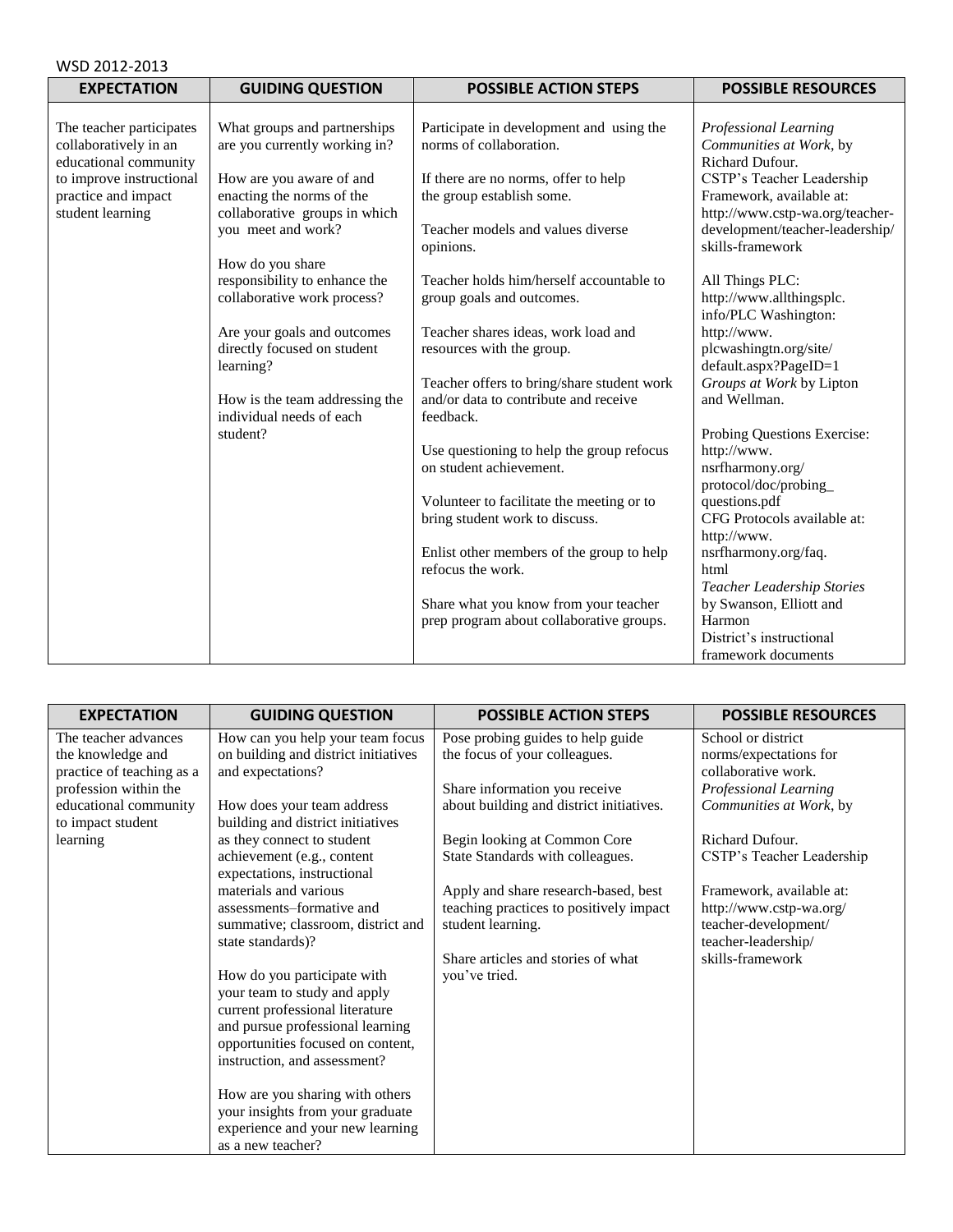| WSD 2012-2013                                                                                                                                       |                                                                                                                                                                                                                                                                                                                                                                                                                                                                                                                                                                                                                                                                                         |                                                                                                                                                                                                                                                                                                                                                                                                                                                                                                                                                                    |                                                                                                                                                                                                                                                                                                           |
|-----------------------------------------------------------------------------------------------------------------------------------------------------|-----------------------------------------------------------------------------------------------------------------------------------------------------------------------------------------------------------------------------------------------------------------------------------------------------------------------------------------------------------------------------------------------------------------------------------------------------------------------------------------------------------------------------------------------------------------------------------------------------------------------------------------------------------------------------------------|--------------------------------------------------------------------------------------------------------------------------------------------------------------------------------------------------------------------------------------------------------------------------------------------------------------------------------------------------------------------------------------------------------------------------------------------------------------------------------------------------------------------------------------------------------------------|-----------------------------------------------------------------------------------------------------------------------------------------------------------------------------------------------------------------------------------------------------------------------------------------------------------|
| <b>EXPECTATION</b>                                                                                                                                  | <b>GUIDING QUESTION</b>                                                                                                                                                                                                                                                                                                                                                                                                                                                                                                                                                                                                                                                                 | <b>POSSIBLE ACTION STEPS</b>                                                                                                                                                                                                                                                                                                                                                                                                                                                                                                                                       | <b>POSSIBLE RESOURCES</b>                                                                                                                                                                                                                                                                                 |
| The teacher pursues<br>professional<br>development<br>to meet annual<br>professional goals<br>(as described in the<br>professional growth<br>plan). | How might you incorporate your<br>Professional Growth Plan (PGP)<br>into your current practice?<br>Have you re-evaluated the PGP<br>you developed in your certification<br>program with your current<br>teaching assignment?<br>Whom in your building or district<br>could help you with that?<br>What systems are in place in your<br>school (evaluations, instructional<br>coaches, building/district<br>initiatives) that offer peer<br>observation and feedback?<br>How does student achievement<br>data inform your professional<br>goals?<br>How do you use your students<br>needs to drive your choice of<br>professional development?<br>How will you know if it has<br>worked? | Share your PGP with colleagues,<br>mentor, instructional coach and<br>principal to help find resources for<br>support.<br>Ask building and district staff<br>members for a list of professional<br>development opportunities around<br>the topics you identified in your<br>PGP.<br>Ask peers or administrators to<br>observe and give feedback on your<br>teaching practice.<br>Work with a colleague or<br>administrator to set professional<br>goals related to student<br>achievement.<br>Create a grade level team goal<br>based on student achievement data. | <b>Local ESD</b><br>District PD calendar<br>Professional organizations<br>(NCTM, Learning Forward,<br>etc)<br>District and building coaches<br>Administrators<br>Colleagues<br><b>Evaluation comments</b><br>District instructional framework<br>materials<br>Assessment data Professional<br>Growth Plan |

| <b>EXPECTATION</b>                                                                                                                      | <b>GUIDING QUESTION</b>                                                                                                                                                                                                                                                                                                                                                                                                                                               | <b>POSSIBLE ACTION STEPS</b>                                                                                                                                                                                                                                                                                                                                                                                                                               | <b>POSSIBLE RESOURCES</b>                                                                                                                                                                                                         |
|-----------------------------------------------------------------------------------------------------------------------------------------|-----------------------------------------------------------------------------------------------------------------------------------------------------------------------------------------------------------------------------------------------------------------------------------------------------------------------------------------------------------------------------------------------------------------------------------------------------------------------|------------------------------------------------------------------------------------------------------------------------------------------------------------------------------------------------------------------------------------------------------------------------------------------------------------------------------------------------------------------------------------------------------------------------------------------------------------|-----------------------------------------------------------------------------------------------------------------------------------------------------------------------------------------------------------------------------------|
| The teacher advocates<br>for curriculum,<br>instruction and learning<br>environment that meet<br>the diverse needs of<br>each students. | What might be impeding your<br>students' ability to learn?<br>What inequities might be.<br>contributing to this?<br>What is in your control to manage.<br>- where/when/how do you need to<br>leverage support from others?<br>Who might have expertise or<br>authority around this dilemma?<br>How might you use the existing<br>system to focus attention to the<br>need you've identified?<br>How do you know when it is time<br>to let the dilemma go for a while? | Get clear about any decision making<br>process that might be a part of your<br>dilemma – who has the power to do<br>what?<br>Enlist the help of colleagues with<br>decision-making authority to help<br>you think through the dilemma<br>(principal, department chair, etc).<br>Learn more about the system capacity<br>around this dilemma.<br>Consider what is to be gained/risked by<br>speaking up.<br>Ask questions first before demanding<br>action. | Consultancy protocol,<br>available at:<br>http://www.<br>nsrfharmony.org/<br>protocol/doc/<br>consultancy_dilemmas.<br>pdf<br>Circle of Perspectives<br>Routine, available at:<br>http://pzweb.harvard.<br>edu/vt/VisibleThinking |